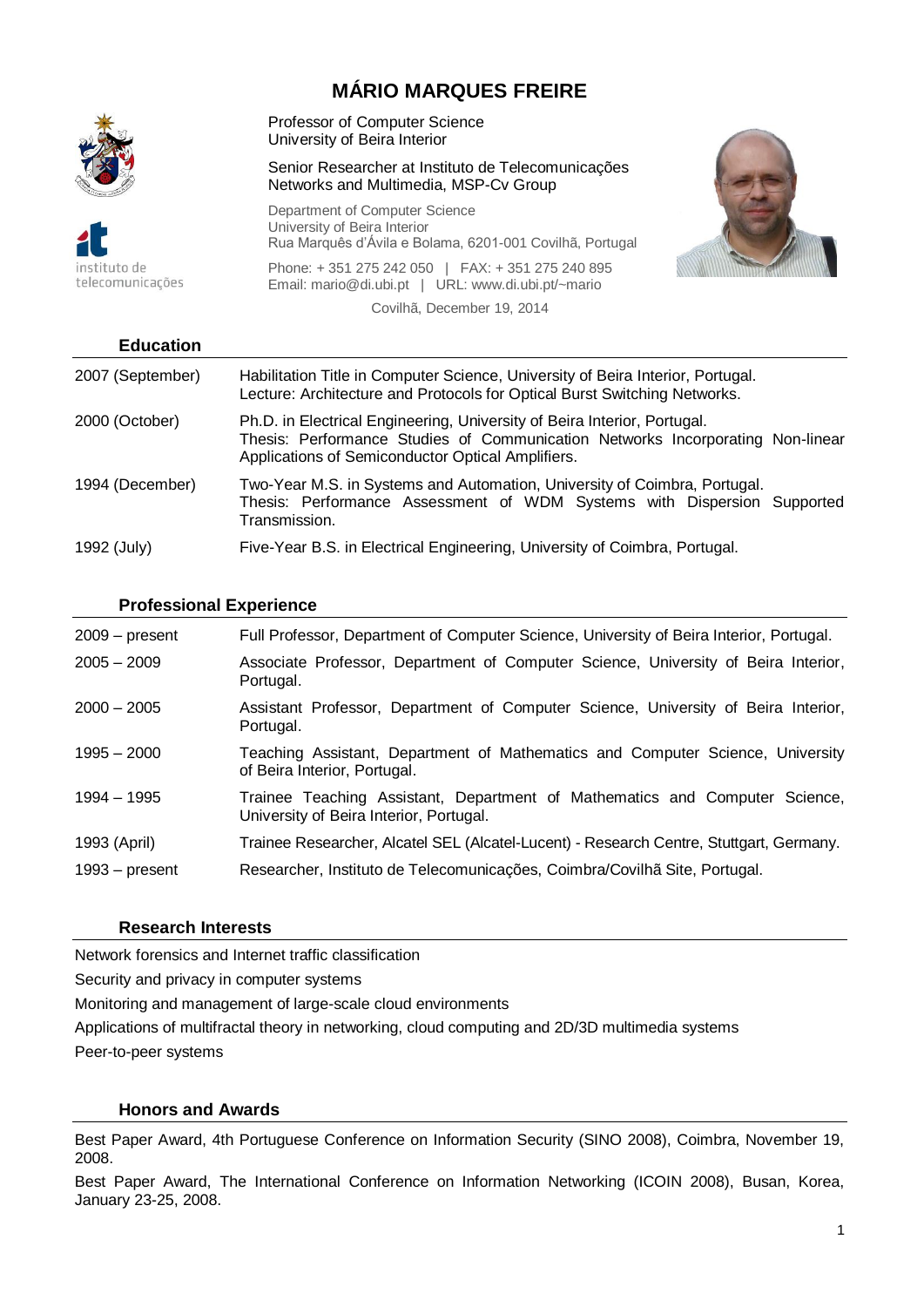#### **As Principal Investigator**

- 1. TRAMANET Traffic and Trust Management in Peer-to-Peer Networks, contracts PTDC/EIA/73072/2006 and FCOMP-01-0124-FEDER-007253, Fundação para a Ciência e a Tecnologia (FCT), 80.4 KEuro, starting date: 2008/10/01, duration: 3&1/2 years (Principal Investigator).
- 2. HIPERCAMBIO High Performance Computing Applied to Medical Data and Bioinformatics, MSFT Microsoft Portugal, 20 KEuro, starting date: May 2007, duration: 3 years (Co-Principal Investigator jointly with Dr. Manuela Pereira (UBI) and Dr. José Fernandes (Microsoft Portugal)).
- 3. OBS Optical Burst Switching, OBS contract, Nokia Siemens Networks Portugal, 14,808.00 Euro, starting date: June 2005, duration: 3 years (Co-Principal Investigator jointly with Dr. Paulo Monteiro (Nokia Siemens Portugal)).
- 4. Sistema de Computação e Instrumentação Científica para Investigação em Redes e Comunicações Multimedia Avançadas, contract CONC-REEQ/1201/2001, FCT, Re-equipment project of the External Lab of Instituto de Telecomunicações, 112 338.00 Euro, starting date: March 2005, finishing date: October 2009 (Project Coordinator).
- 5. CONDENSA IPv4/IPv6-Compliant Optical Burst Switching Network Design with Enhanced Signaling Architectures, contract POSI/EEA-CPS/60247/2004, FCT 32 KEuro, starting date 2005/01/01, Duration: 3 years (Principal Investigator).
- 6. PIONEER Performance Issues in Optical Networks with Internet Traffic, IT internal project, around 20 KEuro, starting date: 2003 (Principal Investigator).

#### **As Project Researcher**

- 1. Funding of Strategic Projects with Public Interest promoted by Associated Laboratories and RD Units 2013- OE, Strategic Project-LA 8-2013-2014, PEst-OE/EEI/LA0008/2013 (Project Researcher).
- 2. Robust Video Coding for Peer-to-Peer Media Streaming, contract FCT TC-13\_12, Fundação para a Ciência e a Tecnologia (FCT), Portugal, and Centre National de la Recherche Scientifique (CNRS), France, starting date: 2012, duration: 3 years (Project Researcher).
- 3. Funding of Strategic Projects with Public Interest promoted by Associated Laboratories and RD Units 2011- OE, Strategic Project-LA 8-2011-2012, PEst-OE/EEI/LA0008/2011 (Project Researcher).
- 4. Robust Joint Source/Channel Coding for Multimedia Communications, contract PICS 2008, Gabinete de Relações Internacionais da Ciência e do Ensino Superior (GRICES), Portugal, and Centre National de la Recherche Scientifique (CNRS), France, starting date: 2008, duration: 3 years (Project Researcher).
- 5. Multiple Description Compression for Image and Video Streaming over Non Reliable Channels, GRICES, Portugal, and CNRS (France), starting date: January 2005, duration: 2 years (Project Researcher).
- 6. ROPE Redes Ópticas Passivas Ethernet (Ethernet Passive Optical Networks), Nokia Siemens Networks Portugal, 15 KEuro, starting date: April 2005, duration: 3 years (Project Researcher, responsible for Task T3.1 - Security mechanisms for EPONs).
- 7. TRANSPARENT Transport, Access and Distribution in Optically Multiplexed Networks", contract POSI/34559/CPS/2000, FCT, starting date: Janeiro 2001, duration: 1 year (Project researcher, responsible for Task 3: Assessment of blocking performance in WDM networks).
- 8. Network of Excellence, NoE Euro-NGI Design and Engineering of the Next Generation Internet, Sixth Framework Programme (UE FP6 IST), European Comission, starting date: December 2003, conclusion: November 2006 (Project researcher).
- 9. "e-UBI (Universidade da Beira Interior) Campus Virtuais", contract 15/3.7/D/CEN-1, FEDER and UBI, starting date:September 2003 (Project Colaborator).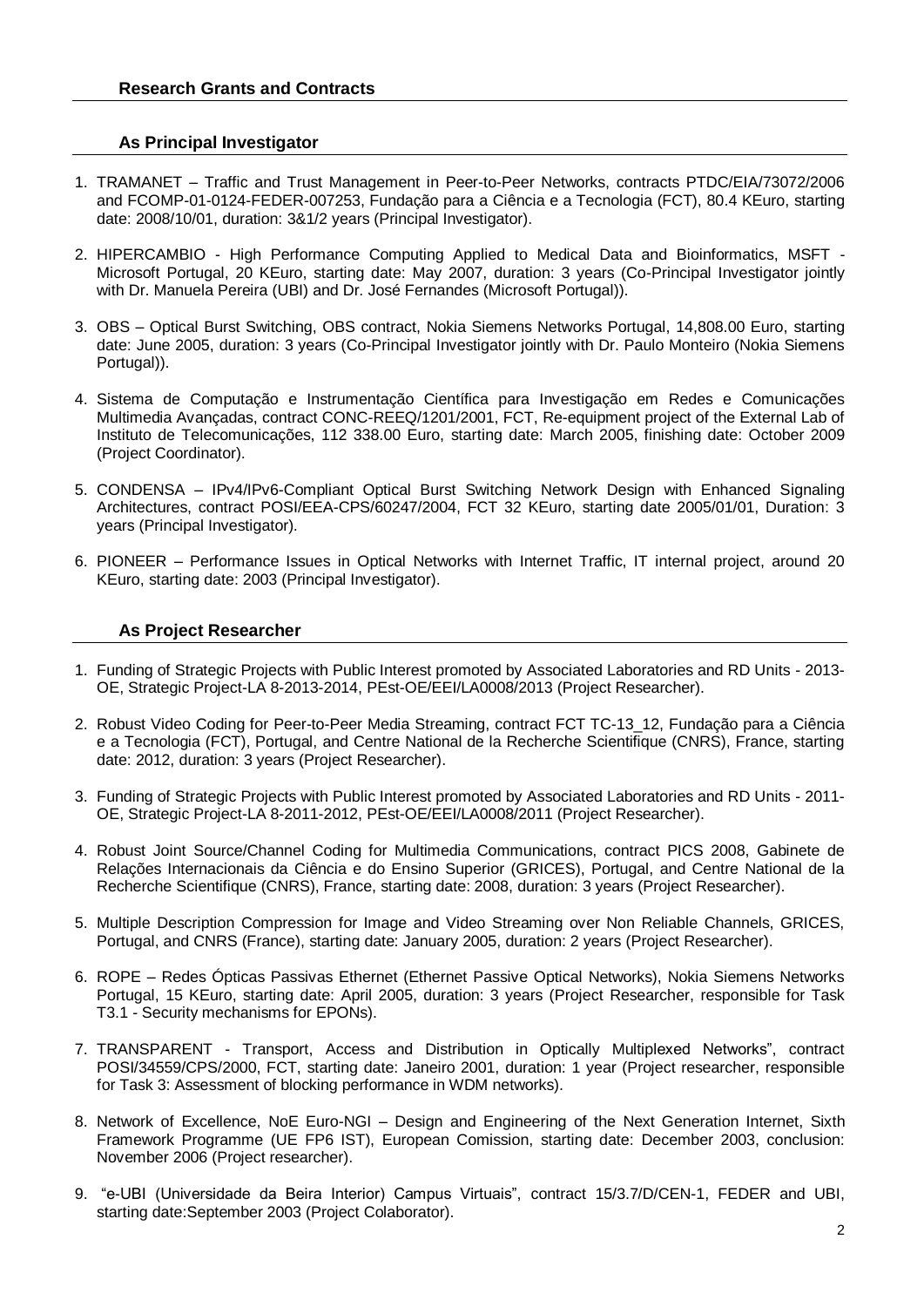- 10.Desenvolvimento Conjunto das Capacidades Informáticas e de Comunicações entre a Universidade da Beira Interior e a Universidade de Salamanca, contrat 06/REG II/6-96, FEDER/INTERREG II, strating date: 1996 conclusion: June 2000 (Project Researcher).
- 11.TRAVEL (HD)TV Transport on Very High Bitrate Optical Links, EEC RACE 2011, starting date: January 1992, conclusion date: December 1995 (Project Researcher).

#### **Registered Patents and Published Works**

#### **International Patents**

- 1. Mário M. Freire, João V. P. Gomes, Pedro R. M. Inácio, Paulo Monteiro, João J. Pires, and João M. Santos, "Upstream Efficiency Improvement Method for Passive Optical Networks", World Intellectual Property Organization, International Patent WO 2010/012304 A1, 2010.
- 2. Jorge Castro, Mário M. Freire, Marek Hajduczenia, Pedro Inácio, Rui Meleiro, Paulo M. Monteiro, José Santos, and Henrique Silva, "Automatic Topology Discovery for Passive Optical Networks", European Patent Office, European Patent EP 2141832 A1, 2010.
- 3. Mário M. Freire, Nuno Garcia, Przemyslaw Lenkiewicz, Paulo M. Monteiro, and José Santos, "Method and Device for Processing Data in an Optical Network and Communication System Comprising Such Device", World Intellectual Property Organization, International Patent WO 2009/156409 A1, 2009.
- 4. Mário Freire, Nuno M. Garcia, Marek Hajduczenia, Paulo P. Monteiro, and Henrique Silva, "Method for Aggregating a Plurality of Data Packets Into a Unified Transport Data Packet and Machine for Performing Said Method", World Intellectual Property Organization, International Patent WO 2007/118594 A1, 2007.
- 5. Mário Freire, Marek Hajduczenia, Pedro Inácio, Paulo P. Monteiro, and Henrique Silva, "A Method, Communication System, Central and Peripheral Communication Unit for Secure Packet Oriented Transfer of Information", World Intellectual Property Organization, International Patent WO 2007/099045 A1, 2007.
- 6. Mário Freire, Nuno Garcia, Marek Hajduczenia, Paulo Monteiro, and Henrique Silva, "Monitoring Method and Apparatus of Processing of a Data Stream with High Rate/Flow", European Patent Office, European Patent EP 1780955 A1, 2007.
- 7. Mário Freire, Nuno Garcia, Paulo Monteiro, and José M. R. R. Santos, "Method for the Transmission of Data Packets by Means of an Optical Burst Switching Network and Network Nodes for an Optical Burst Switching Network", World Intellectual Property Organization, International Patent WO 2006/072406 A1, 2006.

#### **Articles in International Journals Listed in Thomson Reuters ISI Science Citation Index**

- 1. Diogo A. B. Fernandes, Liliana F. B. Soares, João V. Gomes, Mário M. Freire, Pedro R. M. Inácio, "Security Issues in Cloud Environments: A Survey", *International Journal of Information Security* (Springer), 13(2): 113-170, 2014. ISI Impact Factor (2013): 0.941.
- 2. Filipe Soares, Filipe Janela, Manuela Pereira, João Seabra and Mário M. Freire, "Classification of Breast Masses on Contrast-Enhanced Magnetic Resonance Images Through Log Detrended Fluctuation Cumulant-Based Multifractal Analysis", *IEEE Systems Journal*, 8(3): 929-938, 2014. ISI Impact Factor (2013): 1.746.
- 3. Przemyslaw Lenkiewicz, Manuela Pereira, Mário M. Freire and José Fernandes, The Whole Mesh Deformation Model: A Fast Image Segmentation Method Suitable for Effective Parallelization, *EURASIP Journal on Advances in Signal Processing* (Springer), 2013:55, 2013. ISI Impact Factor (2013): 0.808.
- 4. Filipe Soares, Filipe Janela, Manuela Pereira, João Seabra and Mário M. Freire, "3D Lacunarity in Multifractal Analysis of Breast Tumor Lesions in Dynamic Contrast-Enhanced Magnetic Resonance Imaging", *IEEE Transactions on Image Processing*, 22(11): 4422-4435, 2013. ISI Impact Factor (2013): 3.111.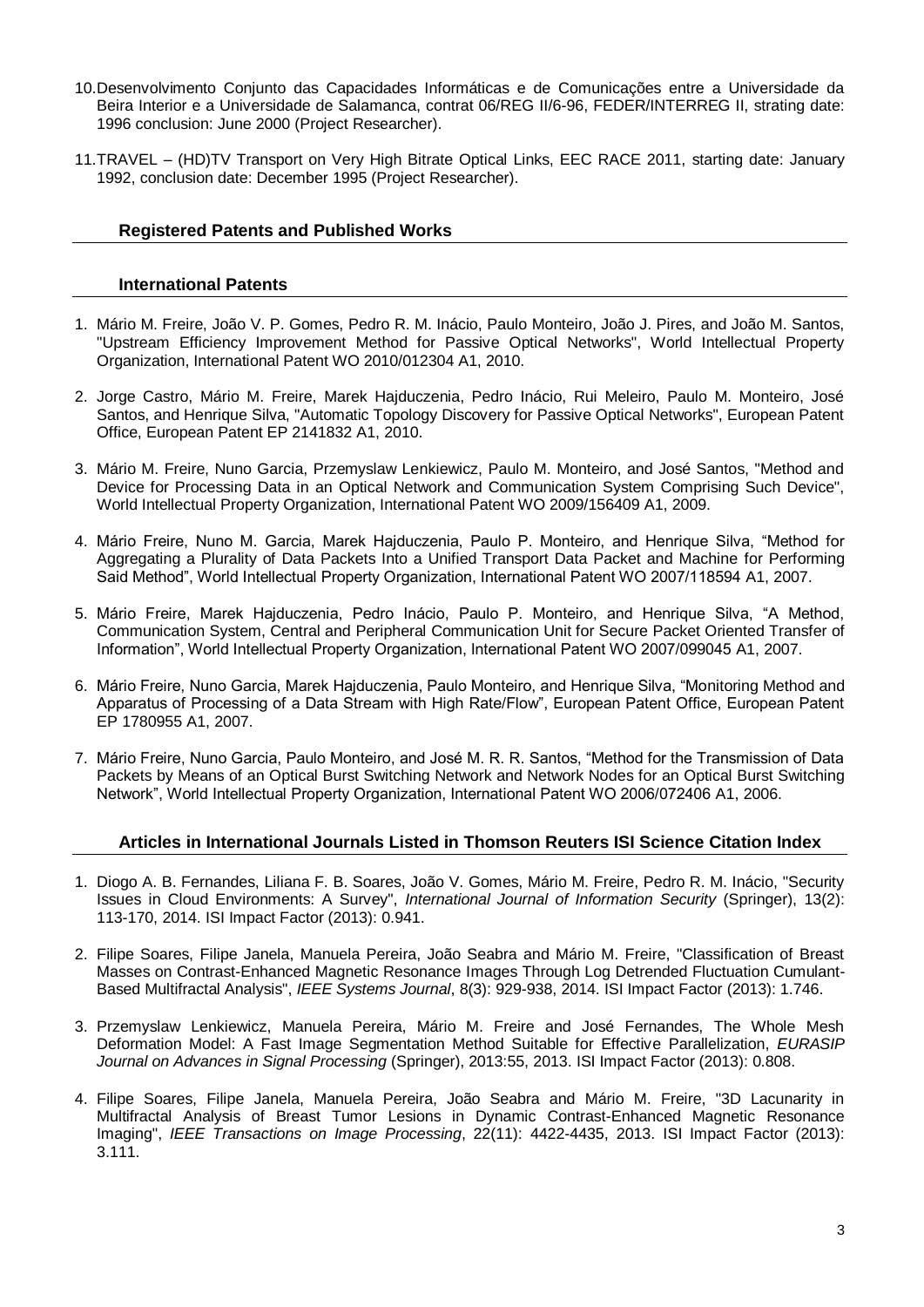- 5. João V. Gomes, Pedro R. M. Inácio, Manuela Pereira, Mário M. Freire and Paulo P. Monteiro, "Identification of Peer-to-Peer VoIP Sessions Using Entropy and Codec Properties", *IEEE Transactions on Parallel and Distributed Systems*, 24(10): 2004-2014, 2013. ISI Impact Factor (2013): 2.173.
- 6. João V. Gomes, Pedro R. M. Inácio, Manuela Pereira, Mário M. Freire and Paulo P. Monteiro, "Detection and Classification of Peer-to-Peer Traffic: A Survey", *ACM Computing Surveys*, 45(3): Article 30, 1-40, 2013. ISI Impact Factor (2013): 4.043.
- 7. João V. Gomes, Pedro R. M. Inácio, Manuela Pereira, Mário M. Freire and Paulo P. Monteiro, "Exploring Behavioral Patterns Through Entropy in Multimedia Peer-to-Peer Traffic", *The Computer Journal (Oxford University Press)*, 55: 1-16, 2012. ISI Impact Factor (2012): 0.755.
- 8. Pedro R. M. Inácio, Mário M. Freire, Manuela Pereira and Paulo P. Monteiro, "Fast Synthesis of Persistent Fractional Brownian Motion", *ACM Transactions on Modeling and Computer Simulation*, 22(2): Article 8, 1- 24, 2012. ISI Impact Factor (2012): 0.528.
- 9. João V. P. Gomes, Pedro R. M. Inácio, Branka Lakic, Mário M. Freire, Henrique J. A. da Silva, and Paulo P. Monteiro, "Source Traffic Analysis", *ACM Transactions on Multimedia Computing, Communications and Applications*, 6(3): Article 21, 1-23, 2010. ISI Impact Factor (2010): 1.425.
- 10.Pedro R. M. Inácio, Branka Lakic, Mário M. Freire, Manuela Pereira, and Paulo P. Monteiro, "The Design and Evaluation of the Simple Self-Similar Sequences Generator", *Information Sciences (Elsevier)*, 179(23): 4029–4045, 2009. ISI Impact Factor (2009): 3.291.
- 11.Nuno M. Garcia, Paulo P. Monteiro, Mário M. Freire, José R. Santos, and Przemyslaw Lenkiewicz, "A New Architectural Approach for Optical Burst Switching Networks Based on a Common Control Channel", *Optical Switching and Networking (Elsevier)*, 4(3/4): 173–188, 2007. ISI Impact Factor (2010): 0.981.
- 12.Farid Farahmand, Vinod M. Vokkarane, Jason P. Jue, Joel J. P. C. Rodrigues, and Mário M. Freire, "Optical Burst Switching Network: A Multi-layered Approach", *Journal of High Speed Networks (IOS Press)*, 16(2): 105–122, 2007. ISI Impact Factor (2007): 0.191.
- 13.Marek Hajduczenia, Pedro R. M. Inácio, Henrique J. A. da Silva, Mário M. Freire, and Paulo P. Monteiro, "On EPON Security Issues", *IEEE Communications Surveys and Tutorials*, 9(1): 68–83, 2007. ISI Impact Factor (2010): 3.692.
- 14.Mário M. Freire and Henrique J. A. da Silva, "Assessment of Blocking Performance in WDM Chordal Ring Networks", *Journal of High Speed Networks (IOS Press)*, 15(4): 415-432, 2006. ISI Impact Factor (2006): 0.103.
- 15.Joel J. P. C. Rodrigues, Mário M. Freire, and Pascal Lorenz, "Performance Implications of Meshing Degree for Optical Burst Switched Networks Using One-way Resource Reservation Protocols", *Telecommunications Systems (Springer)*, 30(1/2/3): 35–47, 2005. ISI Impact Factor (2005): 0.409.
- 16.J. F. Rocha, A. T. Cartaxo, H. J. Silva, J. L. Pinto, A. L. Teixeira, A. S. Gameiro, P. P. Monteiro, J. O. Pires, R. S. Ribeiro, M. O. Violas, A. N. Pinto, M. N. Lima, P. S. André, M. M. Freire, A. L. Ribeiro, C. F. Fernandes, J. T. Pereira, J. M. Pousa, J. M. Santos, M. T. Almeida, A. R. Tavares, R. N. Nogueira, J. S. Machado, "Optical Communications Research at Institute of Telecommunications", *Fiber and Integrated Optics (Taylor & Francis)*, 24(3/4): 411–428, 2005. ISI Impact Factor (2005): 0.439.
- 17.Joel J. P. C. Rodrigues, Mário M. Freire, and Pascal Lorenz, "Performance Assessment of Optical Burst Switching Ring and Chordal Ring Networks", *Telecommunications Systems (Springer/Kluwer Academic Publishers)*, 27(2/3/4): 133–149, 2004. ISI Impact Factor (2004): 0.346.
- 18.Mário M. Freire, Joel J. P. C. Rodrigues, and Rui M. F. Coelho, "The Role of Network Topologies in the Optical Core of IP-over-WDM Networks with Static Wavelength Routing", *Telecommunications Systems (Springer/Kluwer Academic Publishers)*, 24(2/3/4): 111–122, 2003. ISI Impact Factor (2003): 0.413.
- 19.Mário M. Freire and Henrique J. A. da Silva, "Assessment of Blocking Performance in Unidirectional and Bidirectional Wavelength Routed Ring Networks", *Journal of High Speed Networks (IOS Press)*, 12(3/4): 133– 140, 2002. ISI Impact Factor (2002): 0.515.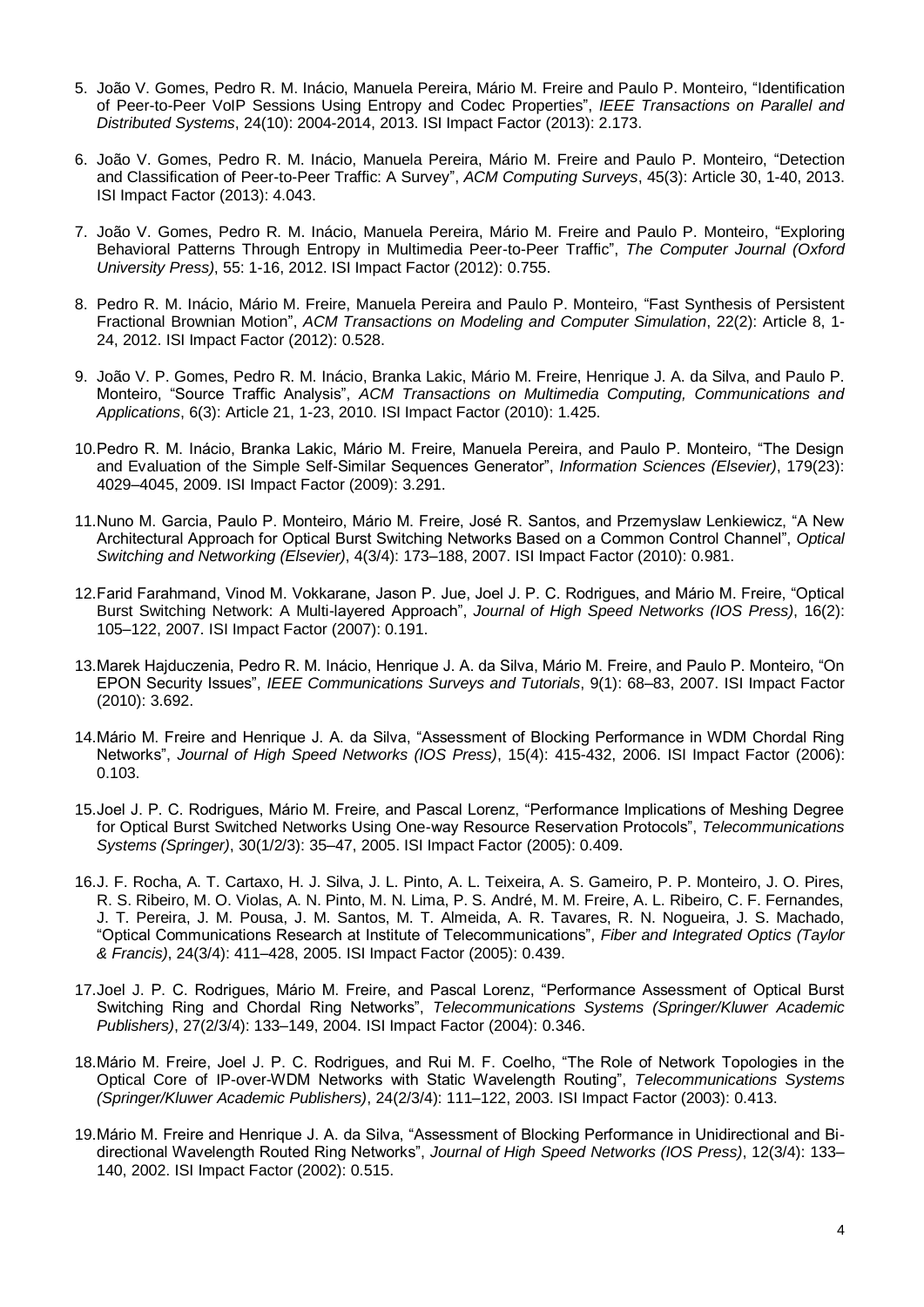- 20.Mário M. Freire and Henrique J. A. da Silva, "Estimation of Multiple-Quantum-Well Laser Parameters for Simulation of Dispersion Supported Transmission Systems at 20 Gbit/s", *IEE Proceedings - Optoelectronics*, 146(2): 93–98, 1999. ISI Impact Factor (1999): 0.826.
- 21.Mário M. Freire, José A. R. Pacheco de Carvalho, Álvaro M. F. de Carvalho, and Henrique J. A. da Silva, "Impact of Double Cavity FP Demultiplexers on the Performance of WDM Dispersion Supported Transmission", *European Transactions on Telecommunications (John Wiley & Sons)*, 8(2): 201–204, 1997. ISI Impact Factor (1997): 0.287.
- 22.Mário M. Freire, Álvaro M. F. de Carvalho, and Henrique J. A. da Silva, "Performance Implications of Three-Mirror Fabry-Perot Demultiplexers for 10-Gb/s WDM Dispersion-Supported Transmission with 0.5-nm Channel Spacing", *IEEE Photonics Technology Letters*, 8(9): 1261–1263, 1996. ISI Impact Factor (1996): 1.063.
- 23.Mário M. Freire and Henrique J. A. da Silva, "Performance Assessment of Two-Channel Dispersion-Supported Transmission Systems Using Single- and Double-Cavity Fabry-Perot Filters as Demultiplexers", *IEEE Photonics Technology Letters*, 7(11): 1360–1362, 1995. ISI Impact Factor (1995): 0.977.

#### **Book Chapters**

- 1. Liliana F. B. Soares, Diogo A. B. Fernandes, João V. Gomes, Mário M. Freire and Pedro R. M. Inácio, "Cloud Security: State of the Art", in *Security, Privacy and Trust in Cloud Systems*, Surya Nepal and Mukaddim Pathan (Eds.), accepted for publication, Springer, Berlin Heidelberg, 2013.
- 2. Przemyslaw Lenkiewicz, Manuela Pereira, Mário Freire, and José Fernandes, Chapter 1: "Techniques for Medical Image Segmentation: Review of the Most Popular Approaches", in Biomedical Diagnostics and Clinical Technologies – Applying High-Performance Cluster and Grid Computing, Manuela Pereira and Mário Freire, Medical Information Science Reference, IGI Global, Hershey, New York, 2011, ISBN: 978-1-60566- 280-0, 1-33.
- 3. Filipe Soares, Mário M. Freire, Manuela Pereira, Filipe Janela, and João Seabra, Chapter 6, "The Role of Self-Similarity for Computer Aided Detection Based on Mammogram Analysis", in Biomedical Diagnostics and Clinical Technologies – Applying High-Performance Cluster and Grid Computing, Manuela Pereira and Mário Freire, Medical Information Science Reference, IGI Global, Hershey, New York, 2011, ISBN: 978-1- 60566-280-0, 185-203.
- 4. João V. P. Gomes, Pedro R. M. Inácio, Mário M. Freire, Manuela Pereira, and Paulo P. Monteiro, Part 11: Measurement and P2P Traffic Characteristics, Chapter "The Nature of Peer-to-Peer Traffic", in *Handbook of Peer-to-Peer Networking*, Xuemin Shen, Heather Yu, John Buford, and Mursalin Akon (Eds.) Springer, Berlin Heidelberg, 2010, ISBN: 978-0-387-09750-3, 1231-1252.
- 5. Rui G. Pereira and Mário M. Freire, "Classification of Semantic Web Technologies", *Encyclopedia of Information Science and Technology*, 2nd Edition, Mehdi Khosrow-Pour (Ed.), Information Science Reference, IGI Global, Hershey, New York, 2008, ISBN: 978-1-60566-026-4, Vol. II, 12 p.
- 6. Manuela Pereira and Mário M. Freire, "Proxy Caching Strategies for Internet Media Streaming" *Encyclopedia of Information Science and Technology*, 2nd Edition, Mehdi Khosrow-Pour (Ed.) Information Science Reference, IGI Global, Hershey, New York, 2008, ISBN: 978-1-60566-026-4, Vol. VI, 5 p.
- 7. Simão M. de Sousa, Mário M. Freire, and Rui C. Cardoso, "Security Issues in Mobile Code Paradigms", *Encyclopedia of Information Science and Technology*, 2nd Edition, Mehdi Khosrow-Pour (Ed.), Information Science Reference, IGI Global, Hershey, New York, 2008, ISBN: 978-1-60566-026-4, Vol. VII, 5 p.
- 8. Joel J. P. C. Rodrigues and Mário M. Freire, "Chapter III Object-Oriented Modeling and Simulation of Optical Burst Switched Mesh Networks", in *Simulation and Modeling: Current Technologies and Applications*, Asim El Sheikh, Abid Al Ajeeli, and Evon M. O. Abu-Taieh (Eds.), IGI Publishing, IGI Global, Hershey, New York, 2008, ISBN: 978-1-59904-198-8, 99-118.
- 9. Mário M. Freire, "Chapter V Interoperability Among Intrusion Detection Systems", in *Advances in Enterprise Information Technology Security*, Djamel Khadraoui and Francine Herrmann (Eds.), Information Science Reference, IGI Global, Hershey, New York, 2007, ISBN: 978-1-59904-090-5, 92-102.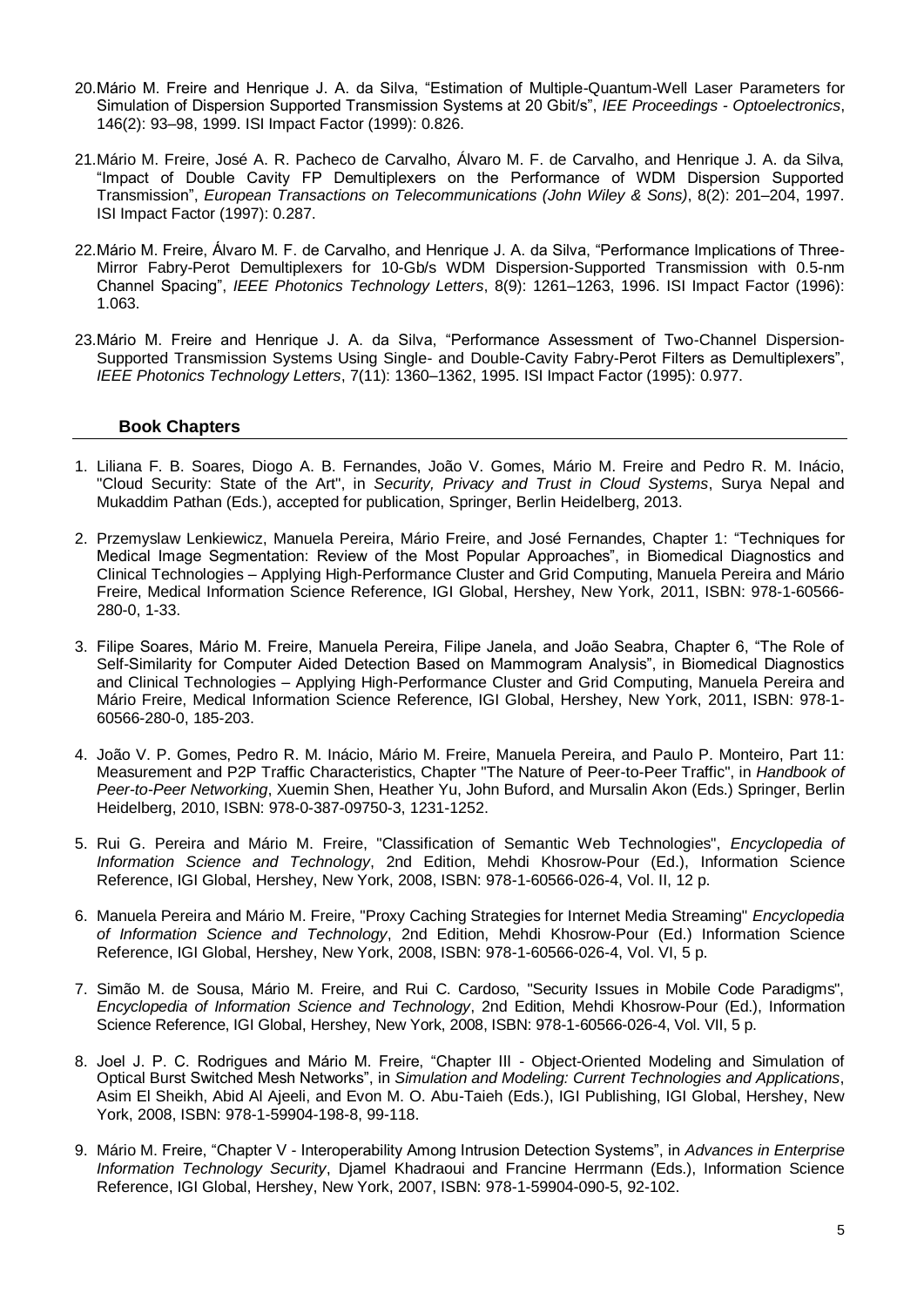- 10.Rui G. Pereira and Mário M. Freire, "Integration of Ontologies and Semantic Annotations with Resource Description Framework in Eclipse-based Platforms with Editing Features for Semantic Web", in *Information Networking: Advances in Data Communications and Wireless Networks*, Ilyoung Chong and Kenji Kawahara (Eds.), Lecture Notes in Computer Science, LNCS 3961, Revised Selected Papers of ICOIN 2006, Springer, Berlin Heidelberg, September 2006, ISBN: 3-540-48563-5, 902-911.
- 11.Mário M. Freire, Paulo P. Monteiro, Henrique J. A. da Silva, and José Ruela, "Ethernet Passive Optical Networks", in *Encyclopedia of Multimedia Technology and Networking*, Margherita Pagani (Ed.), Idea Group Reference, Hershey, PA, 2005, ISBN: 1-59140-561-0, Vol. I, 283-289.
- 12.Joel J. P. C. Rodrigues, Mário M. Freire, Paulo P. Monteiro, and Pascal Lorenz, "Optical Burst Switching", in *Encyclopedia of Multimedia Technology and Networking*, Margherita Pagani (Ed.), Idea Group Reference, Hershey, PA, 2005, ISBN: 1-59140-561-0, Vol. II, 799-806.
- 13.Rui C. Cardoso and Mário M. Freire, "Security Vulnerabilities and Exposures in Internet Systems and Services", in *Encyclopedia of Multimedia Technology and Networking*, Margherita Pagani (Ed.), Idea Group Reference, Hershey, PA, 2005, ISBN: 1-59140-561-0, Vol. II, 910-916.
- 14.Rui G. Pereira and Mário M. Freire, "Semantic Web", in *Encyclopedia of Multimedia Technology and Networking*, Margherita Pagani (Ed.), Idea Group Reference, Hershey, PA, 2005, ISBN: 1-59140-561-0, Vol. II, pp. 917-924.
- 15.Joel J. P. C. Rodrigues and Mário M. Freire, "Performance Assessment of Signaling Protocols in Optical Burst Switching Mesh Networks", in *Information Networking: Networking Technologies for Broadband and Mobile Networks*, Hyun-Kook Kahng (Ed.), Lecture Notes in Computer Science, LNCS 3090, Revised Selected Papers of ICOIN 2004, Springer-Verlag, Berlin Heidelberg, September 2004, ISBN: 3-540-23034-3, 750-759.
- 16.Pascal Lorenz, Joel J. P. C. Rodrigues, and Mário M. Freire, "Fiber-Optic Networks", in *Encyclopedia of Optical Engineering*, Ronald Driggers (Ed.), CRC Press, New York, 2004, ISBN: 0-8247-0940-3, 1-8.
- 17.Rui M. F. Coelho, Joel J. P. C. Rodrigues, and Mário M. Freire, "Performance Analysis of Degree Four Topologies for the Optical Core of IP-over-WDM Networks", in *Information Networking: Networking Technologies for Enhanced Internet Services*, Hyun-Kook Kahng (Ed.), Lecture Notes in Computer Science, LNCS 2662, Revised Selected Papers of ICOIN 2003, Springer-Verlag, Berlin Heidelberg, August 2003, ISBN: 3-540-40827-4, 108-117.
- 18.Rui M. F. Coelho and Mário M. Freire, "Optical Backbones with Low Connectivity for IP-over-WDM Networks", in *Information Networking: Wired Communications and Management*, Ilyoung Chong (Ed.), Lecture Notes in Computer Science, LNCS 2343, Revised Papers of ICOIN 2002, Springer-Verlag, Berlin Heidelberg, September 2002, ISBN: 3-540-44256-1, 327-336.
- 19.Mário M. Freire and Henrique J. A. da Silva, "Wavelength-routed Chordal Ring Networks", in *Business Briefing: Global Optical Communications*, World Markets Series, World Markets Research Centre, London, UK, 2001, ISBN: 1-903150-48-5, 151-154.

#### **Papers in Refereed International Conference Proceedings**

- 1. Diogo A. B. Fernandes, Miguel Neto, Liliana F. B. Soares, Mário M. Freire and Pedro R. M. Inácio, A Tool for Estimating the Hurst Parameter and for Generating Self-Similar Sequences, in *Proceedings of the 46th Summer Computer Simulation Conference* 2014 (SCSC 2014), Monterey, CA, USA, July 6-10, 2014.
- 2. Diogo A. B. Fernandes, Liliana F. B. Soares, Mário M. Freire and Pedro R. M. Inácio, Randomness in Virtual Machines, in *Proceedings of the 6th IEEE/ACM Utility and Cloud Computing Conference* (UCC 2013), Dresden, Germany, December 9-12, 2013, IEEE Computer Society Press, Los Alamitos, CA, ISBN: 978-1- 4799-3213-9, 282-286.
- 3. Liliana F. B. Soares, Diogo A. B. Fernandes, Mário M. Freire and Pedro R. M. Inácio, Secure User Authentication in Cloud Computing Management Interfaces (Extended Abstract), in *Proceedings of the 32nd IEEE International Performance Computing and Communications Conference* (IPCCC 2013), San Diego, California, USA, December 6-8, 2013, IEEE Computer Society Press, Los Alamitos, CA, ISBN: 978-1-4799- 3213-9, 1-2.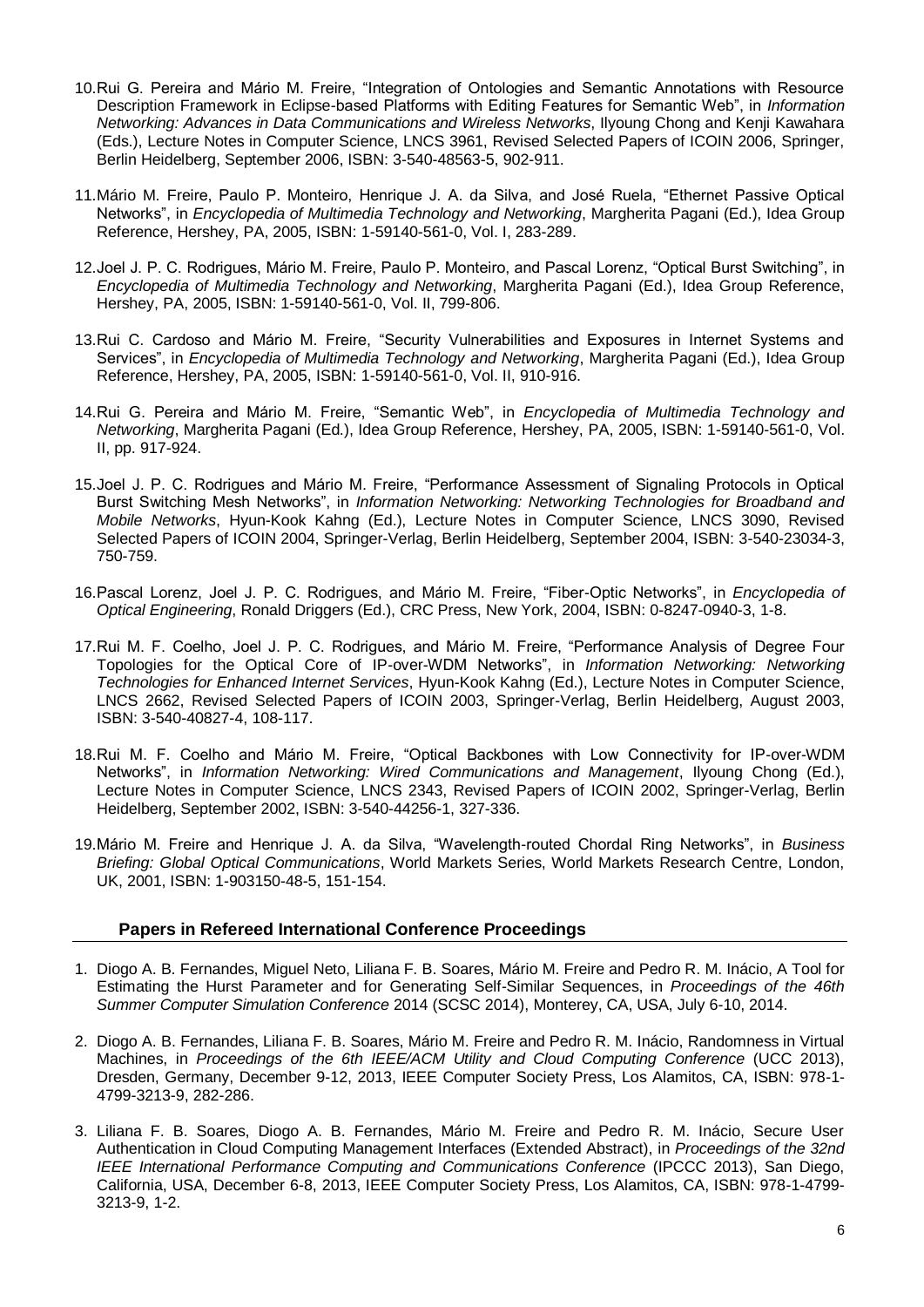- 4. Miguel Neto, João V. Gomes, Mário M. Freire, and Pedro R. M. Inácio, "Real-Time Traffic Classification Based on Statistical Tests for Matching Signatures with Packet Length Distributions", *Proceedings of the 19th IEEE International Workshop on Local and Metropolitan Area Networks* (LANMAN 2013), Brussels, Belgium, April 10–12, 2013, IEEE Press, New York, 6 pages.
- 5. Rui Braz, António M. G. Pinheiro, J. Moutinho, Mário M. Freire, Manuela Pereira, "Breast Ultrasound Images Gland Segmentation", *Proceedings of the 2012 IEEE International Workshop on Machine Learning for Signal Processing*, Santander, Spain, September 23–26, 2012, IEEE Press, New York, ISBN: 978-1-4673-1026-0, 6 pages.
- 6. Przemyslaw Lenkiewicz, Manuela Pereira, Mário M. Freire, José Fernandes, "Extended Whole Mesh Deformation Model: Full 3D Processing", *Proceedings of the 2011 18th IEEE International Conference on Image Processing* (ICIP 2011), Brussels, Belgium, September 11–14, 2011, IEEE Press, New York, ISBN: 978-1-4577-1303-3, 1601-1604.
- 7. Angelo Arrifano, Marc Antonini, Manuela Pereira, Mário M. Freire, "Joint Source-Channel Decoding of Motion-Information Using Maximum-a-Posteriori", *Proceedings of the 2011 18th IEEE International Conference on Image Processing* (ICIP 2011), Brussels, Belgium, September 11–14, 2011, IEEE Press, New York, ISBN: 978-1-4577-1303-3, 2221-2224.
- 8. André F. Esteves, Pedro R. M. Inácio, Manuela Pereira, and Mário M. Freire, "On-Line Detection of Encrypted Traffic Generated by Mesh-Based Peer-to-Peer Live Streaming Applications: The Case of GoalBit", *Proceedings of the 2011 10th IEEE International Symposium on Network Computing and Applications* (NCA 2011), Cambridge, MA, USA, August 25-27 2011, IEEE Computer Society Press, Los Alamitos, CA, ISBN: 978-0-7695-4489-2, 223-228.
- 9. .Fábio D. Beirão, João V. Gomes, Pedro R. M. Inácio, Manuela Pereira, and Mário M. Freire, "NetOdyssey A New Tool for Real-Time Analysis of Network Traffic", *Proceedings of the 2010 9th IEEE International Symposium on Network Computing and Applications* (NCA 2010), Cambridge, MA, USA, July 15-17, 2010, IEEE Computer Society Press, Los Alamitos, CA, ISBN: 978-0-7695-4118-1, 239-242.
- 10.Filipe Soares, Filipe Janela, João Seabra, Manuela Pereira, and Mário M. Freire, ["Self-similarity](http://floyd.di.ubi.pt/nmcg/pdf/2010-CARS.pdf)  [Classification of Breast Tumour Lesions on Dynamic Contrast-enhanced Magnetic Resonance Images"](http://floyd.di.ubi.pt/nmcg/pdf/2010-CARS.pdf), *International Journal of Computer Assisted Radiology and Surgery (Springer)*, 5(S1) S203-S205, 2010 (*Proceedings of the 24th International Congress and Exhibition on Computer Assisted Radiology and Surgery* (CARS 2010) , June 23-26, 2010, Geneva, Switzerland).
- 11.Angelo Arrifano, Manuela Pereira, Marc Antonini, and Mário M. Freire, ["Multiple-Description Video Coding](http://floyd.di.ubi.pt/nmcg/pdf/2010-ISCAS.pdf?sessionid=6398d7b62a2e78a214e53716495fe84d)  [Based on JPEG 2000 MQ-Coder Registers"](http://floyd.di.ubi.pt/nmcg/pdf/2010-ISCAS.pdf?sessionid=6398d7b62a2e78a214e53716495fe84d), *Proceedings of the 2010 IEEE International Symposium on Circuits and Systems* (ISCAS 2010), Paris, France, May 30 - June 2, 2010, IEEE Press, New York, ISBN: 978-1-4244-5309-2, 1827-1830.
- 12.Filipe Soares, Inês Sousa, Filipe Janela, João Seabra, Manuela Pereira, and Mário M. Freire, ["Multifractal](http://floyd.di.ubi.pt/nmcg/pdf/2010-MEMEA.pdf)  [Analysis of Arterial Spin Labeling Functional Magnetic Resonance Imaging of the Brain"](http://floyd.di.ubi.pt/nmcg/pdf/2010-MEMEA.pdf), *Proceedings of 2010 IEEE International Workshop on Medical Measurements and Applications* (MeMeA 2010) , April 30 - May 1, 2010, Ottawa, Canada, IEEE Press, New York, ISBN: 978-1-4244-6288-9, 161-164.
- 13.Marisa Quaresma, Ângelo M. Arrifano, Manuela Pereira, Mário M. Freire, and Marc Antonini, ["Robust Peer](http://floyd.di.ubi.pt/nmcg/pdf/2010-BMSB.pdf?sessionid=6398d7b62a2e78a214e53716495fe84d)[to-Peer Video Streaming Based on Multiple Description Coding"](http://floyd.di.ubi.pt/nmcg/pdf/2010-BMSB.pdf?sessionid=6398d7b62a2e78a214e53716495fe84d), *Proceedings of the 2010 IEEE International Symposium on Broadband Multimedia Systems and Broadcasting* (BMSB 2010), Shanghai, China, March 24-26, 2010, IEEE Press, New York, ISBN: 978-1-4244-4462-5, 6 p.
- 14.David A. Carvalho, Manuela Pereira and Mário M. Freire, ["Towards the Detection of Encrypted BitTorrent](http://floyd.di.ubi.pt/nmcg/pdf/2009-SecTech.pdf?sessionid=6398d7b62a2e78a214e53716495fe84d)  [Traffic Through Deep Packet Inspection"](http://floyd.di.ubi.pt/nmcg/pdf/2009-SecTech.pdf?sessionid=6398d7b62a2e78a214e53716495fe84d), *Security Technology*, D. Slezak, T.-H. Kim, W.-c. Fang, K.P. Arnett (Eds.), Communications in Computer and Information Science, CCIS 58, Springer-Verlag, Berlin Heidelberg, 2009, ISBN: 978-3-642-10846-4, 265–272, 2009 (*Proceedings of the International Conference on Security Technology* (SecTech 2009), Jeju Island, Korea, December 10-12, 2009).
- 15.Przemyslaw Lenkiewicz, Manuela Pereira, Mário M. Freire, and José Fernandes, ["The Whole Mesh](http://floyd.di.ubi.pt/nmcg/pdf/2009-ICIP.pdf)  [Deformation Model for 2D and 3D Image Segmentation"](http://floyd.di.ubi.pt/nmcg/pdf/2009-ICIP.pdf), *Proceedings of 2009 16th IEEE International Conference on Image Processing* (ICIP 2009), Cairo, Egypt, November 7-11, 2009, IEEE Press, New York, November 2009, ISBN: 978-1-4244-5654-3, 4045-4048.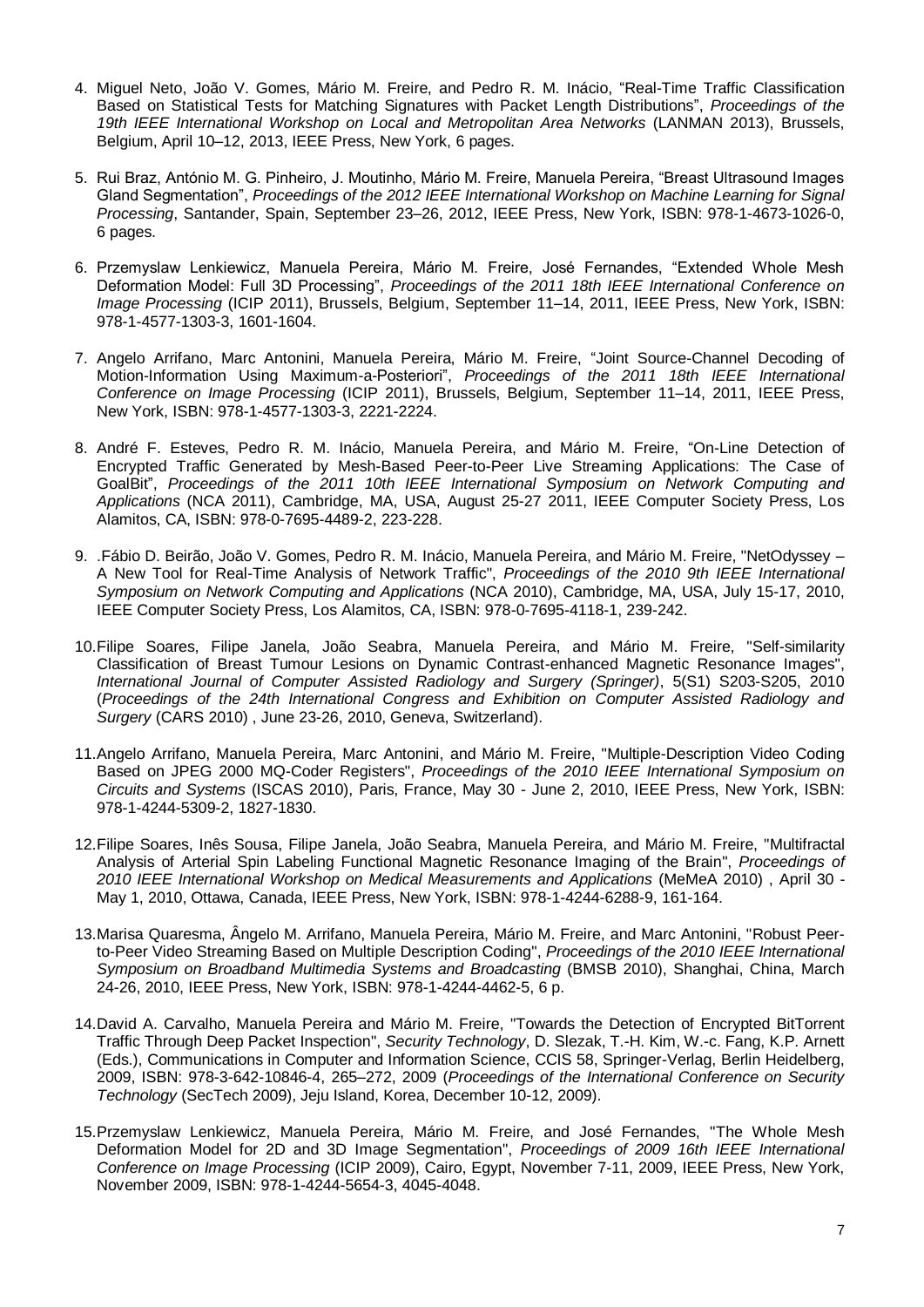- 16.Mário M. Freire, David A. Carvalho, and Manuela Pereira, ["Detection of Encrypted Traffic in eDonkey](http://floyd.di.ubi.pt/nmcg/pdf/2009-AP2PS.pdf?sessionid=6398d7b62a2e78a214e53716495fe84d)  [Network Through Application Signatures"](http://floyd.di.ubi.pt/nmcg/pdf/2009-AP2PS.pdf?sessionid=6398d7b62a2e78a214e53716495fe84d), *Proceedings of 2009 1st International Conference on Advances in P2P Systems* (AP2PS 2009), Sliema, Malta, October 11-16, 2009, IEEE Computer Society Press, Los Alamitos, CA, ISBN: 978-0-7695-3831-0, 174 - 179.
- 17.Przemyslaw Lenkiewicz, Manuela Pereira, Mário M. Freire, and José Fernandes, ["The Dynamic Topology](http://floyd.di.ubi.pt/nmcg/pdf/2009-MMSP.pdf)  [Changes Model for Unsupervised Image Segmentation"](http://floyd.di.ubi.pt/nmcg/pdf/2009-MMSP.pdf), *Proceedings of 2009 11th IEEE International Workshop on Multimedia Signal Processing* (MMSP 2009), Rio de Janeiro, Brazil, October 5-7, 2009, IEEE Press, New York, October 2009, ISBN: 978-1-4244-4464-9, 5 p.
- 18.Filipe Soares, Mário M. Freire, Manuela Pereira, Filipe Janela, and João Seabra, ["Towards the Detection of](http://floyd.di.ubi.pt/nmcg/pdf/2009-PACRIM.pdf)  [Microcalcifications on Mammograms Through Multifractal Detrended Fluctuation Analysis"](http://floyd.di.ubi.pt/nmcg/pdf/2009-PACRIM.pdf), *Proceedings of 2009 IEEE Pacific Rim Conference on Communications, Computers and Signal Processing* (PACRIM 2009), Victoria, B.C., Canada, August 23-26, 2009, IEEE Press, New York, August 2009, ISBN: 978-1-4244-4561- 5, 677-681.
- 19.Nuno M. Garcia, Przemyslaw Lenkiewicz, Mário M. Freire, and Paulo P. Monteiro, ["A New Architecture for](http://floyd.di.ubi.pt/nmcg/pdf/2009-NCA.pdf?sessionid=6398d7b62a2e78a214e53716495fe84d)  [Optical Burst Switching Networks Based on Cooperative Control"](http://floyd.di.ubi.pt/nmcg/pdf/2009-NCA.pdf?sessionid=6398d7b62a2e78a214e53716495fe84d), *Proceedings of the 8th IEEE International Symposium on Network Computing and Applications* (NCA 2009), Cambridge, MA, USA, July 9-11, 2009, IEEE Computer Society Press, Los Alamitos, CA, ISBN: 978-0-7695-3698-9, 310-313.
- 20.Przemyslaw Lenkiewicz, Manuela Pereira, Mário M. Freire, and José Fernandes, ["A New 3D Image](http://floyd.di.ubi.pt/nmcg/pdf/2009-ICME.pdf)  [Segmentation Method for Parallel Architectures"](http://floyd.di.ubi.pt/nmcg/pdf/2009-ICME.pdf), *Proceedings of 2009 IEEE International Conference on Multimedia and Expo (ICME 2009)*, New York, USA, June 28 - July 3, 2009, IEEE Press, New York, June 2009, ISBN: 978-1-4244-4291-1, 1813-1816.
- 21.João M. L. Santos, Pedro R. M. Inácio, João V. P. Gomes, Artur Arsénio, João J. O. Pires, Mário M. Freire, and Paulo P. Monteiro, "Improving the [Upstream Channel Efficiency of Passive Optical Networks via Frame](http://floyd.di.ubi.pt/nmcg/pdf/2009-Conftele2.pdf?sessionid=6398d7b62a2e78a214e53716495fe84d)  [Aggregation and Compression"](http://floyd.di.ubi.pt/nmcg/pdf/2009-Conftele2.pdf?sessionid=6398d7b62a2e78a214e53716495fe84d), *Proceedings of the 7th Conference on Telecommunications* (Conftele 2009), Santa Maria da Feira, Portugal, May 3-5, 2009, ISBN 978-072-98368-8-6, 371-374.
- 22.João V. P. Gomes, Pedro R. M. Inácio, Branka Lakic, Mário M. Freire, Henrique Silva, and Paulo P. Monteiro, ["Studies for Modeling Basic Aspects of Source Traffic"](http://floyd.di.ubi.pt/nmcg/pdf/2009-Conftele1.pdf?sessionid=6398d7b62a2e78a214e53716495fe84d), *Proceedings of the 7th Conference on Telecommunications* (Conftele 2009), Santa Maria da Feira, Portugal, May 3-5, 2009, ISBN 978-072-98368- 8-6, 327-330.
- 23.Nuno M. Garcia, Przemyslaw Lenkiewicz, Mário M. Freire, and Paulo P. Monteiro, ["Performance](http://floyd.di.ubi.pt/nmcg/pdf/2009-WOCN.pdf?sessionid=6398d7b62a2e78a214e53716495fe84d)  [Assessment of Optical Burst Switching Networks Based on a Common Control Channel with Distributed](http://floyd.di.ubi.pt/nmcg/pdf/2009-WOCN.pdf?sessionid=6398d7b62a2e78a214e53716495fe84d)  [Control"](http://floyd.di.ubi.pt/nmcg/pdf/2009-WOCN.pdf?sessionid=6398d7b62a2e78a214e53716495fe84d), *Proceedings of 6th IFIP International Conference on Wireless and Optical Communications Networks* (WOCN 2009), Cairo, Egypt, April 28-30, 2009, IEEE Press, New York, ISBN: 978-1-4244-3474-9, 5 p.
- 24.Ângelo M. Arrifano, Manuela Pereira, Marc Antonini, and Mário M. Freire, ["JPEG 2000 MQ-Coder Registry](http://floyd.di.ubi.pt/nmcg/pdf/2009-VCIP.pdf?sessionid=6398d7b62a2e78a214e53716495fe84d)  [Based Error Detection for Lossy Transmission Channels"](http://floyd.di.ubi.pt/nmcg/pdf/2009-VCIP.pdf?sessionid=6398d7b62a2e78a214e53716495fe84d). *Visual Communications and Image Processing 2009*, Majid Rabbani and Robert L. Stevenson (Eds.), Proceedings of SPIE, Volume 7257, January 2009, ISBN: 9780819475077, 72571T-1 - 72571T-7, (*Proceedings of the Conference on Visual Communications and Image Processing 2009*, part of the 21st Annual IS&T/SPIE Symposium on Electronic Imaging, San Jose, CA, January 18-22, 2009).
- 25.João V. P. Gomes, Pedro R. M. Inácio, Mário M. Freire, Manuela Pereira, and Paulo P. Monteiro "Analysis of Peer-to-Peer Traffic Using a Behavioural Method Based on Entropy", in *Proceedings of the 27th IEEE International Performance Computing and Communications Conference* (IPCCC 2008), Austin, Texas, USA, December 7-9, 2008, IEEE Computer Society Press, Los Alamitos, CA, ISBN: 978-1-4244-3367-4, 201-208.
- 26.Przemysław Lenkiewicz, Manuela Pereira, Mário M. Freire, and José Fernandes "Accelerating 3D Medical Image Segmentation with High Performance Computing" *Proceedings of 1st International Workshops on Image Processing Theory, Tools & Applications*, Sousse, Tunisia, November 24-26, 2008, IEEE Press, New York, ISBN: 978-1-4244-3321-6, 8 p.
- 27.Pedro R. M. Inácio, Mário M. Freire, Manuela Pereira, and Paulo P. Monteiro, "Analysis of the Impact of Intensive Attacks on the Self-Similarity Degree of the Network Traffic", *Proceedings of the 2nd International Conference on Emerging Security Information, Systems and Technologies* (SECURWARE 2008), Cap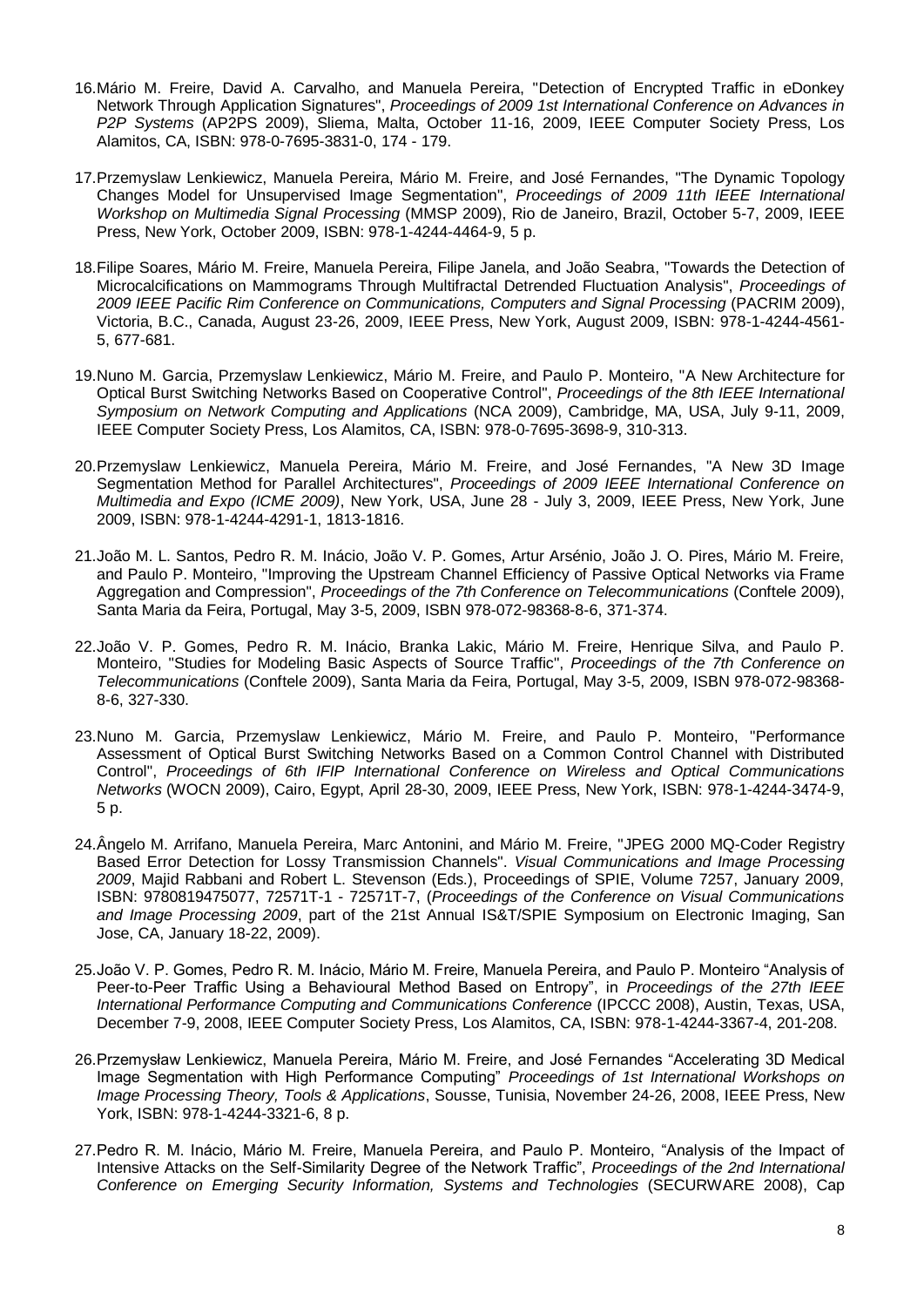Esterel, France, August 25-31, 2008, IEEE Computer Society Press, Los Alamitos, CA, ISBN: 978-0-7695- 3329-2, 107-113.

- 28.Pedro R. M. Inácio, João V. P. Gomes, Mário M. Freire, Manuela Pereira, and Paulo P. Monteiro, "Zombie Identification Port", *Proceedings of The 3rd International Conference on Internet Monitoring and Protection 2008* (ICIMP 2008), Bucharest, Romania, June 29 - July 5, 2008, IEEE Computer Society Press, Los Alamitos, CA, ISBN: 978-0-7695-3189-2, 67-73.
- 29.Joel J. P. C. Rodrigues and Mário M. Freire, "Performance Assessment of Enhanced Just-in-Time Protocol in OBS Networks Taking into Account Control Packet Processing and Optical Switch Configuration Times", *Proceedings of the 22nd IEEE International Conference on Advanced Information Networking and Applications - Workhops* (AINA Workhops 2008), Fourth International Symposium on Frontiers in Networking with Applications (FINA 2008), Gino-wan, Okinawa, Japan, March 25-28, 2008, IEEE Computer Society Press, Los Alamitos, CA, ISBN: 978-0-7695-3096-3, 434-439.
- 30.Marek Hajduczenia, Pedro R. M. Inácio, Henrique J. A. da Silva, Mário M. Freire, and Paulo P. Monteiro, "10G EPON Standardization in the Scope of IEEE 802.3av Project", *Technical Digest of Optical Fiber Communication Conference and Exposition/National Fiber Optic Engineers Conference* (OFC/NFOEC 2008), San Diego, CA, USA, February 24-28, 2008, OSA Press, Washington, DC, 2008, ISBN: 978-1-55752- 856-8, paper NMD7, 9 p.
- 31.Nuno M. Garcia, Mário M. Freire, and Paulo P. Monteiro, "The Ethernet Frame Payload Size and Its Effect on IPv4 and IPv6 Traffic", *Proceedings of The International Conference on Information Networking* (ICOIN 2008), Busan, Korea, January 23-25, 2008, IEEE Press, New York, ISBN: 978-89-960761-1-7, 5p.
- 32.Filipe Soares, Pawel Andruszkiewicz, Mário Freire, Paulo Cruz, and Manuela Pereira, "Self-Similarity Analysis Applied to 2D Breast Cancer Imaging", *Proceedings of 2nd International Conference on Systems and Networks Communications* (ICSNC 2007), Workshop on High Performance Computing Applied to Medical Data and Bioinformatics (HPC-Bio 2007), Cap Esterel, France, 25-31 August 2007, IEEE Computer Society Press, Los Alamitos, CA, ISBN: 0-7695-2938-0, 6 p.
- 33.Rui Agostinho, Manuela Pereira, and Mário Freire, "Advanced Querying Architecture for DICOM Systems", *Proceedings of 2nd International Conference on Systems and Networks Communications* (ICSNC 2007), Cap Esterel, France, 25-31 August 2007, IEEE Computer Society Press, Los Alamitos, CA, ISBN: 0-7695- 2938-0, 4 p.
- 34.Nuno M. Garcia, Przemyslaw Lenkiewicz, Mário M. Freire, and Paulo P. Monteiro, "On the Performance of Shortest Path Routing Algorithms for Modeling and Simulation of Static Source Routed Networks – An Extension to the Dijkstra Algorithm", *Proceedings of 3rd International Conference on Systems and Networks Communications* (ICSNC 2007), Cap Esterel, France, August 25-31, 2007, IEEE Computer Society Press, Los Alamitos, CA, ISBN: 0-7695-2938-0, 6 pages.
- 35.Joel J. P. C. Rodrigues, Mário M. Freire, Nuno M. Garcia, Paulo M. N. P. Monteiro, "Enhanced Just-in-Time: A New Resource Reservation Protocol for Optical Burst Switching Networks", *Proceedings of the 12th IEEE Symposium on Computers and Communications* (ISCC 2007), Aveiro, Portugal, July 1-4, 2007, IEEE Computer Society Press, Los Alamitos, CA, ISBN: 1-4244-1520-9, 121-126.
- 36.Nuno M. Garcia, Manuela Pereira, Mário M. Freire, Paulo P. Monteiro and Przemyslaw Lenkiewicz, "Performance of Optical Burst Switched Networks for Grid Applications", *Proceedings of 3rd International Conference on Networking and Services* (ICNS 2007), Athens, Greece, June 19-25, 2007, IEEE Computer Society Press, Los Alamitos, CA, ISBN: 0-7695-2858-9, 6 p.
- 37.Nuno M. Garcia, Paulo P. Monteiro, and Mário Freire, "Measuring and Profiling IP Traffic", *Proceedings of European Conference on Universal Multiservice Networks* (ECUMN 2007), Toulouse, France, February 14- 16, 2007, IEEE Computer Society Press, Los Alamitos, CA, ISBN: 0-7695-2768-X, 283-291.
- 38.Pedro R. M. Inácio, Marek Hajduczenia, Mário M. Freire, Henrique J. A. da Silva, and Paulo P. Monteiro, "Preamble Encryption Mechanism for Enhanced Privacy in Ethernet Passive Optical Networks", in *On the Move to Meaningful Internet Systems 2006: OTM 2006 Workshops*, Robert Meersman, Zahir Tari, Pilar Herrero, *et al.* (Eds.), Lecture Notes in Computer Science, LNCS 4277, Springer-Verlag, Berlin Heidelberg, October 2006, ISBN: 3-540-48269-5, 404-414 (Proceedings of the OTM Confederated International Workshops and Posters, Part I, International Workshop on Information Security 2006 (IS 2006), Montpelier, France, October 30 - November 1, 2006).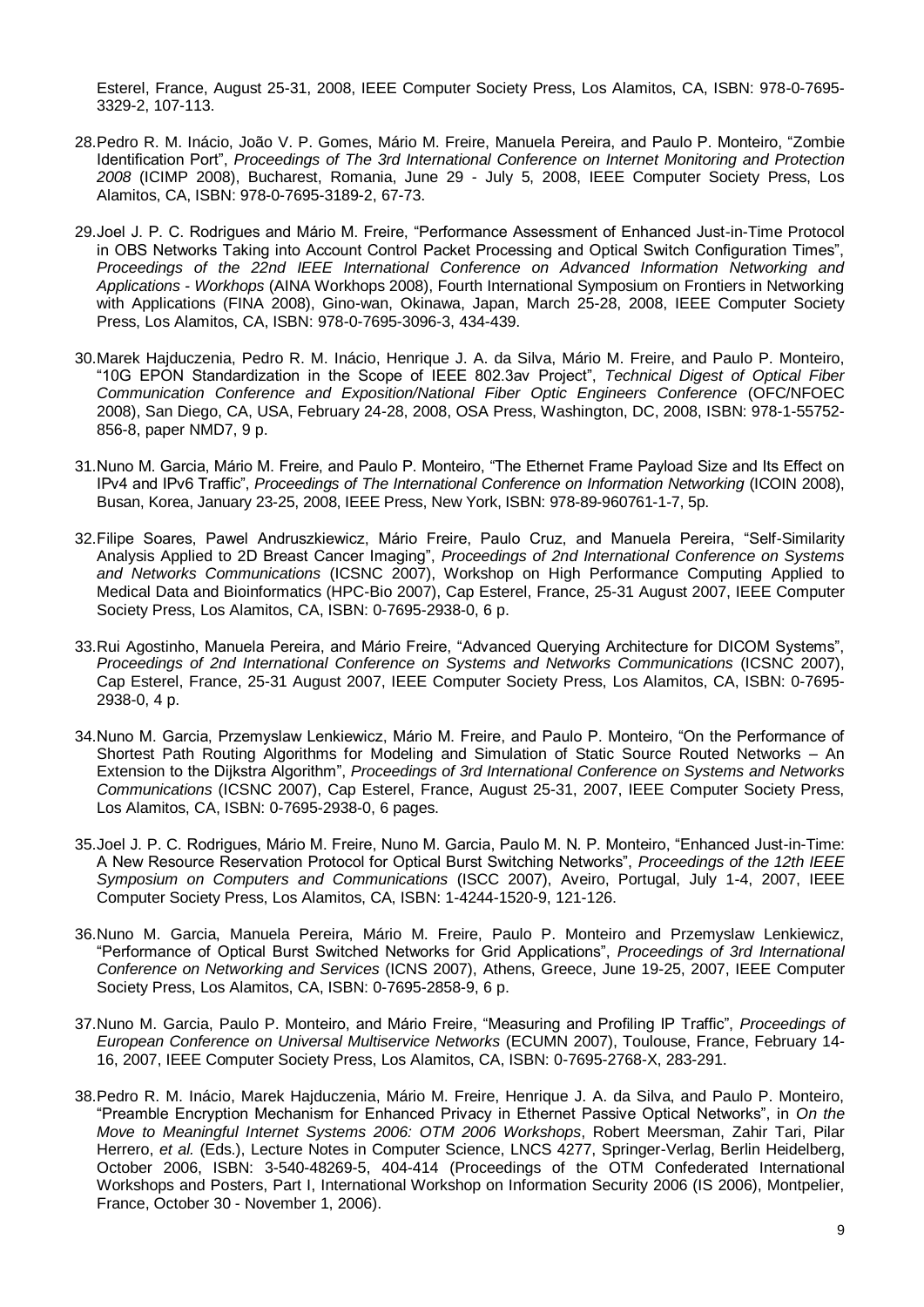- 39.Joel J. P. C. Rodrigues, Mário M. Freire, and Pascal Lorenz, "Performance Implications of Control Packet Processing and Optical Switch Configuration Times for Optical Burst Switched Mesh Networks with Degree-Four Topologies", *Proceedings of 7th IEEE International Symposium on Computer Networks* (ISCN'2006), IEEE Press, New York, ISBN: 1-4244-0491-6, June 16-18, 2006, Istanbul, Turkey, 167-172.
- 40.Nuno M. Garcia, Paulo P. Monteiro, and Mário M. Freire, "Burst Assembly with Real IPv4 Data Performance Assessment of Three Assembly Algorithms", in *Next Generation Teletraffic and Wired/Wireless Advanced Networking 2006*, Yevgeni Koucheryavy, Jarmo Harju, Villy B. Iversen (Eds.), Lecture Notes in Computer Science, LNCS 4003, Springer-Verlag, Berlin Heidelberg, May 2006, ISBN: 3-540-34429-2, 223- 234 (Proceedings of the 6th International Conference on Next Generation Teletraffic and Wired/Wireless Advanced Networking (NEW2AN 2006), St. Petersburg, Russia, May 29 - June 2, 2006).
- 41.Nuno M. Garcia, Przemyslaw Lenkiewicz, Paulo P. Monteiro, and Mário M. Freire, "Issues on Performance Assessment of Optical Burst Switched Networks: Burst Loss Versus Packet Loss Metrics" in *Networking 2006 - Networking Technologies, Services, and Protocols; Performance of Computer and Communication Networks; Mobile and Wireless Communications Systems*, Fernando Boavida, Thomas Plagemann, Burkhard Stiller, Cédric Westphal, Edmundo Monteiro (Eds.), Lecture Notes in Computer Science, LNCS 3976, Springer-Verlag, Berlin Heidelberg, May 2006, ISBN: 3-540-34192-7, 778 - 786 (Proceedings of the 5th International IFIP-TC6 Networking Conference (NETWORKING 2006), Coimbra, Portugal, May 15-19, 2006).
- 42.Przemyslaw Lenkiewicz, Marek Hajduczenia, Mário M. Freire, Henrique J. A. da Silva, and Paulo P. Monteiro, "Estimating Network Offered Load for Optical Burst Switching Networks", in *Networking 2006 - Networking Technologies, Services, and Protocols; Performance of Computer and Communication Networks; Mobile and Wireless Communications Systems*, Fernando Boavida, Thomas Plagemann, Burkhard Stiller, Cédric Westphal, Edmundo Monteiro (Eds.), Lecture Notes in Computer Science, LNCS 3976, Springer-Verlag, Berlin Heidelberg, May 2006, ISBN: 3-540-34192-7, 1062-1073 (Proceedings of the 5th International IFIP-TC6 Networking Conference (NETWORKING 2006), Coimbra, Portugal, May 15-19, 2006).
- 43.Nuno M. Garcia, Paulo P. Monteiro, and Mário M. Freire, "Assessment of Burst Assembly Algorithms Using Real IPv4 Data Traces", *Proceedings of 2nd International Conference on Distributed Frameworks for Multimedia Applications* (DFMA'2006), May 15-17, 2006, Pulau Pinang, Malaysia, IEEE Press, New York, ISBN: 1-4244-0409-6, 173-178.
- 44.Nuno M. Garcia, Paulo P. Monteiro, Mário M. Freire, and José R. Santos, "A New Architecture for Optical Burst Switched Networks Based on a Common Control Channel", *Proceedings of the 5th International Conference on Networking* (ICN 2006), Morne, Mauritius, April 23-29, 2006, IEEE Computer Society Press, Los Alamitos CA, April 2006, ISBN: 0-7695-2522-0, 6 p.
- 45.Rui G. Pereira and Mário M. Freire, "SWedt: A Semantic Web Editor Integrating Ontologies and Semantic Annotations with Resource Description Framework", *Proceedings of International Conference on Internet and Web Applications and Services* (ICIW 2006), Gosier, Guadeloupe, French Caribbean, February 22-24, 2006, IEEE Computer Society Press, Los Alamitos CA, February 2006, ISBN-10 0-7695-2522-9, 6 p.
- 46.Rui G. Pereira and Mário M. Freire, "Integration of Ontologies and Semantic Annotations with Resource Description Framework in Eclipse-based Platforms with Editing Features for Semantic Web", *Proceedings of The International Conference on Information Networking* (ICOIN'2006), Sendai, Japan, January 16 – January 19, 2006, 10p.
- 47.Joel J. P. C. Rodrigues, Mário M. Freire, and Pascal Lorenz, "Impact of Setup Message Processing and Optical Switch Configuration Times on the Performance of IP Over Optical Burst Switching Networks", in *Computer and Information Sciences – ISCIS 2005*, Plnar Yolum, Tunga Güngör, Fikret Gürgen, and Can Özturan (Eds.), Lecture Notes in Computer Science, LNCS 3733, Springer-Verlag, Berlin Heidelberg, October 2005, 264-273 (Proceedings of the 20th International Symposium on Computer and Information Sciences (ISCIS 2005), Istanbul, Turkey, October 26-28, 2005).
- 48.Rui C. Cardoso and Mário M. Freire, "Towards Autonomic Minimization of Security Vulnerabilities Exploitation in Hybrid Network Environments", *Proceedings of the Joint International Conference on Autonomic and Autonomous Systems and International Conference on Networking and Services*  (ICAS/ICNS 2005), October 23-28, 2005, Papeete, Tahiti, French Polynesia, IEEE Computer Society Press, Los Alamitos, CA, ISBN: 0-7695-2450-8, 7 p.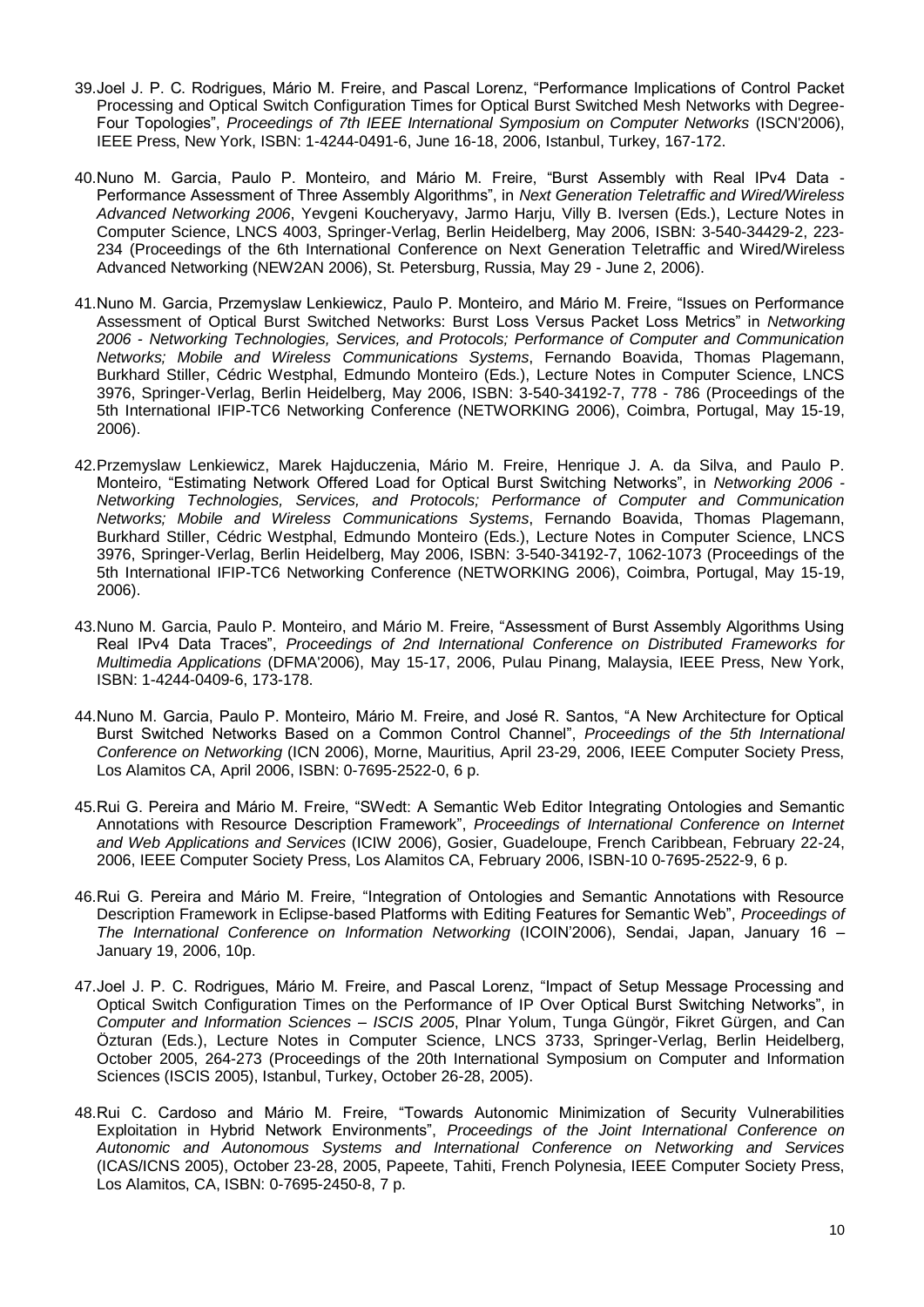- 49.Joel J. P. C. Rodrigues, Mário M. Freire, and Pascal Lorenz, "One-way Resource Reservation Protocols for IP Over Optical Burst Switched Mesh Networks", in *Systems Communications 2005*, IEEE Computer Society Press, Los Alamitos CA, August 2005, ISBN: 0-7695-2422-2, 229-234 (*Proceedings of the International Conference on Systems Communications*, Track on High Speed Networks (ICW/ICHSN/ICMCS/SENET 2005), Montreal, Canada, August 14-17, 2005).
- 50.Farid Farahmand, Vinod M. Vokkarane, Jason P. Jue, Joel J. P. C. Rodrigues, and Mário M. Freire, "A Layered Architecture for Supporting Optical Burst Switching", in *Telecommunications 2005*, IEEE Computer Society Press, Los Alamitos CA, July 2005, ISBN: 0-7695-2388-9, 213-218 (*Proceedings of the Advanced Industrial Conference on Telecommunication*/Service Assurance with Partial and Intermittent Resources Conference/E-Learning on Telecommunications Workshop (AICT/SAPIR/ELETE 2005), Lisbon, Portugal, July 17-20, 2005).
- 51.Joel J. P. C. Rodrigues, Mário M. Freire, and Pascal Lorenz, "The Role of Meshing Degree in Optical Burst Switching Networks Using Signaling Protocols with One-way Reservation Schemes", in *Networking -- ICN 2005*, Pascal Lorenz and Petre Dini (Eds.), Lecture Notes in Computer Science, LNCS 3420, Springer-Verlag, Berlin Heidelberg, April 2005, ISBN: 3-540-25339-4, 44–51 (Proceedings of 4th International Conference on Networking (ICN'2005), Part I, Reunion Island, France, April 17-21, 2005).
- 52.Joel J. P. C. Rodrigues, Mário M. Freire, and Pascal Lorenz, "IP Over Optical Fibre Infrastructure: a Performance Assessment of the Portuguese Backbone", *Proceedings of 5th Conference on Telecommunications* (conftele'2005), Tomar, Portugal, April 6-8, 2005, Instituto de Telecomunicações, ISBN: 972-98115-9-8, 4 p.
- 53.Rui C. Cardoso and Mário M. Freire "SAPA: Software Agents for Prevention and Auditing of Security Faults in Networked Systems", in *Information Networking: Convergence in Broadband and Mobile* Networking, C. Kim (Ed.), Lecture Notes in Computer Science, LNCS 3391, Springer-Verlag, Berlin Heidelberg, January 2005, ISBN: 3-540-24467-0, 80–88 (*Proceedings of The International Conference on Information Networking* (ICOIN'2005), January 31 - February 2, 2005, Jeju, Korea).
- 54.Joel J. P. C. Rodrigues, Mário M. Freire, and Pascal Lorenz, "Performance Implications of Nodal Degree for Optical Burst Switching Mesh Networks Using Signaling Protocols with One-way Reservation Schemes", in *Information Networking: Convergence in Broadband and Mobile Networking*, C. Kim (Ed.), Lecture Notes in Computer Science, LNCS 3391, Springer-Verlag, Berlin Heidelberg, January 2005, ISBN: 3-540-24467-0, 352–361 (*Proceedings of The International Conference on Information Networking* (ICOIN'2005), January 31 - February 2, 2005, Jeju, Korea).
- 55.Joel J. P. C. Rodrigues, Nuno M. Garcia, Mário M. Freire, and Pascal Lorenz, "Object-Oriented Modeling and Simulation of Optical Burst Switching Networks", *Proceedings IEEE Global Telecommunications Conference (GLOBECOM'2004) - Conference Workshops*, 10th IEEE Workshop on Computer-Aided Modeling, Analysis and Design of Communication Links and Networks (CAMAD'2004), Dallas Texas, November 29 - December 3, 2004, IEEE Press, New York, ISBN: 0-7803-8798-8, 288-292.
- 56.Joel J. P. C. Rodrigues, Mário M. Freire, and Pascal Lorenz, "Performance Assessment of Optical Burst Switched Degree-Four Chordal Ring Networks", in *Telecommunications and Networking -- ICT 2004*, José N. de Souza, Petre Dini and Pascal Lorenz (Eds.), Lecture Notes in Computer Science, LNCS 3124, Springer-Verlag, Berlin Heidelberg, August 2004, ISBN: 3-540-22571-4, 760-765 (Proceedings of the 11th International Conference on Telecommunications (ICT 2004), Fortaleza, Brazil, August 1-6, 2004).
- 57.Rui C. Cardoso and Mário M. Freire "Intelligent Assessment of Distributed Security in TCP/IP Networks", in *High Speed Networks and Multimedia Communications*, Zoubir Mammeri and Pascal Lorenz, (Eds.), Lecture Notes in Computer Science, LNCS 3079, Springer-Verlag, Berlin Heidelberg, June 2004, ISBN: 3-540- 22262-6, 1092-1099 (Proceedings of the 7th IEEE International Conference on High Speed Networks and Multimedia Communications (HSNMC'2004), Toulouse, France, June 30-July 2, 2004).
- 58.Joel J. P. C. Rodrigues, Mário M. Freire, and Pascal Lorenz, "Performance Assessment of Signaling Protocols with One-Way Reservation Schemes for Optical Burst Switched Networks", in *High Speed Networks and Multimedia Communications*, Zoubir Mammeri and Pascal Lorenz, (Eds.), Lecture Notes in Computer Science, LNCS 3079, Springer-Verlag, Berlin Heidelberg, June 2004, ISBN: 3-540-22262-6, 821- 831 (Proceedings of the 7th IEEE International Conference on High Speed Networks and Multimedia Communications (HSNMC'2004), Toulouse, France, June 30-July 2, 2004).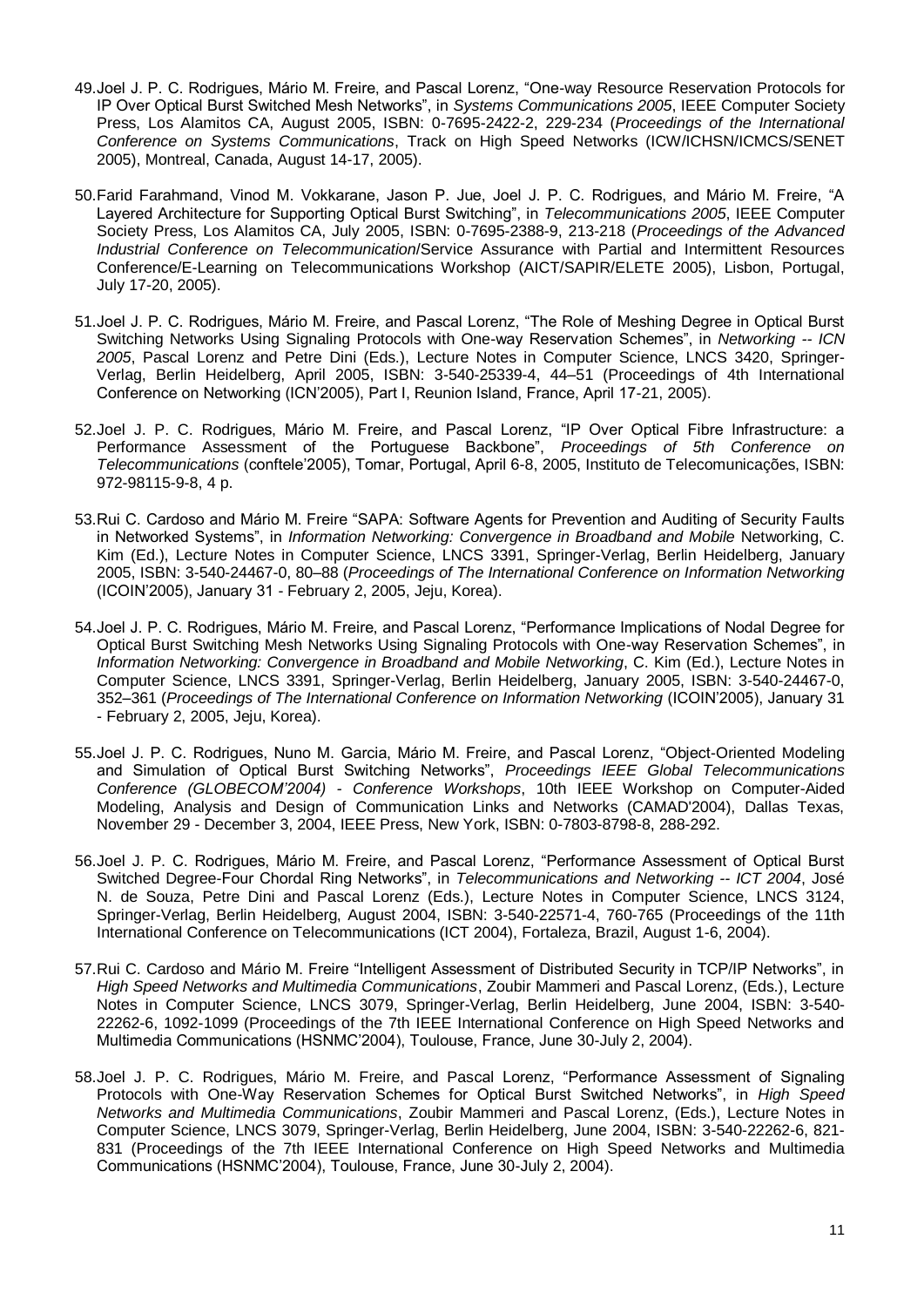- 59.Luis F. Figueiredo and Mário M. Freire "Code Optimization for Microprocessors of the Intel Pentium 4 Family", *Proceedings of the IADIS International Conference on Applied Computing*, Nuno Guimarães and Pedro Isaías (Eds.), March 23-26, 2004, Lisbon, Portugal, IADIS Press, ISBN: 972-98947-3-6, II-61–II-65.
- 60.Joel J. P. C. Rodrigues, Mário M. Freire, and Pascal Lorenz "Performance Comparison of Optical Burst Switching Ring and Chordal Ring Networks Using Just-in-Time and Just-Enough-Time Signaling Protocols", *Proceedings of the Third International Conference on Networking* (ICN'2004), Gosier, Guadeloupe, French Caribean, March 1-4, 2004, IEEE Press, New York, ISBN: 0-86341-325-0, 65-69.
- 61.Rui C. Cardoso and Mário M. Freire, "FIPA-compliant Software Agents for Detection of Vulnerabilities and Exposures in TCP/IP Hosts", in "*Convergence in Broadband and Mobile Networking*", *Proceedings of The International Conference on Information Networking* (ICOIN 2004), Busan, Korea, February 18-20, 2004, Korea Information Science Society, Vol. III, 1395-1403.
- 62.Joel J. P. C. Rodrigues and Mário M. Freire "Performance Assessment of Signaling Protocols in Optical Burst Switching Mesh Networks", in "*Convergence in Broadband and Mobile Networking*", *Proceedings of The International Conference on Information Networking* (ICOIN 2004), Busan, Korea, February 18-20, 2004, Korea Information Science Society, Vol. III, 1217-1226.
- 63.Rui C. Cardoso and Mário M. Freire, "DENOFAS: A Vulnerability Assessment Tool", *Proceedings of the IADIS International Conference on WWW/Internet 2003*, Pedro Isaías and Nitya Karmakar (Eds.) Algarve, Portugal, November 5-8, 2003, IADIS Press, Vol. II, ISBN: 972-98947-1-X, 1105-1108.
- 64.Rui C. Cardoso and Mário M. Freire, "Management of Security in TCP/IP Hosts Using Dedicated Monitoring Applications", in *Network Control and Engineering for QoS, Security and Mobility II*, Dominique Gaïti, Guy Pujolle, Ahmed M. Al-Naamany, Hadj Bourdoucen, and Lazhar Khriji (Eds.), Kluwer Academic Publishers, Boston, USA, 2003, ISBN: 1-4020-7616-9, 263-273 (*Proceedings of the Second IFIP TC6/WG6.2&WG6.7 Second International Conference on Network Control and Engineering for Quality of Service, Security and Mobilit*y (Net-Con'2003), Muscat, Oman, October 11-15, 2003).
- 65.Rui C. Cardoso and Mário M. Freire, "An Agent-based Approach for Detection of Security Vulnerabilities in Networked Systems", *Proceedings of 11th International Conference on Software, Telecommunications and Computer Networks* (SoftCom'2003), Split, Dubrovnik (Croatia), Venice, Ancona (Italy), October, 7-10, 2003, Dinko Begusic and Nikola Rozic (Eds.), IEEE/University of Split, ISBN: 953-6114-64-X, 49-53.
- 66.Rui M. F. Coelho, Joel J. P. C. Rodrigues, and Mário M. Freire, "High Performance Optical Internet Backbones with Mesh Topologies", in "*Harvesting the Power of Networked Systems*", *Proceedings of 11th IEEE International Conference on Networks* (ICON'2003), Sydney, Australia, September 28-October 1, 2003, IEEE Press, ISBN: 0-7803-7788-5, 355-359.
- 67.Mário M. Freire, Rui M. F. Coelho, and Joel J. P. C. Rodrigues, "The Role of Nodal Degree in the Optical Core of IP-over-WDM Networks", *Proceedings of Eighth IEEE International Symposium on Computers and Communications* (ISCC'03), Kemer-Antalya, Turkey, June 30 - July 3, 2003, Ahmed Tantawy, Kemal Inan, Yurdaer Doganata and Phuoc Tran-Gia (Eds.), IEEE Computer Society Press, Los Alamitos, CA, Vol. I, ISBN: 0-7695-1961-X, 661-665.
- 68.Mário M. Freire, Rui M. F. Coelho, and Joel J. P. C. Rodrigues, "Performance Implications of Meshing Degree for WDM-based Networks", *Proceedings of 2003 Workshop on High Performance Switching and Routing* (HPSR'2003), Torino, Italy, June 24-27, 2003, IEEE Press, ISBN: 0-7803-7710-9, 37-41.
- 69.Rui C. Cardoso, Mário M. Freire, and Nuno M. C. Sampaio, "Towards an Agent-based Approach for Detection and Notification of Security Faults in TCP/IP Networks", *Proceedings of 4th Conference on Telecommunications* (conftele'2003), Aveiro, Portugal, June 18-20, 2003, Instituto de Telecomunicações, ISBN: 972-98368-2-5, 263-266.
- 70.Joel J. P. C. Rodrigues, Rui M. F. Coelho, Paul. A. Crocker, Henrique J. A. da Silva, and Mário M. Freire "Topologies of Minimum Diameter for Interconnection of Optical Routers in IP-over-WDM Networks", *Proceedings of 4th Conference on Telecommunications* (conftele'2003), Aveiro, Portugal, June 18-20, 2003, Instituto de Telecomunicações, ISBN: 972-98368-2-5, 95-98.
- 71.Mário M. Freire, Rui M. F. Coelho, and Joel J. P. C. Rodrigues, "High Performance Optical Backbones for Next Generation Internet", *Proceedings of IEEE Computer Society International Conference on Information*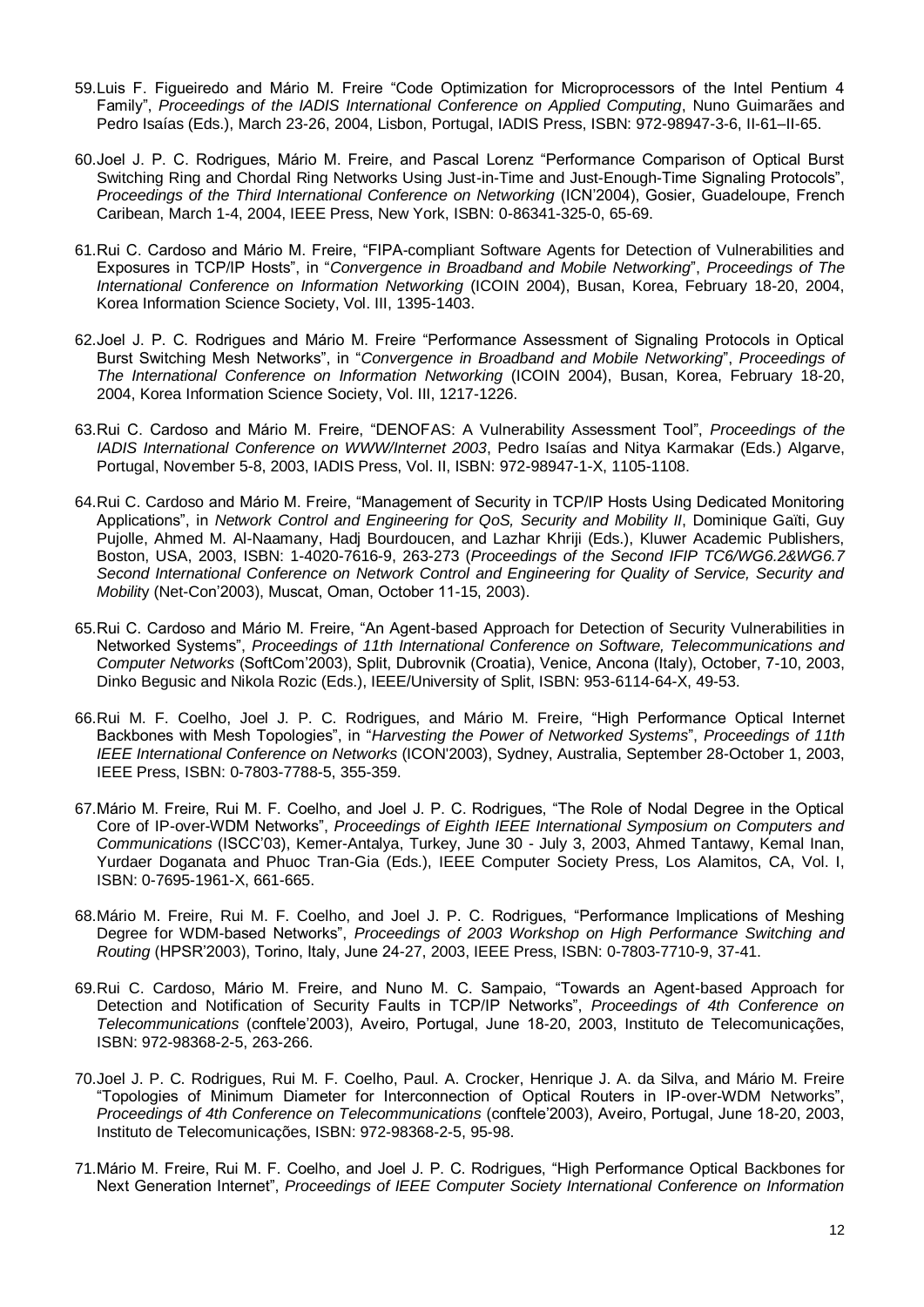*Technology: Computers and Communications* (ITCC'2003), Las Vegas, USA, April 28-30, 2003, IEEE Computer Society Press, ISBN: 0-7695-1916-4, 170-174.

- 72.Mário M. Freire, Rui M. F. Coelho, and Joel J. P. C. Rodrigues, "The Role of Network Topologies in the Optical Core of IP-over-WDM Networks with Static Wavelength Routing", *Proceedings of 10th International Conference on Telecommunications* (ICT'2003), Papeete, Tahiti, French Polynesia, February 23- March 1, 2003, IEEE Press, Vol. I, ISBN: 0-7803-7661-7, 1-5.
- 73.Rui M. F. Coelho, Joel J. P. C. Rodrigues, and Mário M. Freire, "Performance Analysis of Degree Four Topologies for the Optical Core of IP-over-WDM Networks", in "*Towards Ubiquitous Networking World*", *Proceedings of The International Conference on Information Networking* (ICOIN 2003), Jeju Island, Korea, February 12-14, 2003, Korea Information Science Society, Vol. I, 75-84.
- 74.Mário M. Freire, Rui M. F. Coelho, and Joel J. P. C. Rodrigues, "Performance Assessment of WDM Degree-Four Chordal Ring Networks", *Proceedings of the IASTED International Conference on Communications, Internet and Information Technology* (CIIT'2002), St. Thomas, US Virgin Islands, November 18-20, 2002, M. H. Hamza (Ed.), ACTA Press, Anaheim, Calgary, Zurich, 2002, ISBN: 0-88986-327-X, 263-267.
- 75.Mário M. Freire, Rui M. F. Coelho, and Joel J. P. C. Rodrigues, "Performance Analysis of Wavelength Routed Networks with Shortest Path Routing Over Degree Four Topologies", *Proceedings of 10th International Conference on Software, Telecommunications and Computer Networks* (SoftCOM'2002), Split, Dubrovnik (Croatia), Venice, Ancona (Italy), October, 8-11, 2002, Nikola Rozic and Dinko Begusic (Eds.), IEEE/University of Split, ISBN: 953-6114-52-6, 766-770.
- 76.Joel J. P. C. Rodrigues, Mário M. Freire, and Maria Joaquina Barrulas, "Information and Knowledge Sharing in Higher Education Institutions Using Internet Technologies", *Proceedings of the IASTED International Conference on Information and Knowledge Sharing* (IKS'2002), St. Thomas, US Virgin Islands, November 18-20, 2002, Marc Boumedine (Ed.), ACTA Press, Anaheim, Calgary, Zurich, 2002, ISBN: 0-88986-325-3, 77-82.
- 77.Rui M. F. Coelho, Joel J. P. C. Rodrigues, and Mário M. Freire, "Assessment of Traffic Performance in Wide-Area WDM Optical Networks with Small Diameter", *Proceedings of the IASTED International Conference on Communication Systems and Networks*, Málaga, Spain, September 9-12, 2002, C. E. Palau Salvador (Ed.), ACTA Press, Anaheim, Calgary, Zurich, 2002, ISBN: 0-88986-356-3, 163-168.
- 78.Rui M. F. Coelho, Joel J. P. C. Rodrigues, and Mário M. Freire, "Performance Assessment of Wavelength Routed Optical Networks with Shortest Path Routing over Degree Three Topologies", in "*Towards Network Superiority*", *Proceedings of 10th IEEE International Conference on Networks* (ICON'2002), Singapore, August, 27-30, 2002, IEEE Press, ISBN: 0-7803-7533-5, 3-8.
- 79.Rui M. F. Coelho, Joel J. P. C. Rodrigues, and Mário M. Freire, "Performance Assessment of Wavelength Routing Optical Networks with Regular Degree-Three Topologies of Minimum Diameter", in *Recent Advances in Computers, Computing and Communications*, N. Mastorakis and V. Mladenov (Eds.), Electrical and Computer Engineering Series, WSEAS Press, Greece, 2002, ISBN: 960-8052-62-9, 152-157, 2002 (Reprint of the paper published in Proceedings of 6th WSEAS International Multiconference on Circuits, Systems, Communications and Computers (CSCC'2002), Rethymno, Crete Island, Greece, July 7-14, 2002, N. E. Mastorakis (Ed.), ISBN: 960-8052-63-7, 6501-6506).
- 80.Rui M. F. Coelho, Joel J. P. C. Rodrigues, and Mário M. Freire, "Performance Assessment of Wavelength Routing Optical Networks with Irregular Degree-Three Topologies", *Proceedings of the 5th IEEE International Conference on High-Speed Networks and Multimedia Communications* (HSNMC'2002), Jeju Island, Korea, July 3-5, 2002, IEEE Press, ISBN: 0-7803-7600-5, 392-396.
- 81.Rui M. F. Coelho, Joel J. P. C. Rodrigues, and Mário M. Freire, "Performance Assessment of Wide-Area WDM Optical Networks with Shortest Path Routing Over Sparse Topologies", *Proceedings of 7th European Conference on Networks and Optical Communications* (NOC'2002), Darmstadt, Germany, June 18-21, 2002, R. Herber and D. W. Faulkner (Eds.), AKM AG, ISBN: 3-905084-68-6, 417-424.
- 82.Rui M. F. Coelho and Mário M. Freire, "Optical Backbones with Low Connectivity for IP-Over-WDM Networks", in "One World on Information Networking", *Proceedings of The 16th International Conference on Information Networking* (ICOIN-16), Cheju Island, Korea, January 30-February 1, 2002, Korea Information Science Society SIG-IN, Vol. II, 7D-2.1 - 7D-2.10.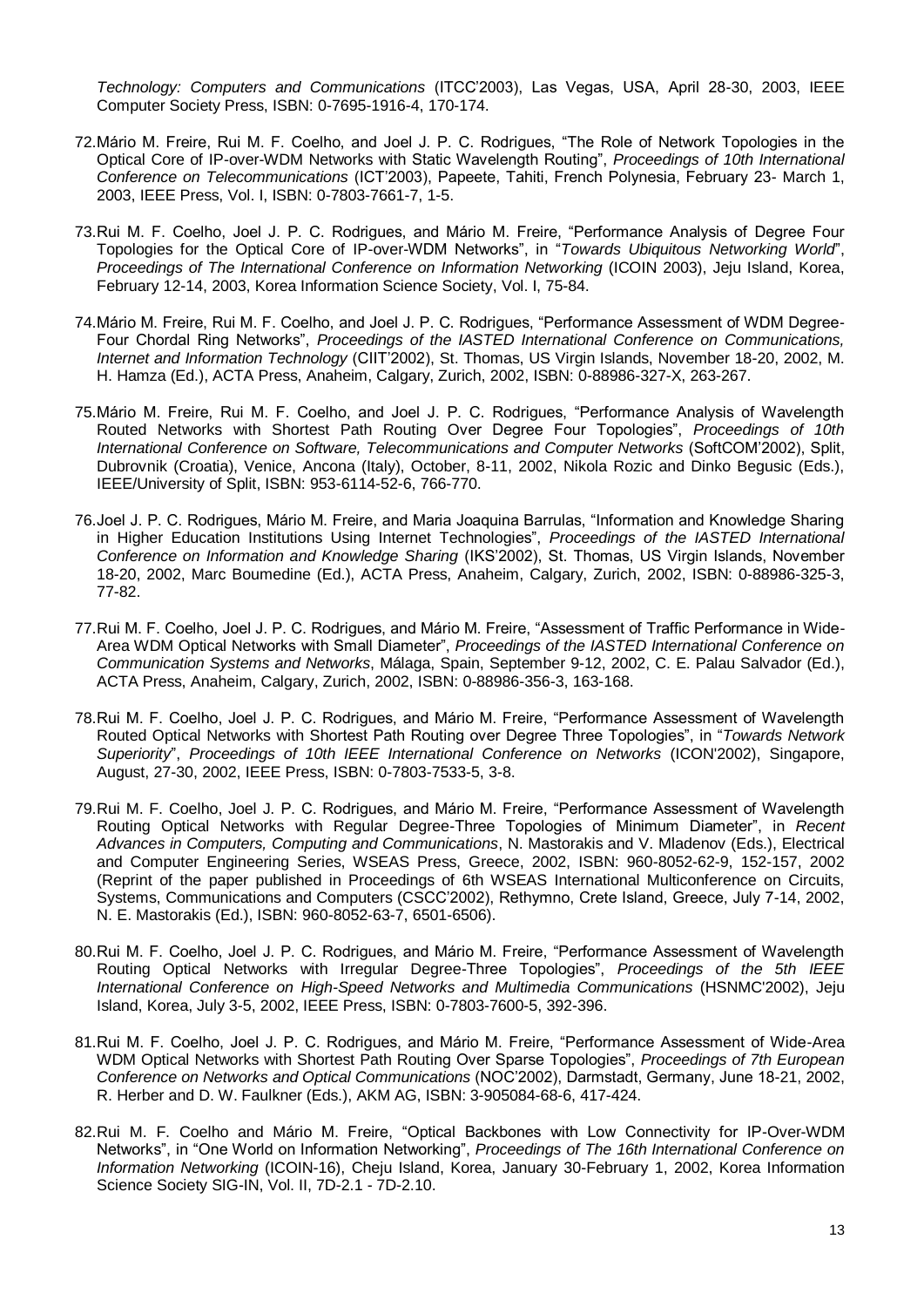- 83.Mário M. Freire and Henrique J. A. da Silva, "Influence of Chord Length on the Blocking Performance of Wavelength Routed Chordal Ring Networks", in *Towards an Optical Internet: New Visions in Optical Network Design and Modelling*, Admela Jukan (Ed.), Kluwer Academic Publishers, Boston, USA, 2002, ISBN: 0-7923- 7541-6, 79-88. (*Proceedings of the IFIP TC6 Fifth Working Conference on Optical Network Design and Modelling* (ONDM'2001), Vienna, Austria, February 5-7, 2001).
- 84.Mário M. Freire and Henrique J. A. da Silva, "Performance Comparison of Wavelength Routing Optical Networks with Chordal Ring and Mesh-Torus Topologies", in *Networking - ICN 2001*, Pascal Lorenz (Ed.), Lecture Notes in Computer Science, LNCS 2093, Proceedings of ICN 2001, Springer-Verlag, Berlin Heidelberg, July 2001, ISBN: 3-540-42302-8, 358-367 (*Proceedings of the First International Conference on Networking* (ICN'2001), Part 1, Colmar, France, July 9-13, 2001.
- 85.Mário M. Freire and Henrique J. A. da Silva, "Influence of Wavelength Interchange on the Blocking Performance of Wavelength Routed Chordal Ring Networks", *Proceedings of 3rd Conference on Telecommunications* (conftele'2001), Figueira da Foz, Portugal, 23-24 April, 2001, Instituto de Telecomunicações, ISBN: 972-98115-2-0, 220-224.
- 86.Mário M. Freire and Henrique J. A. da Silva, "Performance Assessment of Dispersion Supported Transmission Followed by Wavelength Conversion Based on Cross Gain Modulation at 20 Gbit/s", *Proceedings of 3rd Conference on Telecommunications* (conftele'2001), Figueira da Foz, Portugal, 23-24 April, 2001, Instituto de Telecomunicações, ISBN: 972-98115-2-0, 359-363.
- 87.Mário M. Freire and Henrique J. A. da Silva, "Assessment of Blocking Performance in Bidirectional WDM Ring Networks with Node-to-Node and Full-Mesh Connectivity", in *Core Networks and Network Management*, D. W. Faulkner and A. L. Harmer (Eds.), IOS Press, Amsterdam, 1999, ISBN: 90 5199 497 4, 82-89. (*Proceedings of the 4th European Conference on Networks and Optical Communications* (NOC'99), Vol. II, Delft, The Netherlands, June 22-24, 1999).
- 88.Mário M. Freire and Henrique J. A. da Silva, "Performance Assessment of 40-Gbit/s Optical Transmission Systems at 1310 nm Using Semiconductor Optical Amplifiers", in Core Networks and Network Management, D. W. Faulkner and A. L. Harmer (Eds.), IOS Press, Amsterdam, 1999, ISBN: 90 5199 497 4, 147-152. (*Proceedings of the 4th European Conference on Networks and Optical Communications* (NOC'99), Vol. II, Delft, The Netherlands, June 22-24).
- 89.Mário M. Freire and Henrique J. A. da Silva, "Assessment of Blocking Performance in WDM Networks with Wavelength Interchange", in *Actas da II Conferência de Telecomunicações* (conftele'99), Sesimbra, Portugal, 15-16 de Abril, 1999, Instituto de Telecomunicações, ISBN: 972-98115-0-4, 617-621.
- 90.Mário M. Freire, Álvaro M. F. de Carvalho, and Henrique J. A. da Silva, "Assessment of Blocking Performance in Wavelength Division Multiplexed Ring Networks with Bidirectional Links", *Proceedings of the 3rd IFIP Working Conference on Optical Network Design and Modeling* (ONDM'99), Paris, France, February 8-9, 1999, Maurice Gagnaire and Harmen R. van As (Eds.), ENST, 41-50.
- 91.Henrique J. A. da Silva and Mário M. Freire, "Multi-Quantum Well Laser Parameters for Simulation of Optical Transmission Systems up to 40 Gbit/s", in "*The Bridge to Global Integration*", *Conference Record of the IEEE Global Telecommunications Conference* (GLOBECOM'98), Sydney, Australia, 8-12 November 1998, IEEE Press, New York, Vol. 3, ISBN: 0-7803-4984-9, 1467-1472.
- 92.Mário M. Freire, Luís N. Vicente, and Henrique J. A. da Silva, "Nonlinear Least Squares Estimation of MQW Laser Parameters from IM Response Measurements", in *Proceedings of the Meeting on Applied Mathematics to Telecommunications/Actas do 1º Seminário de Matemática em Telecomunicações: Que Problemas (MTQP)*, Coimbra, Portugal, September 28-29, 1998, Joaquim J. Júdice and Maria Celeste Gouveia (Eds.), Instituto de Telecomunicações, 30-35.
- 93.Mário M. Freire and Henrique J. A. da Silva, "Performance Assessment of Dispersion Supported Transmission at 20 Gbit/s Using a Semiconductor Optical Booster Amplifier", in *Long-Haul, ATM and Multi-Media Networks*, D. W. Faulkner and A. L. Harmer (Eds.), IOS Press, Amsterdam, 1998, ISBN: 90 5199 401 X, 228-235. (*Proceedings of the 3rd European Conference on Networks and Optical Communications* (NOC'98), Vol. II, Manchester, UK, June 23-25, 1998).
- 94.Mário M. Freire and Henrique J. A. da Silva, "Performance Implications of Partial Chirp Compensation in a Semiconductor Optical Booster Amplifier for Dispersion Supported Transmission at 10 Gbit/s", in *Bridging East and West Through Telecommunications*, *International Conference on Telecommunications* (ICT'98), F-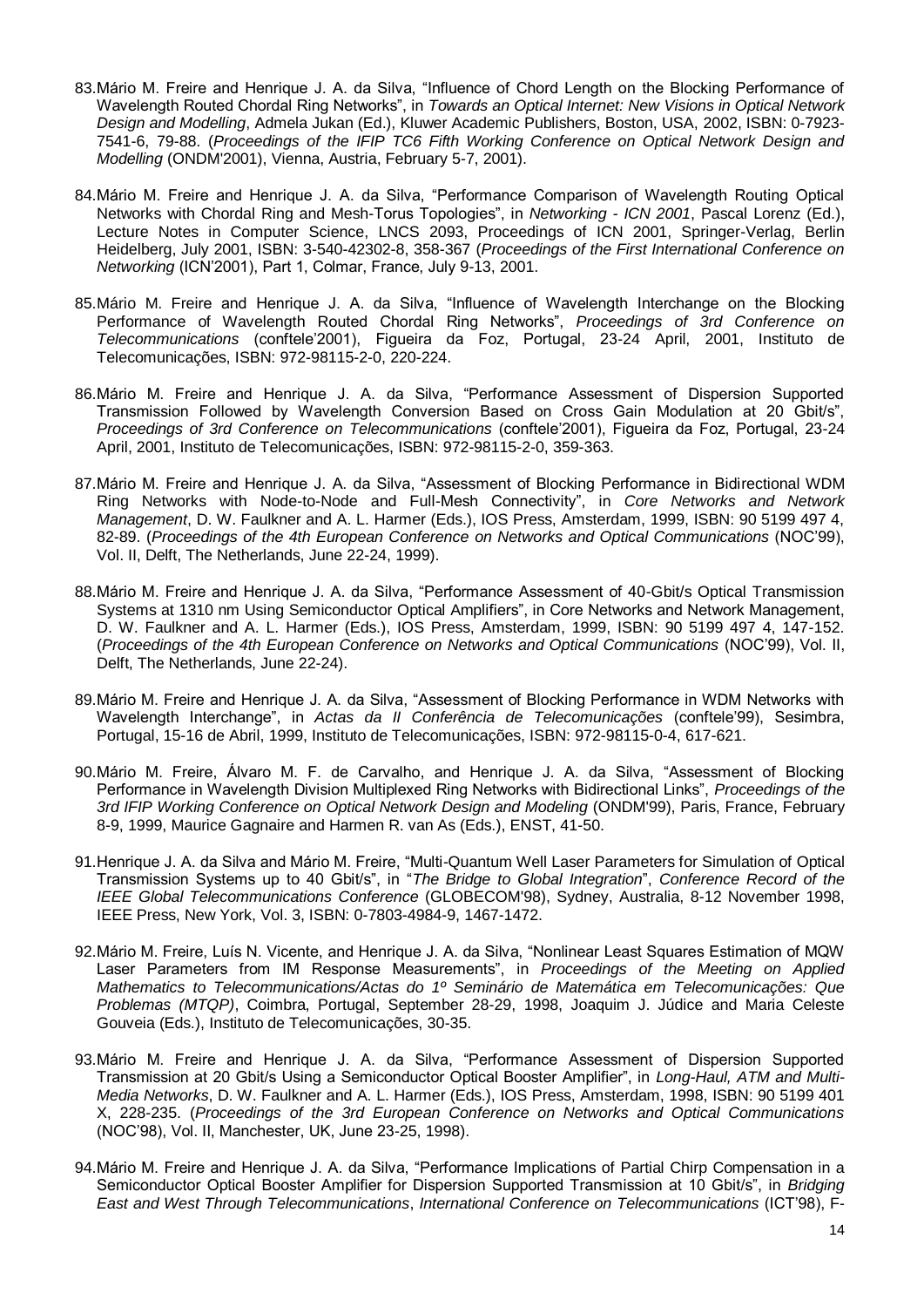N Pavlidou (Ed.), Porto Carras, Greece, June 21-25, 1998, Kings College London/IEE/Aristotle University of Thessaloniki/IEEE/URSI, Vol. I, 76-80.

- 95.Mário M. Freire and Henrique J. A. da Silva, "Performance Assessment of Dispersion-Supported Transmission at 10- and 20-Gb/s Using a Travelling-Wave Booster Amplifier", *Proceedings of 9th Mediterranean Electrotechnical Conference* (MELECON'98), Tel-Aviv, Israel, 18-20 May, 1998, IEEE Press, New York, Vol. II, ISBN: 0-7803-3879-0, 779-783.
- 96.Mário M. Freire and Henrique J. A. da Silva, "Performance Improvement of Dispersion Supported Transmission at 10 Gbit/s by Partial Chirp Compensation in a Travelling Wave Amplifier", in *SOA-Based Components for Optical Networks*, J. Ctyroky, and J. Janta (Eds.), *Book of Abstracts of COST 240 Workshop*, Prague, The Czech Republic, October 27-28, 1997, Academy of Sciences of The Czech Republic, ISBN: 80-901658-7-7, 16-1/16-4.
- 97.Mário M. Freire and Henrique J. A. da Silva, "Performance Improvement of 40-Gb/s Capacity Four-Channel WDM Dispersion-Supported Transmission by Using Broadened Passband Arrayed-Waveguide Grating Demultiplexers", *Technical Digest of The Pacific Rim Conference on Lasers and Electro-Optics* (CLEO/Pacific Rim'97), Chiba, Japan, July 14-18, 1997, IEEE Press, ISBN: 0-7803-3889-8, 13-14.
- 98.Mário M. Freire and Henrique J. A. da Silva, "Performance Assessment of High Density Wavelength Division Multiplexing Systems with Dispersion Supported Transmission at 10 Gbit/s", *Proceedings of the Second IEEE Symposium on Computers and Communications* (ISCC'97), Alexandria, Egypt, July 1-3, 1997, IEEE Computer Society Press, ISBN: 0-8186-7852-6, 318-322.
- 99.Mário M. Freire and Henrique J. A. da Silva, "Performance Improvement of 10 Gbit/s Four-Channel WDM Dispersion Supported Transmission by Using Multi-Layer Thin Film Interference Filters as Demultiplexers", in *Photonic Networks, Optical Technology and Infrastructure*, D. W. Faulkner and A. L. Harmer (Eds.), IOS Press, Amsterdam, 1997, ISBN: 90 5199 341 2, 135-140 (*Proceedings of the 2nd European Conference on Networks and Optical Communications* (NOC'97), Vol. III, Antuerp, Belgium, June 16-20, 1997).
- 100. Mário M. Freire, Álvaro M. F. de Carvalho, and Henrique J. A. da Silva, "Performance Implications of Three-Mirror Fabry-Perot Demultiplexers for Dispersion Supported Transmission of Two and Three 10 Gbit/s Channels Separated 0.5 nm", *Technical Digest of the 1996 Conference on Lasers and Electro-Optics/Europe* (CLEO/Europe'96), Hamburg, Germany, 8-13 September 1996, IEEE Press, New York, ISBN: 0-7803-3169- 9, 275.
- 101. Mário M. Freire and Henrique J. A. da Silva, "Performance Assessment of WDM Dispersion Supported Transmission Systems Using Single and Double-Cavity Fabry-Perot Demultiplexers", *Conference Proceedings of the IEEE Lasers and Electro-Optics Society 1995 Annual Meeting* (LEOS'95), San Francisco, USA, October 30-November 2, 1995, IEEE Press, New York, Vol. 2, ISBN: 0-7803-2450-1, 57-58.

#### **External Professional Service**

#### **Professional Memberships**

- Member (SM'96, M'00), IEEE (Institute of Electrical and Electronic Engineers), including IEEE Computer Society and IEEE Communications Society.
- Professional Member, ACM (Association for Computing Machinery) and of ACM SIGCOMM Special Interest Group on Data Communications.

Member of the Internet Society (ISOC).

Effective Member of the Portuguese Order of Engineers – Computer Science and Engineering Chapter.

#### **External Assessment of Study Programmes**

Member of External Assessment Team of the Portuguese Agency for Assessment and Accreditation of Higher Education (Agência de Avaliação e Acreditação do Ensino Superior - A3ES), acting as evaluator in 2013 for study programmes in: University of Aveiro (MS and PhD programmes), University of Porto (MS and PhD programmes), University of Minho (Two MS programmes) and University of Lisbon (BS and MS programmes).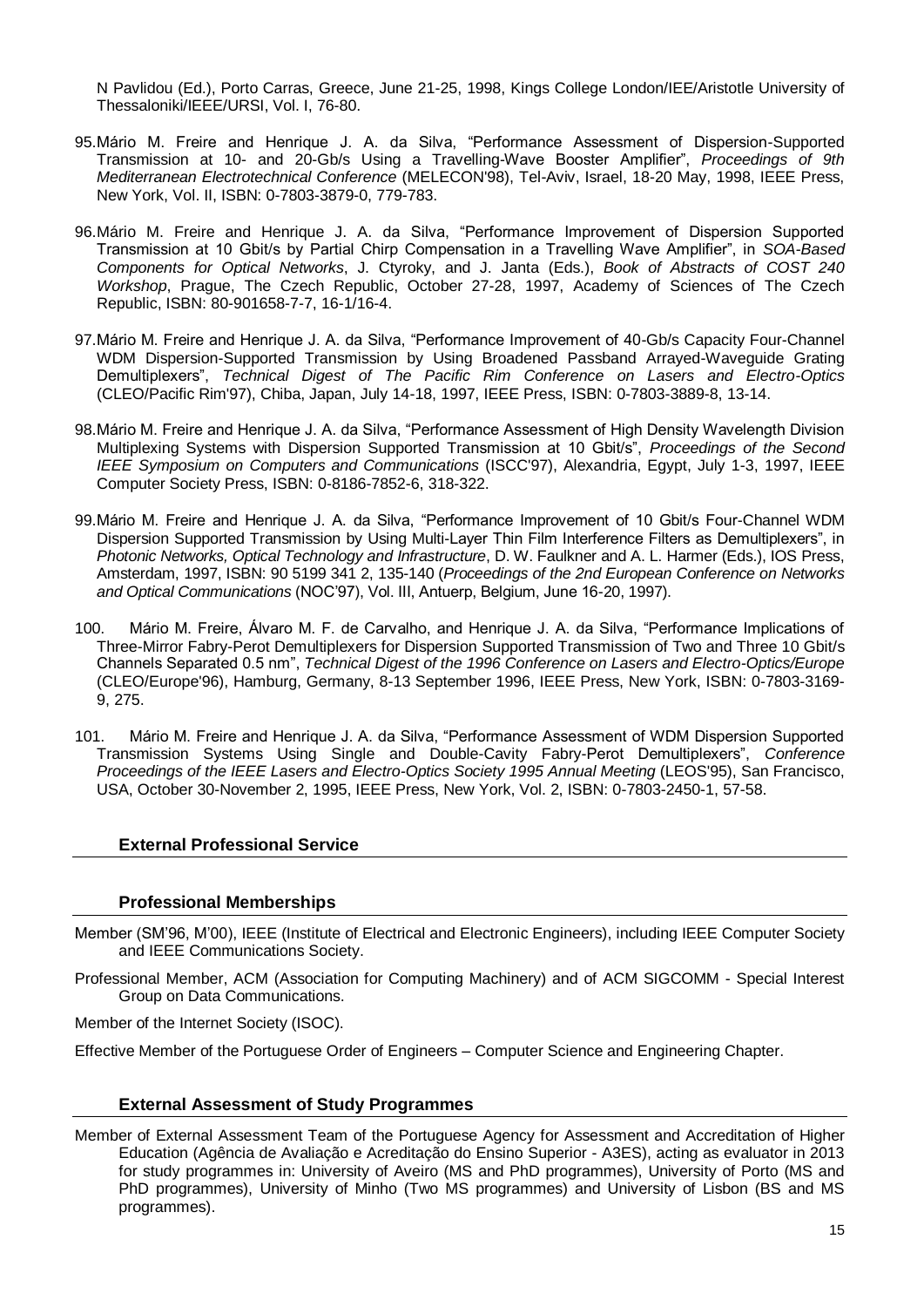#### **Elected Positions**

| $2010 - 2013$ | Coordinator, Regional Chapter of Computer Science and Engineering, Order of<br>Engineers – Centre Region (Ordem dos Engenheiros – Região Centro), Portugal. |
|---------------|-------------------------------------------------------------------------------------------------------------------------------------------------------------|
| $2007 - 2010$ | Coordinator, Regional Chapter of Computer Science and Engineering, Order of<br>Engineers – Centre Region (Ordem dos Engenheiros – Região Centro), Portugal. |
| $2005 - 2009$ | Chair (by appointment) and Co-founder, IEEE Portugal Section – Computer Society<br>Chapter.                                                                 |
| $2004 - 2007$ | Member, National Council of the Computer Science and Engineering College, Order of<br>Engineers (Ordem dos Engenheiros), Portugal.                          |

#### **Journal Editorial Service**

| $2010 - present$ | Member of the Editorial Board, ACM Applied Computing Reviews.                                                            |
|------------------|--------------------------------------------------------------------------------------------------------------------------|
| $2008 - present$ | Associate Editor, International Journal of Communication Systems (John Wiley & Sons).                                    |
| 2007 – present   | Associate Editor, Journal on Security and Communication Networks (John Wiley & Sons).                                    |
| 2007 - 2011      | Editor, IEEE Communications Surveys and Tutorials.                                                                       |
| $2007 - 2009$    | Associate Editor, Advances in Business Data Communications and Networking<br>(ABDCN) Book Series, IGI Gblobal.           |
| $2007 - 2009$    | Associate Editor, Journal of Computer Systems, Networks and Communications,<br>(Hindawi Publishing).                     |
| $2004 - 2008$    | Editorial Review Board, International Journal of Business Data Communications and<br>Networking (Idea Group Publishing). |
| $2001 - 2002$    | Reviewer Advisory Board, ACM Computing Reviews.                                                                          |

#### **Edited Journal Special Issues**

- 1. Ching-Hsien Hsu, Jong Hyuk Park, Laurence T. Yang, and Mario Freire (Guest Eds.), Special Issue on "Secure Communications and Data Management in Ubiquitous Services", *International Journal of Communication Systems (John Wiley & Sons)*, 22(9) 1065–1068, 2009.
- 2. Stamatios V. Kartalopoulos, Hsiao-Hwa Chen, Mário Freire, Liwen He, and Pramode Verma (Guest Editors), Guest Editorial of the Feature Topic on "Security in Mobile Ad Hoc and Sensor Networks: Part II", *IEEE Communications Magazine*, 46(4) 86–87, 2008.
- 3. Stamatios V. Kartalopoulos, Hsiao-Hwa Chen, Mário Freire, Liwen He, and Pramode Verma (Guest Editors), Guest Editorial of the Feature Topic on "Security in Mobile Ad Hoc and Sensor Networks: Part I", *IEEE Communications Magazine*, 46(2) 102–103, 2008.

#### **Edited Books and Conference Proceedings**

- 1. Manuela Pereira and Mário Freire (Eds.), "Biomedical Diagnostics and Clinical Technologies: Applying High-Performance Cluster and Grid Computing", Engineering Science Reference, IGI Global, Hershey, New York, 2011, ISBN: 978-1-60566-28-00, 350 p.
- 2. Teresa Vazão, Mário M. Freire, and Ilyoung Chong (Eds.), "Information Networking: Towards Ubiquitous Networking and Services", Lecture Notes in Computer Science, LNCS 5200, Springer, Berlin Heidelberg, November 2008, ISBN: 978-3-540-89523-7, 843 p. (Revised Selected Papers of the International Conference on Information Networking (ICOIN'2007), Estoril, Portugal, January 23-25, 2007).
- 3. Takashi Washio, Zhi-Hua Zhou, Joshua Zhexue Huang, Xiaohua Hu, Jinyan Li, Chao Xie, Jieyue He, Deqing Zou, Kuan-Ching Li, and Mário M. Freire (Eds.), "Emerging Technologies in Knowledge Discovery and Data Mining", Lecture Notes in Artificial Intelligence, LNAI 4819, Springer, Berlin Heidelberg, February 2008, ISBN: 978-3-540-77016-9, 675 p. (Revised Selected Papers of PAKDD 2007 International Workshops, Nanjing, China, May 22-25, 2007).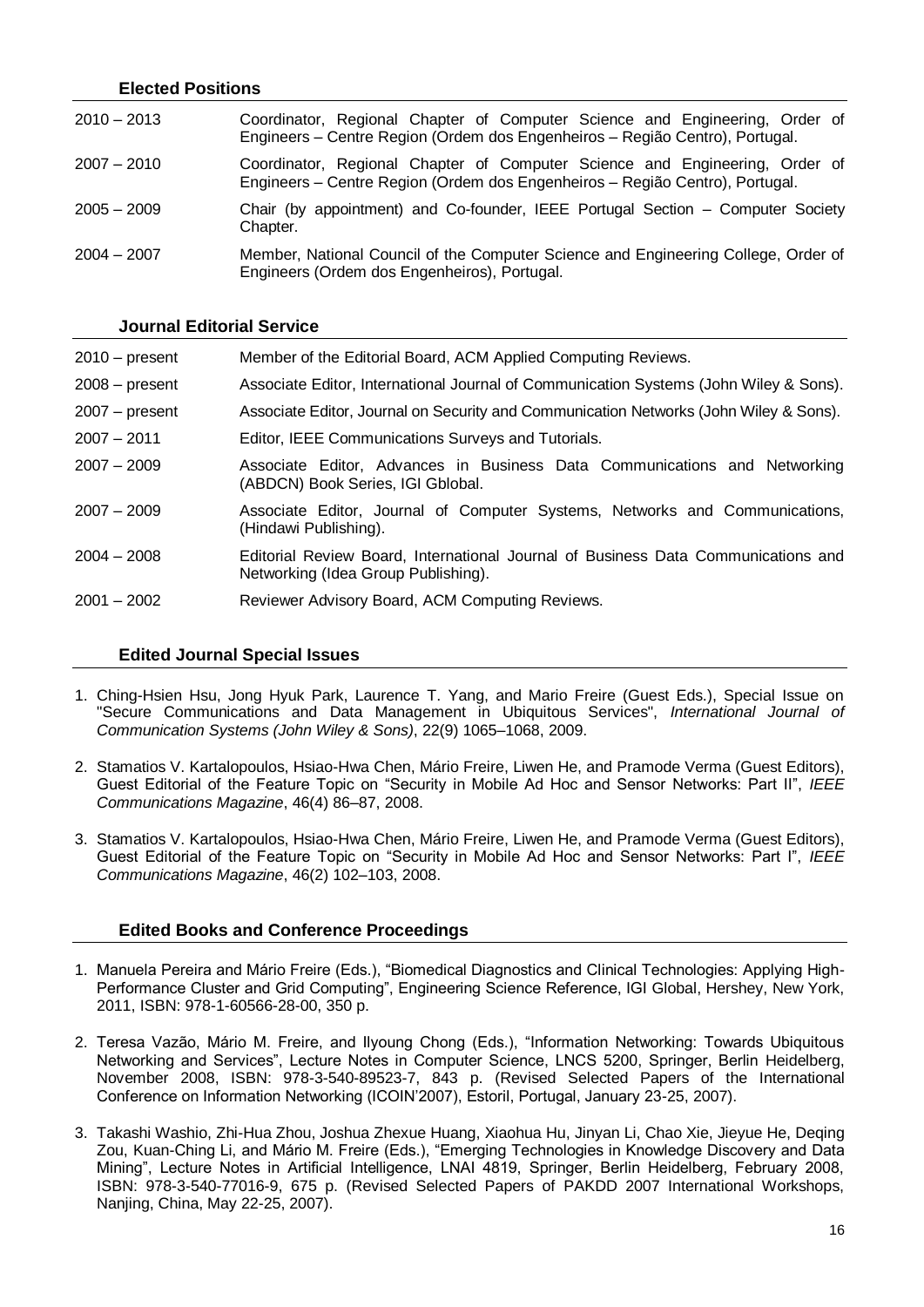- 4. Mário Freire and Manuela Pereira (Eds.), "Encyclopedia of Internet Technologies and Applications", Information Science Reference, IGI Global, Hershey, New York, 2008, ISBN: 978-1-59140-993-9, 716 p.
- 5. Robert Meersman, Zahir Tari, Francisco Curbera, Frank Leymann, Mathias Weske, Pascal Felber, Aad van Moorsel, Calton Pu, Tharam Dillon, Michele Missikoff, Steffen Staab, Pilar Herrero, Daniel S. Katz, Maria S. Pérez, Domenico Talia, Mário Freire, Simão Melo de Sousa, Vitor Santos and Jong Hyuk Park (Eds.), "On the Move to Meaningful Internet Systems 2007: CoopIS, DOA, ODBASE, GADA, and IS", Lecture Notes in Computer Science, LNCS 4803 (Part I), Springer, Berlin Heidelberg, November 2007, ISBN: 3-540-76846-7, 1173 p. (Proceedings of the OTM Confederated International Conferences: CoopIS, DOA, ODBASE, GADA, and IS 2007, Part I, Vilamoura, Portugal, November 25-30, 2007).
- 6. Robert Meersman, Zahir Tari, Francisco Curbera, Frank Leymann, Mathias Weske, Pascal Felber, Aad van Moorsel, Calton Pu, Tharam Dillon, Michele Missikoff, Steffen Staab, Pilar Herrero, Daniel S. Katz, Maria S. Pérez, Domenico Talia, Mário Freire, Simão Melo de Sousa, Vitor Santos and Jong Hyuk Park (Eds.), "On the Move to Meaningful Internet Systems 2007: CoopIS, DOA, ODBASE, GADA, and IS", Lecture Notes in Computer Science, LNCS 4804 (Part II), Springer, Berlin Heidelberg, November 2007, ISBN: 3-540-76835-1, 683 p. (Proceedings of the OTM Confederated International Conferences: CoopIS, DOA, ODBASE, GADA, and IS 2007, Part II, Vilamoura, Portugal, November 25-30, 2007).
- 7. Gunter Van de Velde, Petre Dini, Mário Freire, Athanassios Liakopoulos, Ciprian Popoviciu, Dimitra Simeonidou, and Petros Th. Zerfos (Eds.), ["Proceedings of the International Conference on Networking and](http://www.computer.org/portal/web/csdl/proceedings/i#4)  [Services"](http://www.computer.org/portal/web/csdl/proceedings/i#4), (ICNS 2007), Athens, Greece, June 19-24, 2007, IEEE Computer Society Press, Los Alamitos, CA, June 2007, ISBN-10: 0-7695-2858-9, 714 p.
- 8. Robert Meersman, Zahir Tari, Pilar Herrero, Daniel Grosu, Gonzalo Medez, Marta Sabou, Annika Hinze, George Buchanan, Aldo de Moor, Michael Gurstein, Mário Freire, Simão Melo de Sousa, Vitor Santos *et. al*. (Eds.), "On the Move to Meaningful Internet Systems 2006: OTM 2006 Workshops", Lecture Notes in Computer Science, LNCS 4277 (Part I), Springer, Berlin Heidelberg, October 2006, ISBN: 3-540-48269-5, 1009 p. (Proceedings of the OTM Confederated International Workshops and Posters, Part I, Montpellier, France, October 29 - November 3, 2006).
- 9. Robert Meersman, Zahir Tari, Pilar Herrero, Daniel Grosu, Gonzalo Medez, Marta Sabou, Annika Hinze, George Buchanan, Aldo de Moor, Michael Gurstein, Mário Freire, Simão Melo de Sousa, Vitor Santos *et. al* (Eds.), "On the Move to Meaningful Internet Systems 2006: OTM 2006 Workshops", Lecture Notes in Computer Science, LNCS 4278 (Part II), Springer, Berlin Heidelberg, October 2006, ISBN: 3-540-48273-3, 1004 p. (Proceedings of the OTM Confederated International Workshops and Posters, Part II, Montpellier, France, October 29 - November 3, 2006).
- 10.Petre Dini, Pascal Lorenz, Dumitru Roman, and Mário Freire (Eds.), ["Proceedings of the International](http://www2.computer.org/portal/web/csdl/abs/proceedings/aict-iciw/2006/2522/00/2522toc.htm)  [Conference on Internet and Web Applications and Services"](http://www2.computer.org/portal/web/csdl/abs/proceedings/aict-iciw/2006/2522/00/2522toc.htm) (ICIW 2006), Gosier, Guadeloupe, French Caribbean, February 22-24, 2006, IEEE Computer Society Press, Los Alamitos, CA, February 2006, ISBN-10: 0-7695-2522-9.
- 11.Petre Dini, Pascal Lorenz, Mário Freire, Pierre Rolin, Pawel Szulakiewicz, and Alexandra Cristea (Eds.), ["Telecommunications 2005"](http://www2.computer.org/portal/web/csdl/abs/proceedings/aict-sapir-elete/2005/2388/00/2388toc.htm), IEEE Computer Society Press, Los Alamitos CA, July 2005, ISBN: 0-7695- 2388-9, 545 p. (Proceedings of the Advanced Industrial Conference on Telecommunication/Service Assurance with Partial and Intermittent Resources Conference/E-Learning on Telecommunications Workshop (AICT/SAPIR/ELETE 2005), Lisbon, Portugal, July 17-20, 2005).
- 12.Mário M. Freire, Prosper Chemouil, Pascal Lorenz, and Annie Gravey (Eds.), "Universal Multiservice Networks", Lecture Notes in Computer Science, LNCS 3262, Springer, Berlin Heidelberg, October 2004, ISBN: 3-540-23551-5, 556 p. (Proceedings of the 3rd European Conference on Universal Multiservice Networks (ECUMN'2004), Porto, Portugal, October 25-27, 2004).
- 13.Mário M. Freire, Pascal Lorenz, and Mike M.-O. Lee (Eds.), "High-Speed Networks and Multimedia Communications", Lecture Notes in Computer Science, LNCS 2720, Springer-Verlag, Berlin Heidelberg, July 2003, ISBN: 3-540-40542-9, 582p. (Proceedings of the 6th IEEE International Conference on High-Speed Networks and Multimedia Communications, (HSNMC'2003), Estoril, Portugal, July 23-25, 2003).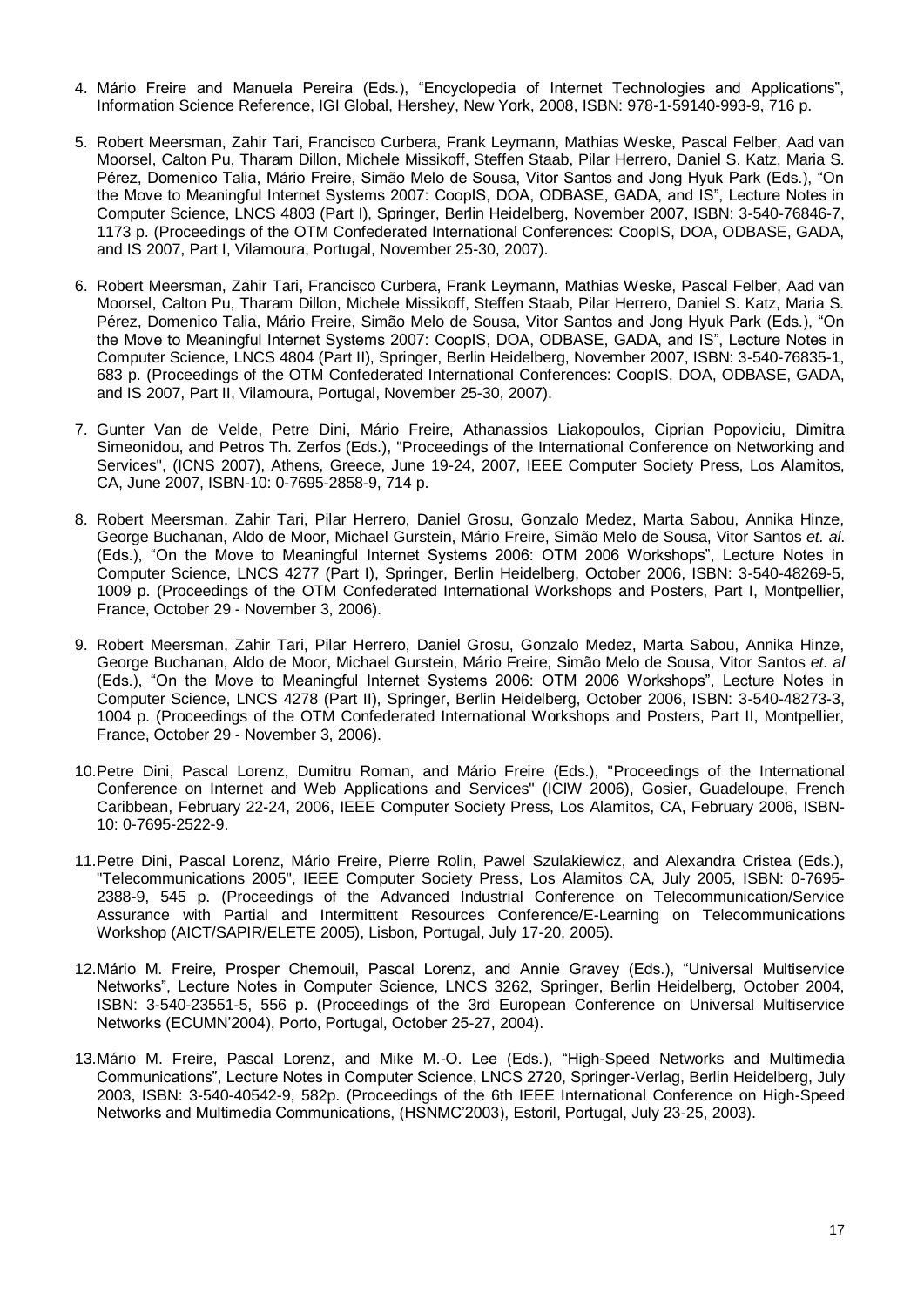- 1. Mário M. Freire, "Integration of IP with Optical Fiber Networks Through Optical Burst Switching", Half-day Tutorial presented on April 23, 14:00-17:30, at 5th International Conference on Networking (ICN 2006), Morne, Mauritius, April 23-29, 2006.
- 2. Mário Freire and Joel Rodrigues, "Next Generation Optical Internet Networks", Half-day Tutorial presented on June 30, 2004, 14:00-17:30, at 7th IEEE International Conference on High Speed Networks and Multimedia Communications (HSNMC 2004) Toulouse, France, June 30-July 2, 2004.

#### **International Conference/Workshop Organization as General Chair**

- General Co-chair, 5th European Conference on Universal Multiservice Networks (ECUMN'2009), Sliema, Malta, October 11-16, 2009.
- General Chair, 3rd International Conference on Internet and Web Applications and Services (ICIW 2008), Athens, Greece June 8-13, 2008.
- General Chair, 1st International Workshop on High Performance Computing Applied to Medical Data and Bioinformatics (HPCBio 2007), Cap Esterel, French Riviera, France, August 25 - 31, 2007.
- Workshop Chair, 1st International Workshop on GRID over Optical Burst Switching Networks (GOBS 2007), 3rd International Conference on Networking and Services (ICNS 2007), Athens, Greece, June 19-25, 2007.
- General Co-chair, 3rd IEEE International Conference on Broadband Communications, Networks, and Systems (BROADNETS 2006), San Jose, CA, USA, October 1-5, 2006.
- General Co-chair, 3rd European Conference on Universal Multiservice Networks (ECUMN'2004), Porto, Portugal, October 25-27, 2004.
- General Chair, 6th IEEE International Conference on High Speed Networks and Multimedia Communications (HSNMC'2003), Estoril, Portugal, July 23-25, 2003.

#### **Program Chair of International Conferences**

- Track Co-Chair, Track on Networking, The 30th Annual ACM Symposium on Applied Computing (SAC 2015), Salamanca, Spain, April 13 - 17, 2015, 2015.
- Track Co-Chair, Track on Networking, The 29th Annual ACM Symposium on Applied Computing (SAC 2014), Gyeongju, Korea, March 24 - 28, 2014.
- Track Co-Chair, Track on Networking, The 28th Annual ACM Symposium on Applied Computing (SAC 2013), Coimbra, Portugal, March 18 - 22, 2013.
- Track Co-Chair, Track on Networking, The 27th Annual ACM Symposium on Applied Computing (SAC 2012), Riva del Garda, Italy, March 26-30, 2012.
- Track Co-Chair, Track on Networking, The 26th Annual ACM Symposium on Applied Computing (SAC 2011), Tunghai University, Taichung, Taiwan, March 21 – 24 2011.
- Track Co-Chair, Track on Networking, The 25th Annual ACM Symposium on Applied Computing (SAC 2010), Sierre, Switzerland, 22 – 26 March 2010.
- Program Co-chair, [The 1st International Symposium on Cyber-Physical Intelligence](http://grid.chu.edu.tw/cpi-09) (CPI 2009), Brisbane, Australia, 7-10 July, 2009 (held in conjunction with The Sixth International Conference on Ubiquitous Intelligence and Computing (UIC 2009)).
- Track Co-Chair, Track on Computer Networks, The 24th Annual ACM Symposium on Applied Computing (SAC 2009), [Honolulu,](http://www.visit-oahu.com/) Hawaii, USA, March 8 - 12, 2009.
- Track Co-Chair, Track on Computer Networks, The 23rd Annual ACM Symposium on Applied Computing (SAC 2008), Fortaleza, Ceará, Brazil, March 16 - 20, 2008.
- Program Co-chair, Second International Symposium on Information Security (IS 2007), as part of the OnTheMove Federated Conferences (OTM 2007), Vilamoura, Algarve, Portugal, Nov 26-27, 2007.
- Program Co-Chair, The 2007 International Workshop on Service, Security and its Data Management Technologies for Ubiquitous Computing (SSDU 2007) (jointly held with The 11th Pacific-Asia Conference on Knowledge Discovery and Data Mining (PAKDD 2007), Nanjing, China, May 22 – 25, 2007).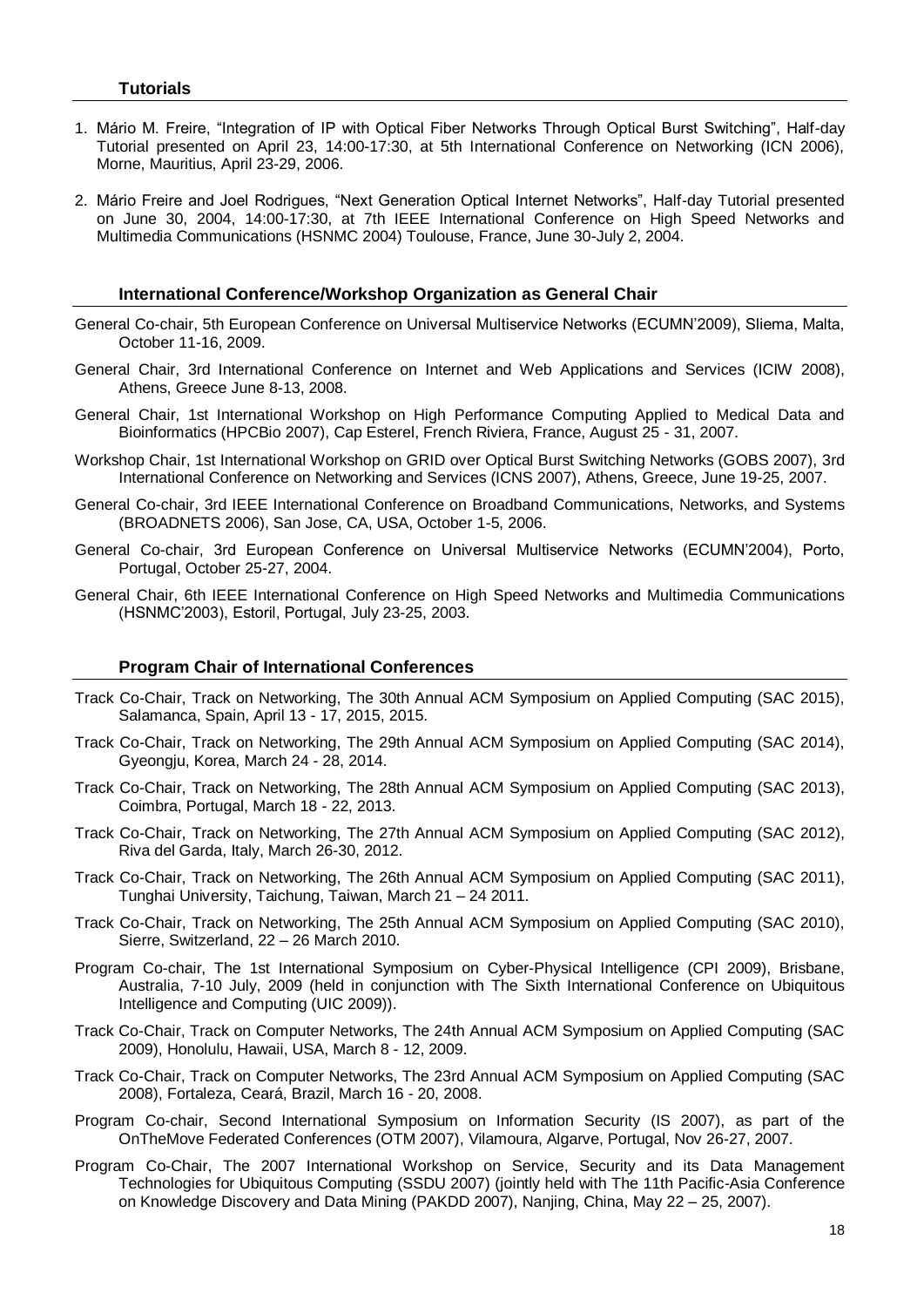- Track Co-Chair, Track on Computer Networks, The 22nd Annual ACM Symposium on Applied Computing (SAC 2007), Seoul, Korea, March 11-15, 2007.
- Program Chair, The International Conference on Information Networking (ICOIN 2007), Lisbon, Portugal, January 23-25, 2007.
- Program Co-chair, First International Workshop on Information Security (IS 2006), as part of the OnTheMove Federated Conferences (OTM'06), Montpellier, France, October 29 – November 3, 2006.
- TPC Co-Chair, International Conference on Internet and Web Applications and Services (ICIW 2006), Track on Internet and Web-based Applications and Services, Guadeloupe, French Caribbean, February 22-24, 2006.
- TPC Co-Chair, Advanced Industrial Conference on Telecommunications (AICT 2005), Lisbon, Portugal, July 17- 20, 2005.
- Program Chair, 4th International Conference on Networking (ICN 2005), Reunion Island, April 17-21, 2005.

#### **Member of Technical Program Committee of International Conferences**

- Technical Program Committee, IEEE Global Communications Conference, Exhibition and Industry Forum (GLOBECOM 2014), Austin, TX, USA, December 8-12, 2014.
- Technical Program Committee, IFIP Wireless Days 2014, Rio de Janeiro, Brazil, November 12-14, 2014.
- Technical Program Committee, IEEE International Conference on Communications (ICC 2014), Sydney, Australia, June 10-14, 2014.
- Technical Program Committee, 7th IFIP Wireless and Mobile Networking Conference (WMNC 2014), Vilamoura, Algarve, Portugal, May 20-22, 2014.
- Technical Program Committee, The 11th Annual IEEE Consumer Communications and Networking Conference (CCNC 2014), Track on Multimedia Networking and Services and Applications, Las Vegas, Nevada, USA, January 10-13, 2014.
- Technical Program Committee, IEEE Global Communications Conference, Exhibition and Industry Forum (GLOBECOM 2013), Atlanta, GA, USA, December 9-13, 2013.
- Technical Program Committee, IFIP Wireless Days 2013, Valencia, Spain, November 13-15, 2013.
- Technical Program Committee, IEEE Communications Conference, Industry Forum and Exhibition (ICC 2013), Budapest, Hungary, June 9-13, 2013.
- Technical Program Committee, 6th Joint IFIP Wireless and Mobile Networking Conference (WMNC 2013) Dubai, United Arab Emirates, April 23-25, 2013.
- Technical Program Committee, The 10th Annual IEEE Consumer Communications and Networking Conference (CCNC 2013), Track on Multimedia & Entertainment Networking and Services, and Work in Progress, Las Vegas, Nevada, USA, January 11-14, 2013.
- Technical Program Committee, IEEE Global Communications Conference, Exhibition and Industry Forum (GLOBECOM 2012), Anaheim, California, USA, December 3-7, 2012.
- Technical Program Committee, IFIP Wireless Days 2012, Dublin, Ireland, November 21-23, 2012.
- Technical Program Committee, 5th Joint IFIP Wireless and Mobile Networking Conference (WMNC 2012) September, 19-20, 2012, Bratislava, Slovakia.
- Technical Program Committee, IEEE Communications Conference, Industry Forum and Exhibition (ICC 2012), Ottawa, Canada, June 10-15, 2012.
- Program Committee, 13th IEEE International Conference on High Performance Switching and Routing, (IEEE HPSR 2012), Belgrade, Serbia, July 24-27, 2012.
- Technical Program Committee, The 9th Annual IEEE Consumer Communications and Networking Conference (CCNC 2012), Track on Multimedia & Entertainment Networking and Services, and Work in Progress, Las Vegas, Nevada, USA, January 14-17, 2012.
- Technical Program Committee, IEEE Global Communications Conference, Exhibition and Industry Forum (GLOBECOM 2011), Houston, Texas, USA, December 5-9, 2011.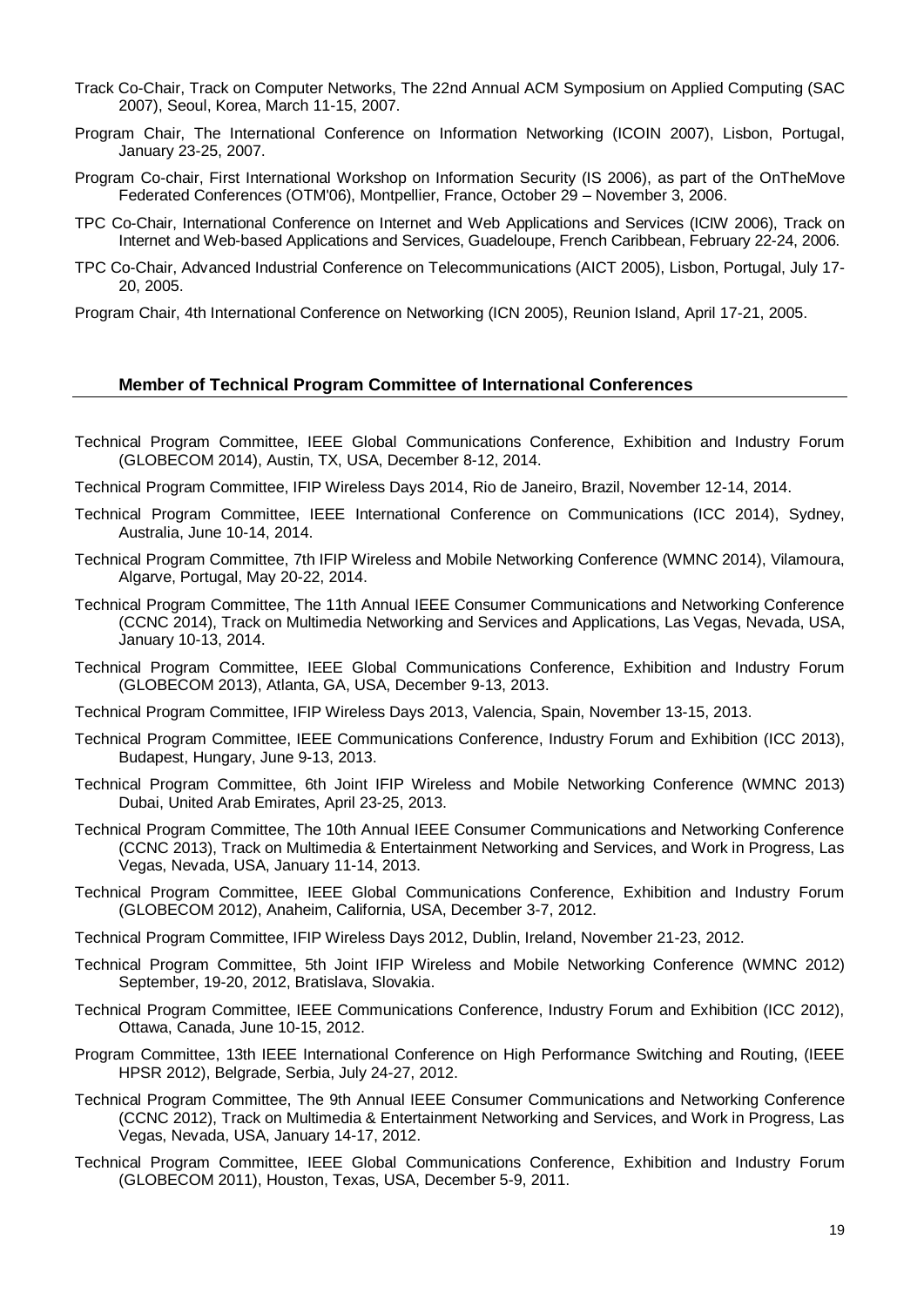- Technical Program Committee, IFIP Wireless Days 2011, Track 2: Wireless Multimedia and Entertainment, Venice, Italy, October 10 - 12, 2011.
- Technical Program Committee, 4th Joint IFIP Wireless and Mobile Networking Conference (WMNC 2011) Toulouse, France, October 26-28, 2011.
- Program Committee, 12th IEEE International Conference on High Performance Switching and Routing, (IEEE HPSR 2011), Cartagena, Spain, July 4-6, 2011.
- Technical Program Committee, IEEE Communications Conference (ICC 2011), Kyoto, Japan, June 5-9, 2011.
- Technical Program Committee, 7th International Conference on Networking and Services (ICNS 2011), Venice, Italy, May 22-27, 2011.
- Technical Program Committee, 6th International Conference on Internet and Web Applications and Services (ICIW 2011), St. Maarten, The Netherlands Antilles, March 20-25, 2011.
- Technical Program Committee, 10th International Conference on Networks (ICN 2011), St. Maarten, The Netherlands Antilles, January 23-28, 2011.
- Technical Program Committee, The 8th Annual IEEE Consumer Communications and Networking Conference (CCNC 2011), Track on Multimedia & Entertainment Networking and Services, and Work in Progress, Las Vegas, Nevada, USA, January 9-12, 2011.
- Technical Program Committee, IEEE Global Communications Conference (GLOBECOM 2010), Miami, Florida, USA, December 6-10, 2010, Communication & System Security Symposium (CIS).
- Technical Program Committee, 2nd International Conference on Advances in P2P Systems (AP2PS 2010), Florence, Italy, October 25-30, 2010.
- Technical Program Committee, IFIP Wireless Days 2010, Track 2: Wireless Multimedia and Entertainment, Venice, Italy, October 20 - 22, 2010.
- Technical Program Committee, 3rd Joint IFIP Wireless and Mobile Networking Conference (WMNC 2010) Budapest, Hungary, October 13-15, 2010.
- Track Technical Program Committee, 19th International Conference on Computer Communications and Networks (ICCCN 2010), Track on Optical and Backbone Networks, Zurich, Switzerland, August 2–5, 2010.
- Program Committee, 4th International Conference on Information Security and Assurance (ISA 2010), Miyazaki, Japan, June 23 - 25, 2010.
- Technical Program Committee, 4th International Conference on Sensor Technologies and Applications (SENSORCOMM 2010), Venice, Italy, July 18 - 25, 2010.
- Committee Member, 9th European Conference on Information Warfare and Security (ECIW 2010), Thessaloniki, Greece July 1-2, 2010.
- Technical Program Committee, 3rd International Workshop on Future Multimedia Networking (FMN 2010), Krakow, Poland, 2010 June 17-18
- Program Committee, 11th International Conference on High Performance Switching and Routing (HPSR 2010), Richardson, Texas, USA, June 13-16, 2010.
- Technical Program Committee, 2010 IEEE International Conference on Communications (ICC 2010), Cape Town, South Africa, May 23-27, 2010.
- Technical Program Committee, 8th Conference on Communications Networks and Services Research (CNSR2010), Montreal, Canada, May 11- 14, 2010.
- Technical Program Committee, 5th International Conference on Internet and Web Applications and Services (ICIW 2010), Barcelona, Spain, May 9 - 15, 2010.
- Program Committee, International Symposium on Computational Modelling of Objects Represented in Images: Fundamentals, Methods and Applications (CompIMAGE 2010), Buffalo-Niagara, May 5-7, 2010.
- Technical Program Committee, IEEE Wireless Communications and Networking Conference (WCNC 2010), MAC Track, Sydney, Australia, April 18-21, 2010.
- Technical Program Committee, 9th International Conference on Networks (ICN 2010), Menuires, The Three Valleys, French Alps, France, April 11-16, 2010.
- Technical Program Committee, 6th International Conference on Networking and Services (ICNS 2010), Cancun, Mexico, March 7-13, 2010.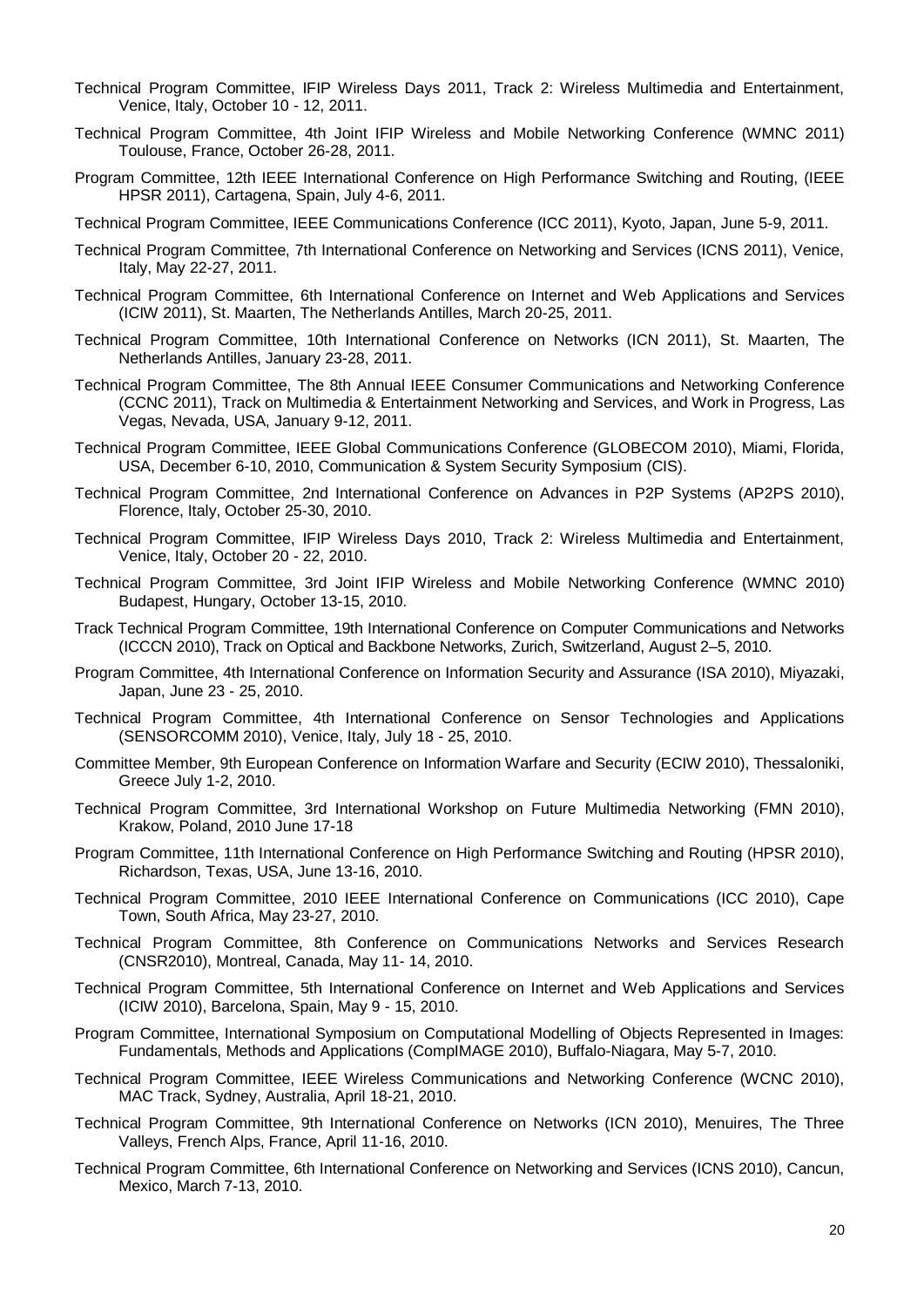- Technical Program Committee, 2nd International Conference on Advances in Biotechnologies (BIOTECHNO 2010), Cancun, Mexico, March 7-13, 2010.
- Technical Program Committee, 1st International Conference on Advances in Bioinformatics and Applications (BIOINFO 2010), Cancun, Mexico, March 7-13, 2010
- Technical Program Committee, 7th IEEE Consumer Communications and Networking Conference (CCNC 2010), Track on Multimedia Communication and Services, CCNC 2010 Short Papers: CCNC 2010 Workin-Progress and Positioning Papers, Las Vegas, Nevada, USA, January 9-12, 2010.
- Technical Committee Member, [3rd International Conference on New Technologies, Mobility and Security](http://www.ntms-conf.org/index.htm) (NTMS 2009), Cairo, Egypt, December 20-23, 2009.
- Technical Program Committee, [IFIP Wireless Days 2009,](http://www.wireless-days.org/) Paris, France, December 15-17, 2009.
- Technical Program Committee, [International Conference on Security Technology](http://www.sersc.org/SECTECH2009/index.php) (SecTech 2009), Jeju Island, Korea, December 10-12, 2009.
- Technical Program Committee, [52nd IEEE Global Communications Conference](http://www.ieee-globecom.org/2009/) (IEEE GLOBECOM 2009), Honolulu, Hawaii, USA, November 30 - December 4, 2009.
- Program Committee, 3rd International Conference on Network and System Security (NSS 2009), Gold Coast, Australia, October 19-21, 2009.
- Technical Program Committee, [5th IEEE International Conference on Wireless and Mobile Computing,](http://conferences.computer.org/WiMob2009/index.html)  [Networking and Communications](http://conferences.computer.org/WiMob2009/index.html) (WiMob 2009), Marrakech, Morocco, October 12-14, 2009.
- Technical Program Committee, [3rd International Conference on Next Generation Mobile Applications, Services](http://www.comp.glam.ac.uk/NGMAST09/)  [and Technologies](http://www.comp.glam.ac.uk/NGMAST09/) (NGMAST 2009), Cardiff, UK, September 15-18, 2009.
- Technical Program Committee, 2nd Joint IFIP Wireless and Mobile Networking Conference (WMNC'2009), Personal Wireless Communications (PWC), Gdańsk, Poland, September 9-11, 2009.
- Technical Program Committee, [18th International Conference on Computer Communications and Networks](http://icccn.org/icccn09/index.html) (ICCCN 2009), Track on Optical Networking, San Francisco, CA, USA, August 2–6, 2009.
- Conference Executive, [8th European Conference on Information Warfare and Security,](http://www.academic-conferences.org/eciw/eciw2009/eciw09-home.htm) Military Academy, Lisbon & the University of Minho, Braga, Portugal, July 6-7, 2009.
- Technical Program Committee, [First International Conference on Network and Service Security](http://www.n2s-conf.org/) (N2S 2009), Paris, France, June, 24-26, 2009.
- Technical Program Committee, [2009 IEEE Workshop on High Performance Switching and Routing](http://hpsr2009.enst.fr/home.htm) (HPSR 2009), Paris, France, June 22-24, 2009.
- Technical Program Committee, [2nd International Workshop on Future Multimedia Networking](http://fmn2009.dei.uc.pt/) (FMN 2009), Coimbra, Portugal, June 22-23, 2009.
- Program Committee, [Pervasive/Ubiquitous Computing Workshop](http://iwcmc.com/workshops.htm) (held in conjunction with International Wireless Communications and Mobile Computing Conference 2009 (IWCMC 2009)), Leipzing, Germany, June, 21-24, 2009.
- Technical Program Committee, IEEE Communications Conference (ICC 2009), Dresden, Germany, June 14-18, 2009.
- Technical Program Committee, [4th International Conference on Internet and Web Applications and Services](http://www.iaria.org/conferences2009/ComICIW09.html) (ICIW 2009), Venice/Mestre, Italy, May 24-28, 2009.
- Technical Program Committee, [7th Annual Conference on Communication Networks and Services Research](http://www.cnsr.info/CNSR2009) (CNSR 2009), Moncton, New Brunswick, Canada, May 11 - 13, 2009.
- Technical Program Committee, [The 7th ACS/IEEE International Conference on Computer Systems and](http://congreso.us.es/aiccsa2009/)  [Applications](http://congreso.us.es/aiccsa2009/) (AICCSA-2009), Rabat, Morocco, May 10-13, 2009.
- Technical Program Committee, 5th International Conference on Networking and Services (ICNS 2009), April 20- 25, 2009 - Valencia, Spain.
- Program Committee, 3rd International Conference on Complex, Intelligent and Software Intensive Systems (CISIS-2009), Track on Pervasive Computing and Ad Hoc Networking, Fukuoka, Japan, March 16-19, 2009.
- Technical Program Committee, [2nd International Workshop on Intelligent Pervasive Devices](http://perdev09.ict.ac.cn/) (PerDev 2009) (in conjunction with the 7th IEEE International Conference on Pervasive Computing and Communication (IEEE PerCom 2009), Galveston, Texas, USA, March 9-13, 2009).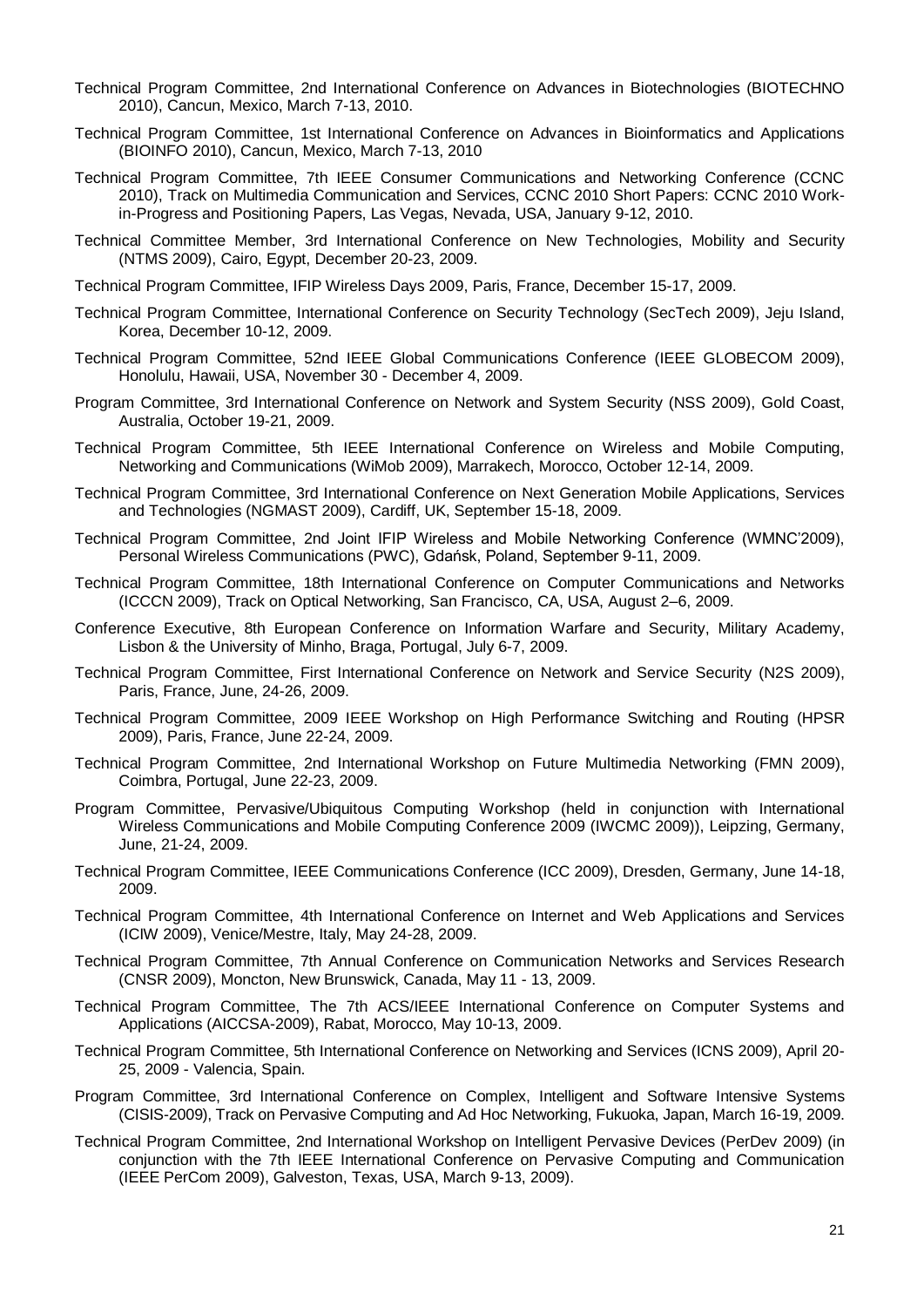- Technical Program Committee, 8th International Conference on Networks (ICN 2009), Gosier, Guadeloupe/France, March 1-6, 2009.
- Technical Program Committee, [6th Annual IEEE Consumer Communications & Networking Conference](http://www.ieee-ccnc.org/2009/) (CCNC 2009), CCNC 2009 Short Papers: CCNC 2009 Work-in-Progress and Positioning Papers, Las Vegas, Nevada, January 10-13, 2009.
- Technical Program Committee, The 2008 IEEE International Workshop on Cyberspace Safety and Security (CSS 2008), December 12, 2008, Sydney, Australia (held in conjunction with The 2008 IEEE International Symposium on Parallel and Distributed Processing with Applications [\(ISPA-08\)](http://www.cs.usyd.edu.au/~ispa2008/)).
- Technical Program Committee, 11th International Conference on Information Security and Cryptology (ICISC 2008), Seoul, Korea, December 3-5, 2008.
- Technical Program Committee, 51st IEEE Global Communications Conference (IEEE GLOBECOM 2008), New Orleans, LA, USA, November 30-December 4, 2008.
- Technical Program Committee, 2nd IFIP International Conference on New Technologies, Mobility and Security (NTMS 2008), Tangier, Morocco, November 5-7, 2008.
- Technical Program Committee, 3rd International Conference on Systems and Networks Communications (ICSNC 2008), Track on High speed networks (HSNET), Track on Sensor networks (SENET), Track on Multimedia communications systems (MCSYS), Sliema, Malta October 26-31, 2008.
- Technical Program Committee, 2nd International Conference and Exhibition on Next Generation Mobile Applications, Services and Technologies (NGMAST 2008), Cardiff, Wales, UK 16-19 September 2008.
- Technical Program Committee da 10th IFIP International Conference on Mobile and Wireless Communications Networks (MWCN 2008), Toulouse, France, September 15-16, 2008.
- Technical Program Committee, The International Conference on Mobile Technology, Applications and Systems (Mobility Conference 2008), National Ilan University, Taiwan, September 10-12, 2008.
- Technical Program Committee, 9th International Conference on Electronic Commerce and Web Technologies (EC-Web 2008), to be held in conjunction with DEXA 2008, Turin, Italy, September 1-5, 2008.
- Technical Program Committee, 17th International Conference on Computer Communications and Networks (ICCCN 2008), Optical Networking Track, St. Thomas, U.S. Virgin Islands, August 4-7, 2008.
- Technical Program Committee, International Conference on Biocomputation, Bioinformatics, and Biomedical Technologies (BIOTECHNO 2008), Bucharest, Romania, June 29 - July 5, 2008.
- Technical Program Committee, 3rd International Conference on Internet and Web Applications and Services (ICIW 2008), Athens, Greece June 8-13, 2008.
- Technical Program Committee, 4th Advanced International Conference on Telecommunications (AICT 2008), Athens, Greece, June 8-13, 2008.
- Technical Program Committee, 2008 IEEE International Conference on Communications (IEEE ICC 2008), Beijing, China, May, 19-23, 2008.
- Technical Program Committee, 2008 International Conference on High Performance Switching and Routing (HPSR 2008), Shanghai, China, May 15-17, 2008.
- Technical Program Committee da 7th IFIP Networking 2008 Conference (IFIP Networking 2008), Singapore, May 5-9, 2008.
- Technical Program Committee, 7th International Conference on Networking (ICN 2008), Cancun, Mexico, April 13-18, 2008.
- Technical Program Committee, IEEE Wireless Communications and Networking Conference (WCNC 2008), Las Vegas, Nevada, March 31 - April 3, 2008.
- Technical Program Committee, 4th International Conference on Networking and Services (ICNS 2008), Gosier, Guadeloupe, March 16-21, 2008.
- Technical Program Committee, Fifth IEEE Consumer Communications and Networking Conference (CCNC 2008), Track on Multimedia Networking, Las Vegas, Nevada, 10 - 12 January 2008.
- Technical Program Committee, 10th International Conference Information Security and Cryptology (ICISC 2007), Seoul, Korea, November 29-30, 2007.
- Technical Program Committee, 50th IEEE Global Telecommunications Conference (IEEE GLOBECOM 2007), Washington D.C., USA, November 26-30, 2007.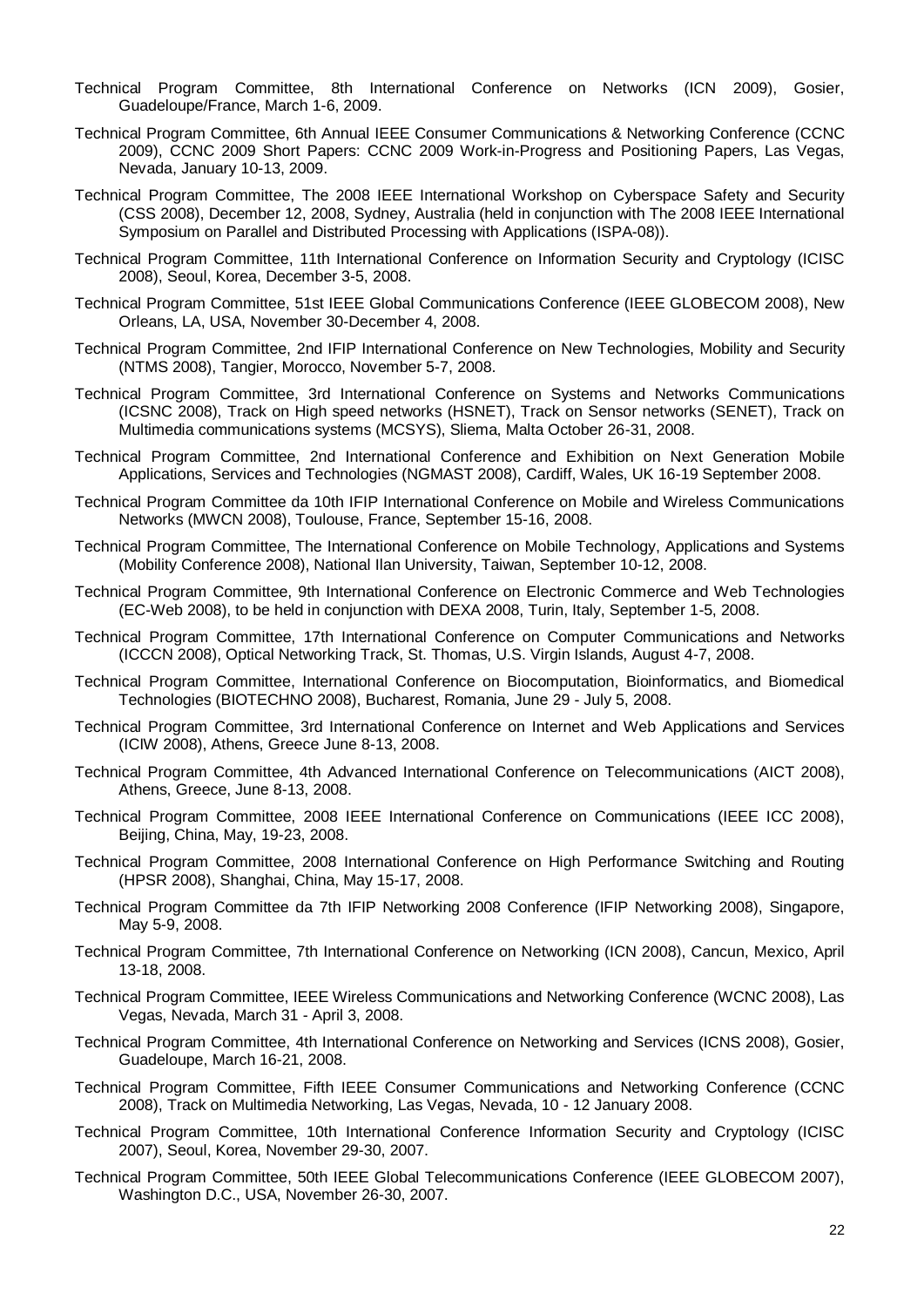- Technical Program Committee, Wireless Broadband World Forum 2007 (WBWF 2007), Tokyo, Japan, October 29-30, 2007.
- Technical Program Committee, International Conference and Exhibition on Next Generation Mobile Applications, Services, and Technologies (NGMAST 2007), Cardiff, Wales, UK, September 12-14, 2007.
- Program Committee, 8th International Conference on Electronic Commerce and Web Technologies (EC-Web 2007), in parallel with DEXA 2007 (18th Int. Conference on Database and Expert Systems Applications), Regensburg, Germany, September 3-7, 2007.
- Technical Program Committee, 2nd International Conference on Systems and Networks Communications (ICSNC 2007), Track on Sensor Networks (SENET 2007), Track on High Speed Networks (HSNET 2007), and Track on Multimedia Communications Systems (MCSYS 2007), Cap Esterel, French Riviera, France, August 25-31, 2007.
- Program Committee, International Conference on Security and Criptography (SECRYPT'2007), Barcelona, Spain, July 28-31, 2007.
- Technical Program Committee, 2007 IEEE International Conference on Communications (ICC 2007), Glasgow, Scotland, June 24-28, 2007.
- Technical Program Committee, 3rd International Conference on Networking and Services (ICNS 2007), Athens, Greece June 19-25, 2007.
- Technical Program Committee, 2007 IEEE Workshop on High Performance Switching and Routing (HPSR 2007), Polytechnic University, Brooklyn, NY, USA, May 31-June 1, 2007.
- International Program Committee, 2007 Information Resources Management Association International Conference (IRMA 2007), Vancouver, Canada, May 19-23, 2007.
- Technical Program Committee, 6th IFIP Networking 2007 Conference (IFIP Networking 2007), Atlanta, Georgia USA, May 14-18, 2007.
- Technical Program Committee, International Conference on Internet and Web Applications and Services (ICIW 2007), Track on Internet and Web-based Applications and Services, Mauritius, May 13-19, 2007.
- Technical Program Committee, 4th International Workshop on Partial and Intermittent Resources (SAPIR 2007), Mauritius, May 13-19, 2007.
- Technical Program Committee, 3rd Advanced International Conference on Telecommunications (AICT 2007), Mauritius, May 13-19, 2007.
- Technical Program Committee, 5th ACS/IEEE International Conference on Computer Systems and Applications (AICCSA 2007), Amman, Jordan, May 13-16, 2007.
- Technical Committee, 6th Conference on Telecommunications (Conftele 2007), Peniche, Portugal, May 9-11, 2007.
- Technical Program Committee, 6th International Conference on Networking (ICN 2007), Martinique, French Caribbean, April 22 - 28, 2007.
- Technical Program Committee, 2007 IEEE Wireless Communications & Networking Conference (WCNC 2007), Networks Program, Hong Kong, 11-15 March 2007.
- Technical Program Committee, 4th European Conference on Universal Multiservice Networks (ECUMN 2007), Toulouse, France, February 14-16, 2007.
- Technical Program Committee, 3rd IEEE International Workshop on Networking Issues in Multimedia Entertainment (NIME 2007), CCNC 2007 - Satellite Workshop, Las Vegas, Nevada, USA, January 11 2007.
- Technical Program Committee, IEEE Consumer Communications and Networking Conference (CCNC'2007), Track on Novel Applications, Las Vegas, Nevada, USA, January 11-13, 2007.
- Technical Program Committee, 2nd IEEE International Symposium on Multimedia (ISM 2006), San Diego, USA, December 11-13, 2006.
- Program Committee[, IADIS International Conference on e-Commerce 2006,](http://www.iadis.org/ec2006/) Barcelona, Spain December 9-11, 2006.
- Technical Program Committee, 49th IEEE Global Telecommunications Conference (IEEE GLOBECOM 2006), San Francisco, USA, November 27 – December 1, 2006.
- Technical Program Committee, 8th International Symposium on System and Information Security (SSI 2006), São José dos Campos, São Paulo, Brazil, November 8-10, 2006.
- Technical Program Committee, International Conference on Systems and Networks Communications (ICSNC 2006), Track on Sensor Networks (SENET 2006), Track on High Speed Networks (HSNET 2006), Track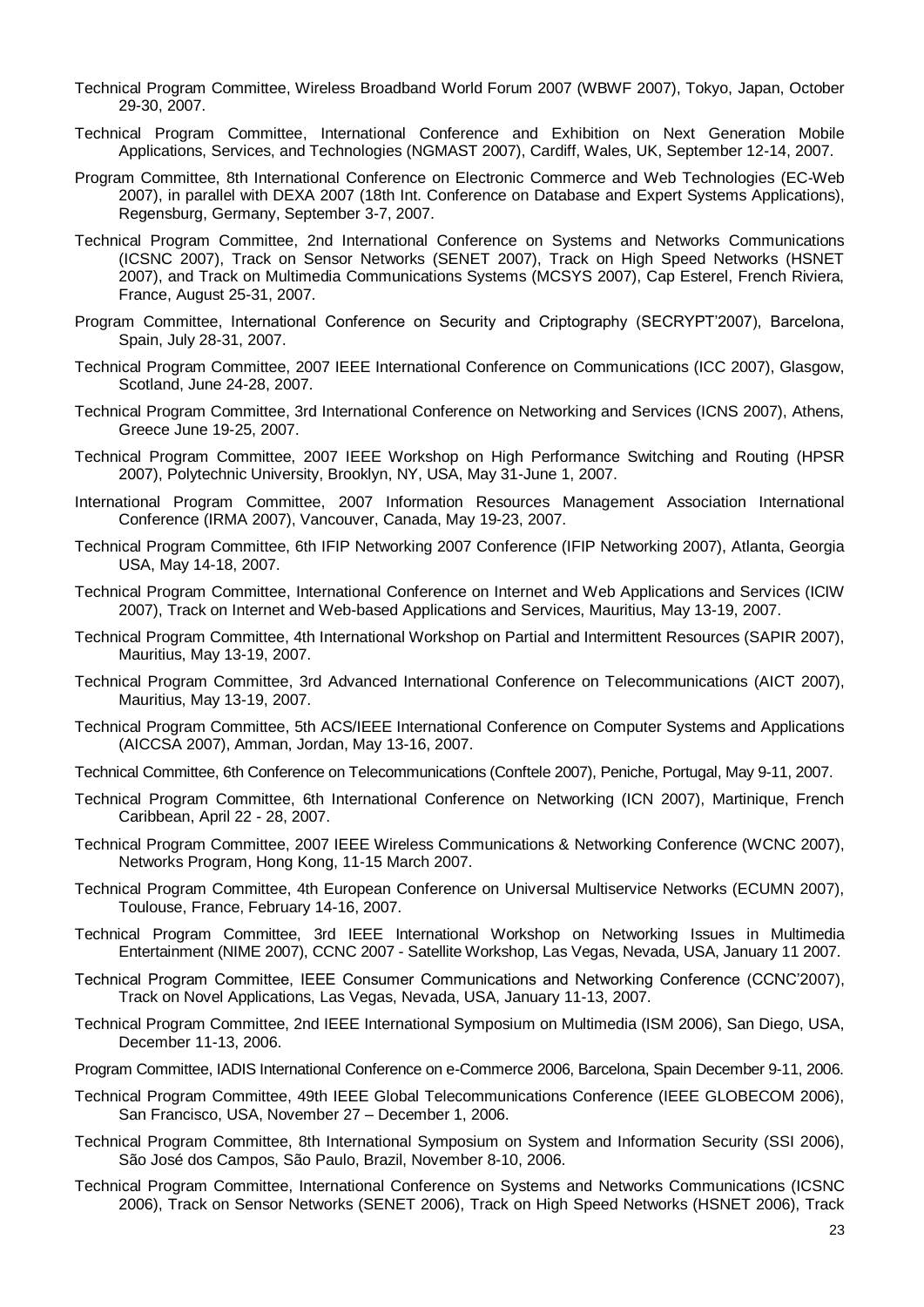on Multimedia Communications Systems (MCSYS 2006), Tahiti, French Polynesia, October 29 - November 3, 2006.

- Technical Program Committee, 3rd IEE International Conference on Mobile Technology, Applications and Systems (Mobility Conference), Bangkok, Thailand, October 25-27, 2006.
- Program Committee, International Conference on Security and Criptography (SECRYPT'2006), Setúbal, Portugal, August 7-10, 2006.
- Technical Program Committee, International Conference on Networking and Services (ICNS'2006), Santa Clara, CA, USA, July 16-19, 2006.
- Technical Program Committee, International Conference on Telecommunications and Multimedia (TEMU 2006), Heraklion, Crete, Greece, July 5-7, 2006.
- Technical Program Committee, Wireless Broadband World Forum 2006, Seoul, Korea, May 22-25, 2006.
- Technical Program Committee, 2006 IFIP Networking Conference (NETWORKING'2006), Coimbra, Portugal, May 15-19, 2006.
- Technical Program Committee, IEEE Wireless Communications & Networking Conference (WCNC'2006), Track on Services and Applications, Las Vegas, USA, April 3-6, 2006.
- Technical Program Committee, International Conference on Internet and Web Applications and Services (ICIW 2006), Track on Online Communications, Collaborative Systems and Social Networks, Guadeloupe, French Caribbean, February 22-24, 2006.
- Technical Program Committee, Advanced International Conference on Telecommunications (AICT 2006), Main Track on Telecommunications (AICT 2006), Track on Service Assurance with Partial and Intermittent Resources (SAPIR 2006), Guadeloupe, French Caribbean, February 19-22, 2006.
- Technical Program Committee, The International Conference on Information Networking (ICOIN'2006), Sendai, Japan, January 16 - January19, 2006.
- Technical Program Committee, 2nd IEEE International Workshop on Networking Issues in Multimedia Entertainment (NIME 2006), CCNC 2006 - Satellite Workshop, Las Vegas, Nevada, USA, January 7-10, 2006.
- Technical Program Committee, Track on Enabling Technologies, IEEE Consumer Communications and Networking Conference (CCNC 2006), Las Vegas, Nevada, USA, January 7-10, 2006.
- Technical Program Committee, First IEEE International Symposium on Multimedia (ISM 2005), Irvine, California, USA, December 12-14, 2005.
- Technical Program Committee, 2nd IEEE International Workshop on Adaptive Wireless Networks, IEEE GLOBECOM 2005 Workshop, St. Louis, Missouri, USA, November 28, 2005.
- Technical Program Committee, Wireless Communications Symposium da IEEE Global Telecommunications Conference (GLOBECOM 2005), St. Louis, Missouri, USA, Missouri, November 28 – December 2, 2005.
- Technical Program Committee, International Conference on Networking and Services (ICNS 2005), Papeete, Tahiti, French Polynesia, October 23-28, 2005.
- Program Committee, International Conference on E-business and Telecommunication Networks (ICETE'2005), Microsoft Convention Centre at Reading, UK, October 3-7, 2005.
- Technical Program Committee, 2005 International Conference on Software, Telecommunications and Computer Networks (SoftCOM 2005), Split, Croatia, September 15-17, 2005.
- Technical Program Committee, International Conference on Systems Communications (ICSC 2005), Track on High Speed Networks (ICHSN 2005), Track on Multimedia Communications Systems (ICMCS 2005), Track on Sensor Networks (SENET 2005), Montreal, Canada, August 14-17, 2005.
- Technical Program Committee, Advanced Industrial Conference on Telecommunications (AICT'2005), Service Assurance with Partial and Intermittent Resources Conference (SAPIR'2005), Lisbon, Portugal, July 17- 20, 2005.
- Technical Program Committee, IEEE 2005 International Conference on Communications (ICC'2005), Multimedia Communications and Home Networking Symposium, Seoul, Korea, May 16-20, 2005.
- Technical Program Committee, Conference on Telecommunications (Conftele'2005), Tomar, Portugal, April 6-8, 2005.
- Technical Program Committee, IEEE Wireless Communications & Networking Conference (WCNC'2005), Track on Services and Applications, New Orleans, LA, USA, March 13-17, 2005.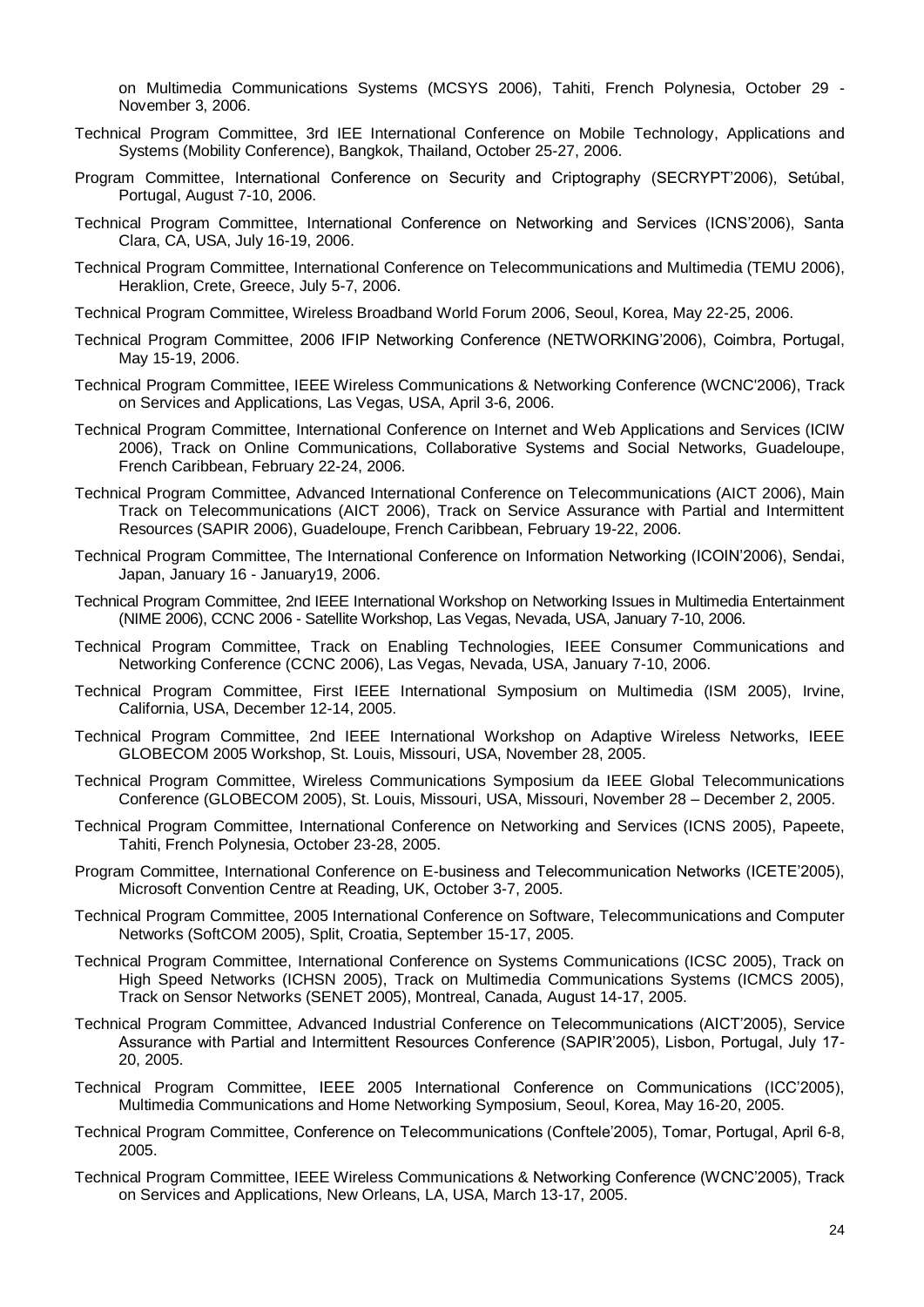- Technical Program Committee, The International Conference on Information Networking (ICOIN'2005), Jeju, Korea, January 31 - February 2, 2005.
- Technical Program Committee, 2005 IEEE Consumer Communications and Networking Conference (CCNC'2005), Track on Enabling Technologies, Las Vegas, Nevada, USA, January 3-6, 2005.
- Technical Committee, 10th IEEE Workshop on Computer-Aided Modeling, Analysis and Design of Communication Links and Networks (CAMAD'2004), GLOBECOM'2004 - Satellite Workshop, Dallas, TX, USA, December 3, 2004.
- Technical Committee, 1st IEEE International Workshop on Networking Issues in Multimedia Entertainment (NIME'2004), GLOBECOM'2004 - Satellite Workshop, Dallas, TX, USA, November 29, 2004.
- Technical Program Committee, 7th IEEE International Conference on High Speed Networks and Multimedia Communications (HSNMC'04), Toulouse, France, June 30-July 2, 2004.
- Technical Program Committee, 2004 IEEE Consumer Communications and Networking Conference (CCNC'2004), Las Vegas, Nevada, USA, January 5-8, 2004.
- Technical Program Committee, Optical Networking and Systems Symposium da IEEE 2003 Global Telecommunications Conference (IEEE GLOBECOM'2003), San Francisco, USA, December 1-5, 2003.
- Technical Program Committee, 6th IEEE International Conference on High Speed Networks and Multimedia Communications (HSNMC'03), Estoril, Portugal, July 23-25, 2003.

#### **Other International Conference Activities**

- International Publicity Committee, [7th ACS/IEEE International Conference on Computer Systems and](http://congreso.us.es/aiccsa2009/)  [Applications](http://congreso.us.es/aiccsa2009/) (AICCSA-2009), Rabat, Morocco, May 10-13, 2009.
- Keynote & Panel Chairs, 2006 IFIP Networking Conference (NETWORKING'2006), Coimbra, Portugal, May 15- 19, 2006.
- Plenary/Panel Chairs, 3rd International Conference on Information Technology: Research and Education (ITRE 2005), Hsinchu, Taiwan, June 27-30, 2005.
- Publicity Co-chair, The International Conference on Information Networking (ICOIN'2005), January 31 February 2, 2005, Jeju, Korea.

#### **Teaching/Training and Advising Experience**

#### **Undergraduate Courses**

Telemedicine (Springer 2008) Multimedia Networks (Spring 2005, Spring 2006, Spring 2007) Security and Systems Management (Spring 2005, Spring 2006) Network Planning (Spring 2004) Networks and Distributed Systems (Fall 2003, Fall 2004, Fall 2005) Communication Services (Fall 2003) Computer Networks (Fall 2003, Fall 2004, Fall 2005) Programming Languages (Spring 2002, Spring 2003) Internet Services and Technologies (Fall 2001, Fall 2002) Logical Systems (Fall 2000, Fall 2001, Fall 2002) Computer Architecture (Fall 2000, Fall 2001, Fall 2002)

## **Graduate Courses**

Advanced Topics in Peer-to-Peer Networks, PhD (Spring 2011, Spring 2012, Spring 2013, Spring 2014) Computer Aided Diagnosis Systems, PhD (Fall 2010, Fall 2011, Fall 2012)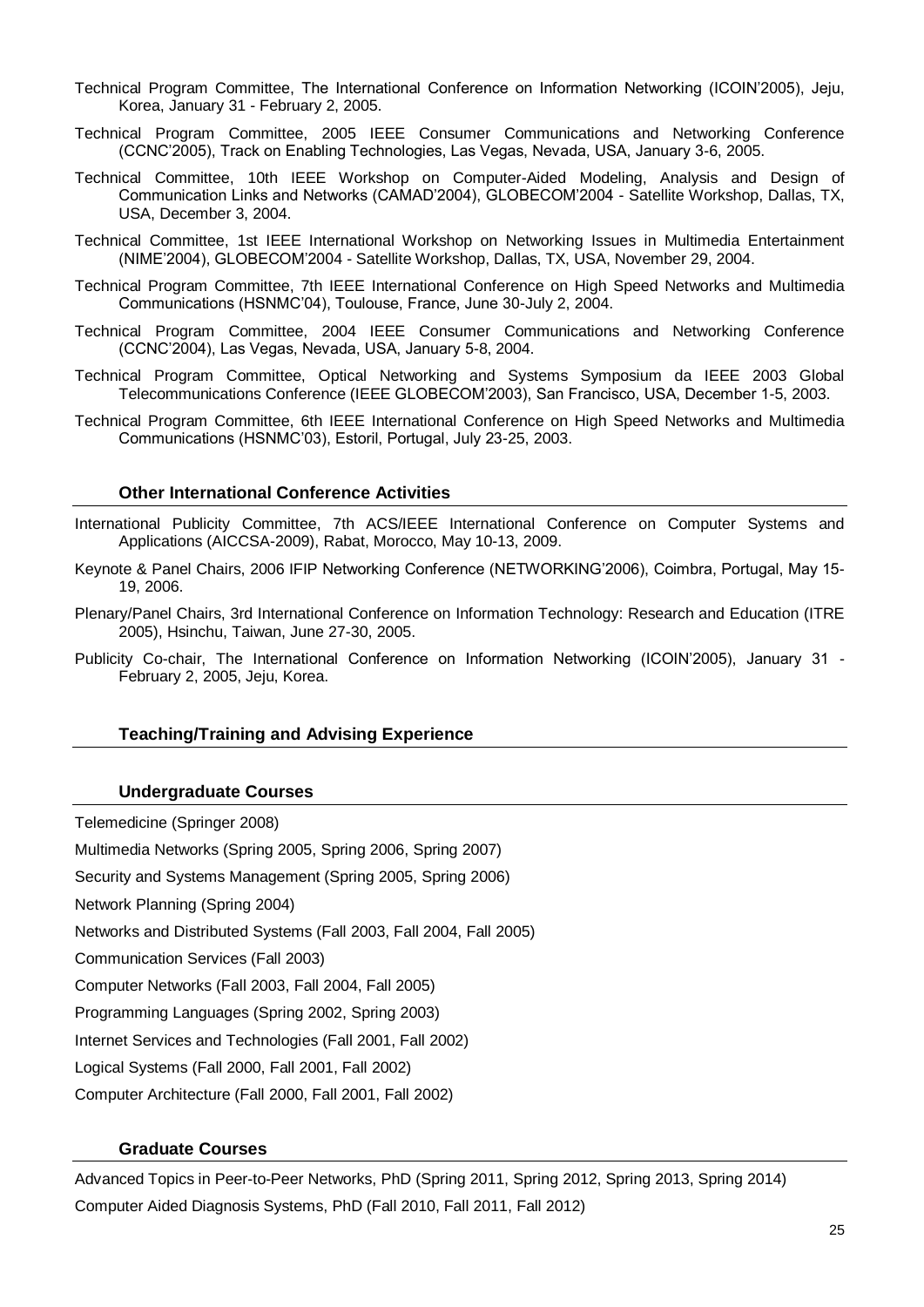PhD Thesis Project and Seminar, PhD (Spring 2008, Spring 2009, Spring 2014)

Advanced Topics in Computer Science and Engineering, PhD (Fall 2007, Fall 2008, Fall 2009, Fall 2013, Fall 2014)

Multimedia Networks, MS (Fall 2005, Spring 2008, Spring 2009, Spring 2010, Spring 2011, Springer 2012, Springer 2013, Springer 2014)

Communication Architectures and Protocols, MS (Fall 2007, Fall 2008, Fall 2009, Fall 2010)

Communication Architecture and Protocols, MS (Fall 2011, Fall 2012, Fall 2013, Fall 2014)

Communication Protocols, MS (Spring 2004)

Internet Services, MS (Spring 2003)

# **Supervision of Doctoral Students**

- 1. Vanice C. Cunha, Ph. D. in Computer Science and Engineering, University of Beira Interior, 2014-present. Thesis Title: Timely Classification of Encrypted or Protocol-Obfuscated Internet Traffic Using Multifractal Analysis (Co-advised with Prof. Damien Magoni, University of Bordeaux, France).
- 2. Vinícius de M. Rios, Ph. D. in Computer Science and Engineering, University of Beira Interior, 2014-present. Thesis Title: Detection of Advanced Distributed Denial of Service Attacks Using Behavioral Approaches Based on Entropy and Multifractal Analysis (Co-advised with Prof. Damien Magoni, University of Bordeaux, France).
- 3. Manoel C. da S. Filho, Ph. D. in Computer Science and Engineering, University of Beira Interior, 2014-present. Thesis Title: Reducing Virtual Machine Live Migrations in Cloud Environments Using Hybrid and Decentralized Algorithms for Virtual Machine Placement (Co-advised with Prof. Claudio de Castro Monteiro, Instituto Federal de Educação, Ciência e Tecnologia do Tocantins, Brazil).
- 4. Carlos D. M. Queiroz, Ph. D. in Computer Science and Engineering, University of Beira Interior, 2010-present. Thesis Title: Towards Autonomic Detection of Encrypted Peer-to-Peer Traffic.
- 5. Ângela C. M. Oliveira, Ph. D. in Computer Science and Engineering, University of Beira Interior, submitted. Thesis Title: Automatic Quantification and Classification of Breast Tissue Density in 2D Ultrasound Images (Co-advised with Dr. José Alberto Fonseca Moutinho, Faculty of Health Sciences, UBI).
- 6. Filipe C. G. Soares, Ph. D. in Computer Science and Engineering, University of Beira Interior, July 23, 2014. Thesis Title: Generalization of the Embedded Branch Process for Automatic Detection of Breast Cancer. (Co-advised with Eng. João Seabra, Siemens SA Healthcare Sector).
- 7. João V. P. Gomes, Ph. D. in Computer Science and Engineering, University of Beira Interior, July 16, 2012. Thesis Title: Classification of Peer-to-Peer Traffic by Exploring the Heterogeneity of Traffic Features Through Entropy (Co-advised with Dr. Paulo Pereira Monteiro, Nokia Siemens Networks Portugal). Nominated for the 2012 ACM Doctoral Dissertation Award.
- 8. Pedro R.M. Inácio, Ph. D. in Computer Science and Engineering, University of Beira Interior, December 17,2009. Thesis Title: Study of the Impact of Intensive Attacks on the Self-Similarity Degree of the Network Traffic in Intra-Domain Aggregation Points (Co- advised with Dr. Paulo Pereira Monteiro, Nokia Siemens Networks Portugal).
- 9. Nuno M. Garcia, Ph. D. in Computer Science and Engineering, University of Beira Interior, November 7, 2008. Thesis Title: Architectures and Algorithms for IPv4/IPv6-Compliant Optical Burst Switching Networks (Coadvised with Dr. Paulo Pereira Monteiro, Nokia Siemens Networks Portugal).
- 10.Joel J. P. C. Rodrigues, Ph. D. in Computer Science and Engineering, University of Beira Interior, July 25, 2006. Thesis Title: Performance Assessment of One-way Resource Reservation Protocols in IP Over Optical Burst Switched Networks.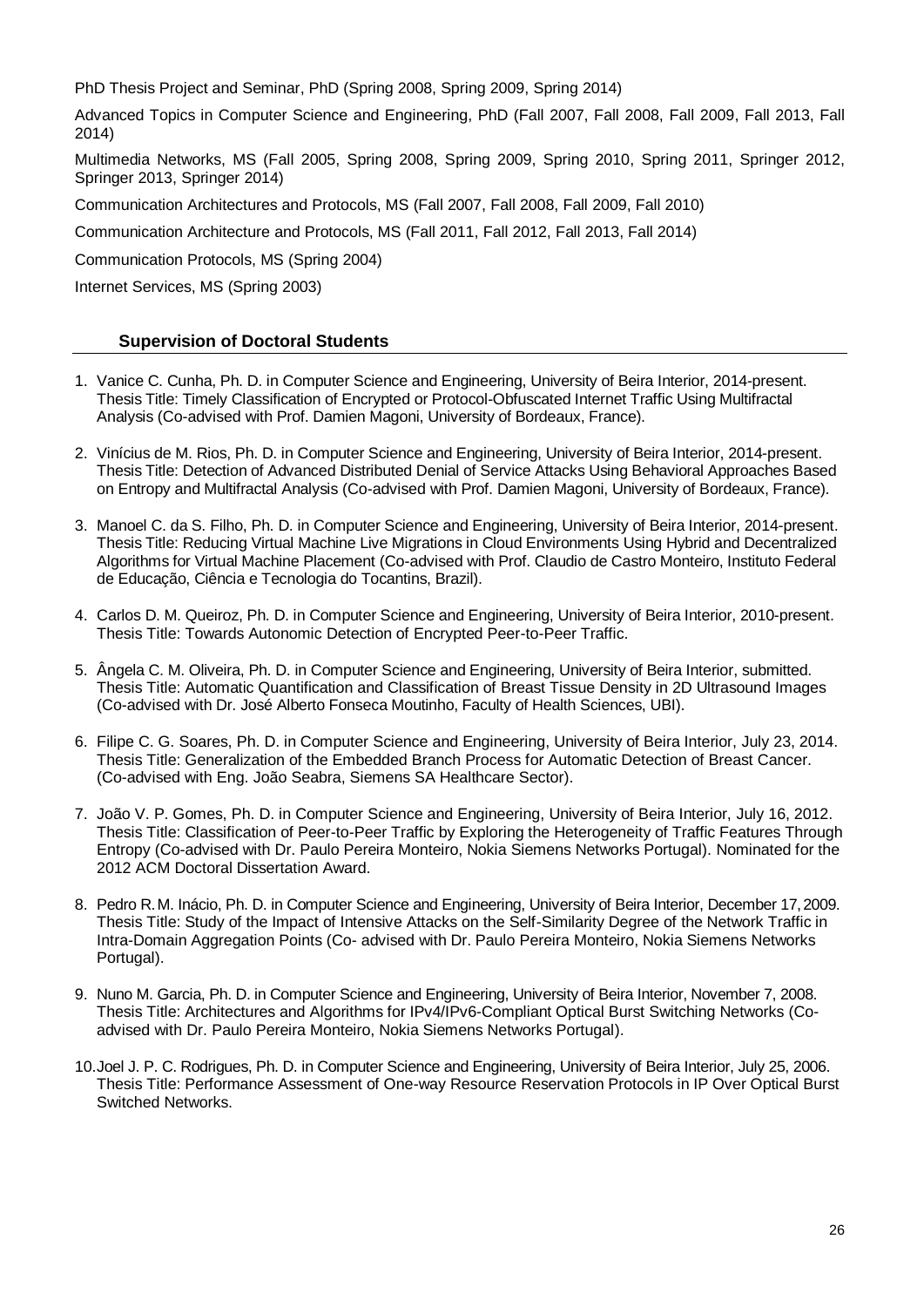1. Pedro Jesus, MS in Computer Science and Engineering, University of Beira Interior, September 2014 present.

Dissertation Title: Dynamic Inference of Behaviour in Cloud Infrastructures (Co-advised with Eng. Adriano Pimentel, Portugal Telecom)

- 2. Fábio J. S. Teixeira, MS in Computer Science and Engineering, University of Beira Interior, September 2014 present. Dissertation Title: Influence of Packet Sampling on the Performance of a Peer-to-Peer Traffic Classifier Based on a Behavioral Approach Using Entropy of Packet Lengths.
- 3. André F. Prata Ferreira, MS in Computer Science and Engineering, University of Beira Interior, December 18, 2013.

Dissertation Title: Secure and Efficient Transmission and Storage of Multimedia Content in Public Cloud Environments Using Joint Compression and Encription.

- 4. Nuno Ricardo da Conceição Rosa Marques, M.S. in Computer Science and Engineering, University of Beira Interior, November 7, 2012 Dissertation Title: Convergence Study of the Open Shortest Path First Protocol in an Institutional Network Using the Cisco Packet Tracer.
- 5. André Esteves, M.S. in Computer Science and Engineering, University of Beira Interior, December 12, 2011. Dissertation Title: Detection of Encrypted Traffic Generated by Peer-to-Peer Live Streaming Applications Using Deep Packet Inspection.
- 6. Rui P. Q. Braz, M.S. in Computer Science and Engineering, University of Beira Interior, July 28, 2010. Dissertation Title: [An Object-Oriented Architecture for Transmission Simulation of Image and Video with](http://floyd.di.ubi.pt/nmcg/pdf/MScDissertation-RuiBraz.pdf?sessionid=4d5c994165e28fd4cd4a11bcb0c148aa)  [Multiple Description Coding Over High-Speed Optical Fibre Channels](http://floyd.di.ubi.pt/nmcg/pdf/MScDissertation-RuiBraz.pdf?sessionid=4d5c994165e28fd4cd4a11bcb0c148aa) (Co-advised with Dr Manuela Pereira, Department of Computer Science, University of Beira Interior).
- 7. Fábio D. Beirão, M.S. in Computer Science and Engineering, University of Beira Interior, July 22, 2010. Dissertation Title: [NetOdyssey: A Framework for Real-Time Windowed Analysis of Network Traffic.](http://floyd.di.ubi.pt/nmcg/pdf/MScDissertation-FabioBeirao.pdf?sessionid=4d5c994165e28fd4cd4a11bcb0c148aa)
- 8. Marisa R. Quaresma, M.S. in Computer Science and Engineering, University of Beira Interior, December 9, 2009. Dissertation Title: Multiple Description Image and Video Coding for P2P Transmissions (Advised by Dr Manuela Pereira, Department of Computer Science, University of Beira Interior).
- 9. David A. Carvalho, M.S. in Information Systems and Technologies, University of Beira Interior, October 22, 2009. Dissertation Title: [Towards the Detection of Encrypted Peer-to-Peer File Sharing Traffic and Peer-to-Peer TV](http://floyd.di.ubi.pt/nmcg/pdf/MScDissertation-DavidCarvalho.pdf?sessionid=424543677d84655ef2e8be63fc42d350)  [Traffic Using Deep Packet](http://floyd.di.ubi.pt/nmcg/pdf/MScDissertation-DavidCarvalho.pdf?sessionid=424543677d84655ef2e8be63fc42d350) Inspection Methods.
- 10.Rui A. R. G. Pereira, M.S. in Computer Science and Engineering, University of Beira Interior, July 26, 2006. Dissertation Title: Editor for Semantic Web Integrating Semantic Annotations, Ontologies and RDF.

#### **Examination of Habilitation**

- 1. Sérgio Manuel Maciel de Faria, Habilitation in Electrical and Computer Engineering, IST, University of Lisbon, May 19-20, 2014. Lecture Title: Video Coding on 3D Format – Technologies and Standards (Codificação de Vídeo no Formato 3D Tecnologias e Normas).
- 2. Nuno Fuentecilla Maia Ferreira Neves, Habilitation in Computer Science, Faculty of Sciences, University of Lisbon, February 25-26, 2014. Lecture Title: Intrusion Tolerance in Replicated State Machines (Tolerância a Intrusões com Máquinas de Estado Replicadas).
- 3. Henrique Manuel Dinis dos Santos, Habilitation in Information Systems and Technologies, University of Minho, November 18-19, 2014. Lecture Title: Biometric Technologies: Application in Access Control to Information Systems (Tecnologias Biométricas: aplicação no Controlo de Acesso a Sistemas de Informação).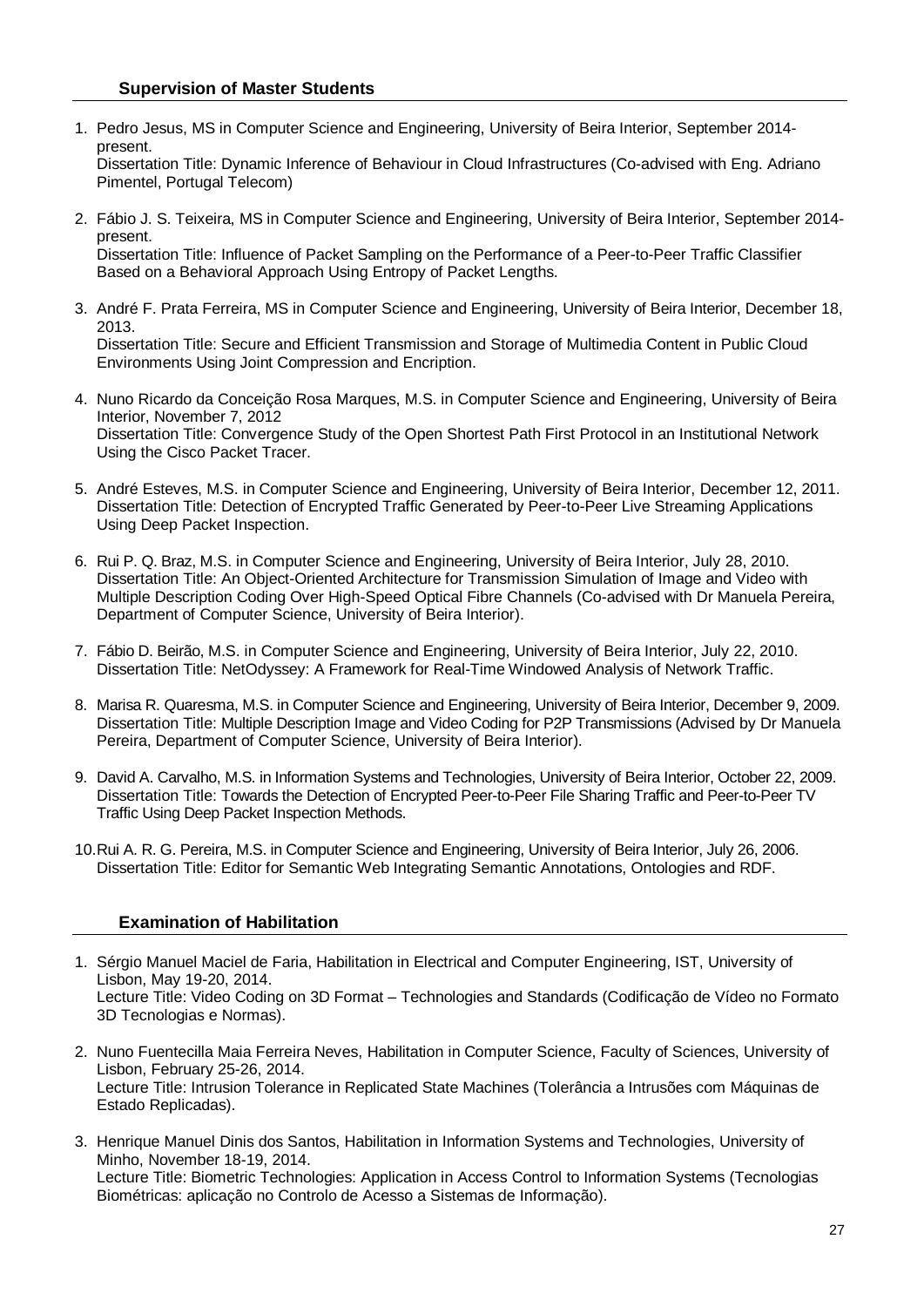- 4. Paulo Nogueira Martins, Habilitation in Computer Science, University of Trás-os-Montes and Alto Douro, July 25-26, 2013. Lecture Title: Research and Development in Technology to Improve Teaching and Learning (Investigação e Desenvolvimento em Tecnologias de Melhoria do Ensino-Aprendizagem).
- 5. Luís Filipe Barbosa de Almeida Alexandre, Habilitation in Computer Science and Engineering, University of Beira Interior, May, 7-8, 2013. Lecture Title: Object Recognition in 3D (Reconhecimento de Objetos em 3D).
- 6. José Benjamim Ribeiro da Fonseca, Habilitation in Computer Science, University of Trás-os-Montes and Alto Douro, March 7-8, 2013. Lecture Title: Computational Support for Cooperative Work (Suporte Computacional a Trabalho Cooperativo).
- 7. Maria Manuela Cruz Cunha, Habilitation in Computer Science, University of Trás-os-Montes and Alto Douro, March 7-8, 2013. Lecture Title: Agile, Virtual and Ubiquitous Systems (Sistemas Ágeis, Virtuais e Ubíquos).
- 8. Luís Gonzaga Mendes Magalhães, Habilitation in Computer Science, University of Trás-os-Montes and Alto Douro, October 29-30, 2012. Lecture Title: Virtual Reconstruction of Archaeological Sites (A Reconstrução Virtual de Sítios Arqueológicos).
- 9. Leonel Caseiro Morgado, Habilitation in Computer Science, University of Trás-os-Montes and Alto Douro, April 23-24, 2012. Lecture Title: Characteristics and Technological Challenges of Virtual Worlds in Education (Características e Desafios Tecnológicos dos Mundos Virtuais no Ensino).
- 10.Eva Hladká, Habilitation, Faculty of Informatics, Masaryk University, Brno, Czech Republic, Thesis Reviewer, September 30, 2009. Thesis Title: Multimedia Data Distribution and Processing in IP Networks.
- 11.Damien Magoni, Diplôme d'Habilitation à Diriger des Recherches, Université Louis Pasteur, Spécialité Informatique, Strasbourg, France, Examinateur, December 19, 2007. Memoire: Topologies de l'Internet: Des Routeurs aux Réseaux Recouvrants".
- 12.Abdelhamid Mellouk, Diplôme d'Habilitation à Diriger des Recherches, l'Université de Paris XII, Spécialité Informatique et Réseaux, Val de Marne, France, Rapporteur, November 2, 2006. Memoire: Contribution aux Techniques d'Apprentissage par Renforcement pour le Routage Adaptatif dans les Réseaux de Communication à Trafic Irrégulier.

# **Examination of Doctoral Theses**

- 13.António Jorge da Costa Granjal, PhD in Computer Science and Engineering, University of Coimbra, November 21, 2014. Thesis Title: End-to-End Security Solutions for Internet-Integrated Wireless Sensor Networks.
- 1. Filipe Cruz Gomes Soares, PhD in Computer Science and Engineering, University of Beira Interior, July 23, 2014.

Thesis Title: Computer-Aided Detection and Diagnosis of Breast Cancer in 2D and 3D Medical Imaging Through Multifractal Analysis.

2. Filipe Manuel Simões Caldeira Ph. D. in Computer Science and Engineering, University of Coimbra, March 25, 2014.

Thesis Title: Trust and Reputation for Critical Infrastructure Protection.

3. João Vasco Paulo Gomes, PhD in Computer Science and Engineering, University of Beira Interior, July 16, 2012.

Thesis Title: Classification of Peer-to-Peer Traffic by Exploring the Heterogeneity of Traffic Features Through Entropy.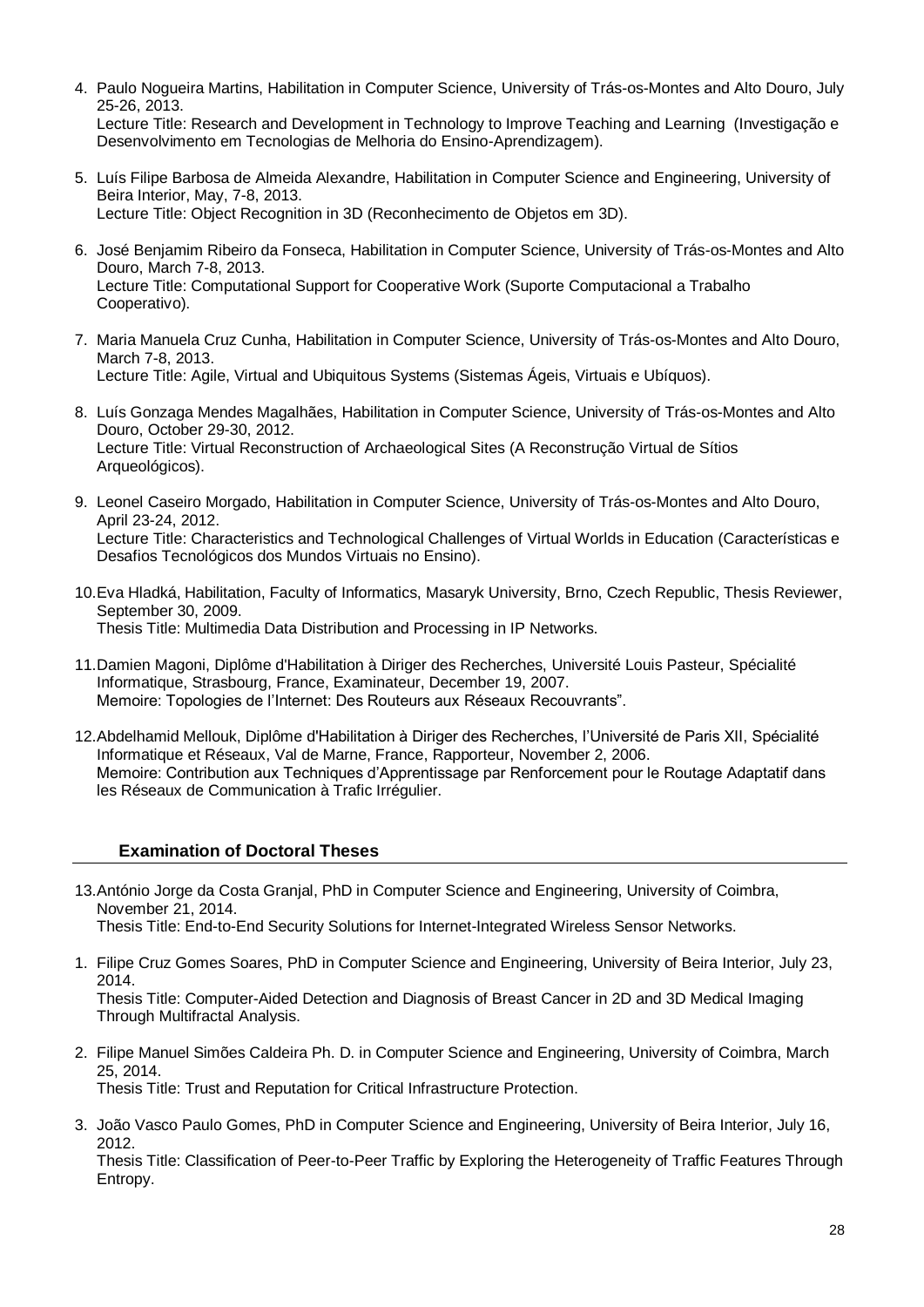- 4. Tiago José dos Santos Martins da Cruz, Ph. D. in Computer Science and Engineering, University of Coimbra, June 22, 2012. Thesis Title: A Management Framework for Residential Broadband Environments.
- 5. Claunir Pavan, Ph. D. in Electrical Engineering, University of Aveiro, Portugal, March 17, 2011. Thesis Title: Dimensioning of Multilayer Optical Networks.
- 6. João M. F. Pedro, Ph. D. in Electrical and Computer Engineering, IST/Technical University of Lisbon, Portugal, January 16, 2011. Thesis Title: Contention Minimization Strategies for Optical Burst-Switched Networks.
- 7. Manuela Popescu, Ph. D. in Computer Science, University of Franche-Compé, France, December 17, 2010. Thesis Title: Semantic Mechanisms for Cross-Domain System Diagnosis.
- 8. João Paulo Pereira de Sousa, Ph. D. in Computer Science, University of Trás-os-Montes e Alto Douro, Portugal, December 13, 2010 Thesis Title: Um Modelo para a Composição Dinâmica de Serviços Dependentes do Contexto.
- 9. Fernando J. R. Correia, Ph. D. in Computer Science and Engineering, IST/Technical University of Lisbon, Portugal, October 8, 2010. Thesis Title: Simple Ant Routing Algorithm - SARA.
- 10.Nuno A. R. Costa, PhD in Computer Science, University of Trás-os-Montes e Alto Douro, Portugal, July 6, 2010. Dissertation Title: Pervasive Wireless Sensor Networks Beyond Dumb Sensor Nodes.
- 11.Pedro Ricardo Morais Inácio, PhD in Computer Science and Engineering, University of Beira Interior, December 17, 2009 Thesis Title: Study of the Impact of Intensive Attacks on the Self-Similarity Degree of the Network Traffic in Intra-Domain Aggregation Points.
- 12.Álvaro M. L. Barradas, Ph. D. in Electronics and Computing, University of Algarve, Portugal, November 20, 2009. Thesis Title: Quality of Service in Optical Burst Switching Networks.
- 13.PauloJ.G.Loureiro,Ph.D.inComputer Science andEngineering,University of Coimbra,Portugal,October21,2009. Thesis Title: Controlo de Congestão com Suporte nos Sistemas Intermédios da Rede.
- 14.Sílvia S. Farraposo, Ph. D. in Computer Science and Engineering in Co-Guardianship between University of Coimbra, Portugal, and Université Paul Sabatier, Toulouse, France, June 16, 2009. Thesis Title: Contributions on Detection and Classification of Internet Traffic Anomalies.
- 15.Carlos M. C. S. Barrico, Ph. D. in Electrical and Computer Engineering, University of Coimbra, Portugal, January 12, 2009. Thesis Title: Optimização Evolucionária Multi-Objectivo em Ambientes Incertos – Pesquisa de Soluções Robustas.
- 16.Paulo Sérgio, Ph. D. in Information Systems and Technologies, University of Minho, Portugal, January, 6 2009. Thesis Title: Estudo de Viabilidade da Utilização de Tecnologias Biométricas Comportamentais na Autenticação do Cidadão Perante os Serviços Electrónicos do Estado.
- 17.Nuno Manuel Garcia dos Santos, PhD in Computer Science and Engineering, University of Beira Interior, November 7, 2008 Thesis Title: Architectures and Algorithms for IPv4/IPv6-Compliant Optical Burst Switching Networks (Coadvised with Dr. Paulo Pereira Monteiro, Nokia Siemens Networks).
- 18.Carlos M. S. Rabadão, Ph. D. in Computer Science and Engineering, University of Coimbra, Portugal, September 20, 2007. Thesis Title: Segurança em Redes com Diferenciação de Serviços.
- 19.António M. R. C. Santos, Ph. D. in Information Systems and Technologies, University of Minho, Portugal, July 19, 2007.

Thesis Title: Segurança nos Sistemas de Informação Hospitalares: Políticas, Práticas e Avaliação.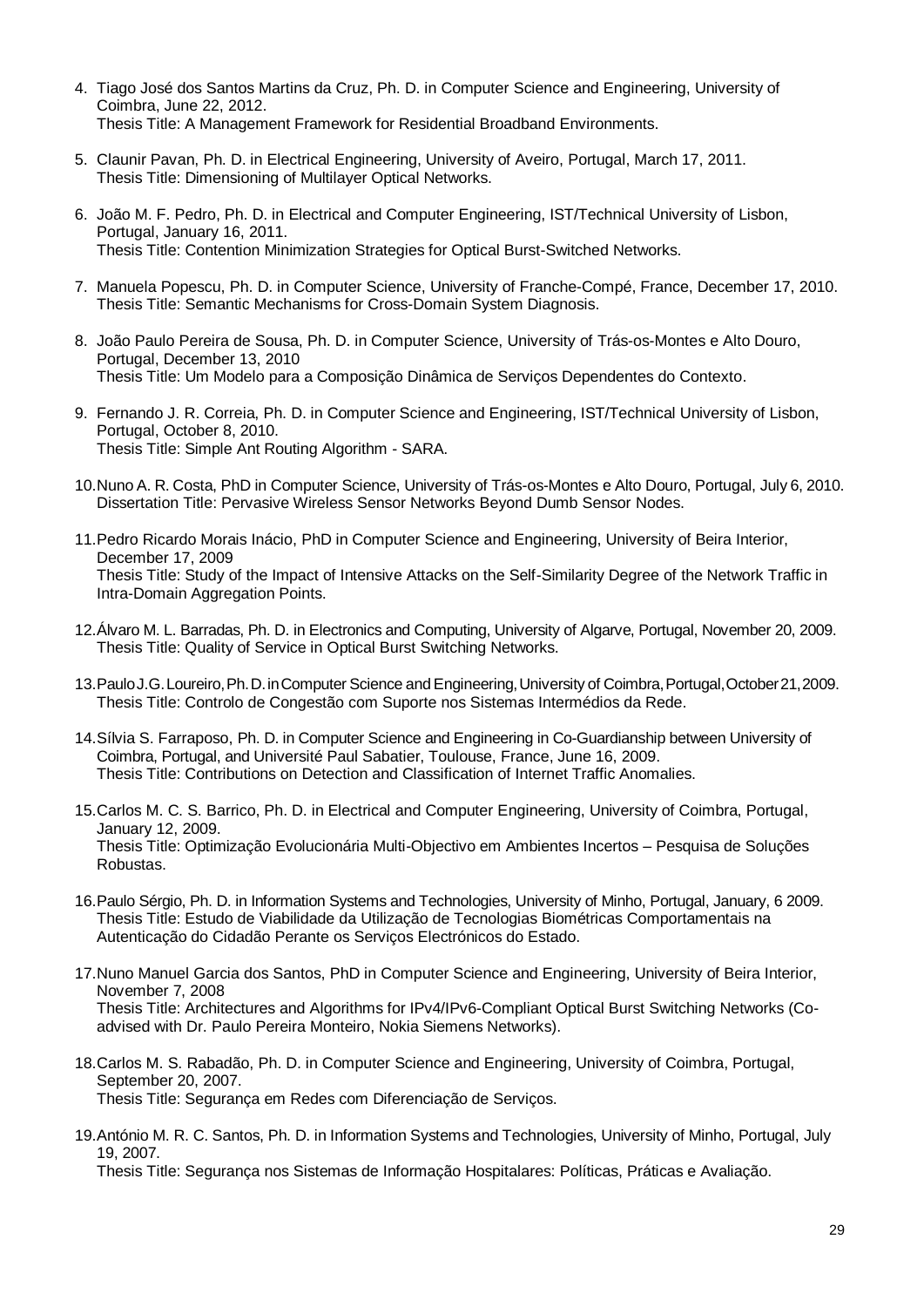- 20.Abel J. P. Gomes, Equivalence for the PhD in Computer Science and Engineering, University of Beira Interior, Reporter, June 6, 2007. Thesis Title: "Shape Theory and Mathematical Design of a General Geometric Kernel Through Regular Stratified Objects".
- 21.Hugo P. M. C. Proença, PhD in Computer Science and Engineering, University of Beira Interior, January 3, 2007. Thesis Title: Towards Non-Cooperative Biometric Iris Recognition.
- 22.Mohamed Brahma,Doctorat en Informatique, Université de Haute Alsace,France,Rapporteur,December 13,2006. Thesis Title: Etude de la QoS dans les Réseaux Ad hoc: Intégration du Concept de l'Ingénierie du Trafic.
- 23.António M. J. Pereira, Ph.D. in Computer Science and Engineering, University of Coimbra, Portugal, July 5,2006. Thesis Title: Mapeamento entre Arquitecturas de Serviços Integrados e de Serviços Diferenciados para Suporte de Qualidade de Serviço na Internet.
- 24.Frutuoso G. M. Silva, PhD in Computer Science and Engineering, University of Beira Interior, February10, 2006. Thesis Title: Estruturas Poligonais Deformáveis com Resolução Variável.
- 25.José Francisco M. Morgado, PhD in Computer Science and Engineering, University of Beira Interior, November 9, 2005. Thesis Title: Poligonização de Curvas e Superfícies Implícitas Não-Homogéneas com Preservação Topológica.
- 26.Jorge B.C. Mamede,PhDin Electrical and Computer Engineering, University of Porto,Portugal, October 11,2005. Thesis Title: A Methodology for the Progressive Testing of Telecommunications Protocols.
- 27.Joel José Puga Coelho Rodrigues, PhD in Computer Science and Engineering, University of Beira Interior, July 25, 2006 Thesis Title: Performance Assessment of One-way Resource Reservation Protocols for IP Over Optical Burst Switched Networks.
- 28.Noélia Correia, Ph. D. in Electronics and Computing, University of Algarve, Portugal, March 21, 2005. Thesis Title: "Survivable WDM Optical Networks.
- 29.Mohamed El Hachimi, Doctorat en Automatique Informatique, Université de Franche-Comté, France, Rapporteur, December 23, 2004. Thesis Title: Gestion des Communications Multicast dans L'Architecture DiffServ.
- 30.Paula C. R. Coutinho de Oliveira, PhD in Electrical Engineering, University of Trás-os-Montes e Alto Douro, Portugal, December 4, 2003. Thesis Title: Um Modelo Baseado em Agentes Móveis para Procura de Informação em Sistemas de Informação Distribuídos.

# **Examination of Master Dissertations**

- 1. André Filipe Prata Ferreira, M.S. in Computer Science and Engineering, University of Beira Interior, December 18, 2013. Dissertation Title: Secure and Efficient Storage of Multimedia Content in Public Cloud Environments Using Joint Compression and Encryption.
- 2. Nuno Ricardo da Conceição Rosa Marques, M.S. in Computer Science and Engineering, University of Beira Interior, November 7, 2012. Dissertation Title: Convergence Study of the Open Shortest Path First Protocol in an Institutional Network Using the Cisco Packet Tracer (Estudo de Convergência do Protocolo Open Shortest Path First Numa Rede Institucional Usando o Cisco Packet Tracer).
- 3. André Filipe Ferreira Esteves, M.S. in Computer Science and Engineering, University of Beira Interior, December 12, 2011. Dissertation Title: Detection of Encrypted Traffic Generated by Peer-to-Peer Live Streaming Applications Using Deep Packet Inspection.
- 4. Rui Pedro Quaresma Braz, M.S. in Computer Science and Engineering, University of Beira Interior, July 28, 2010.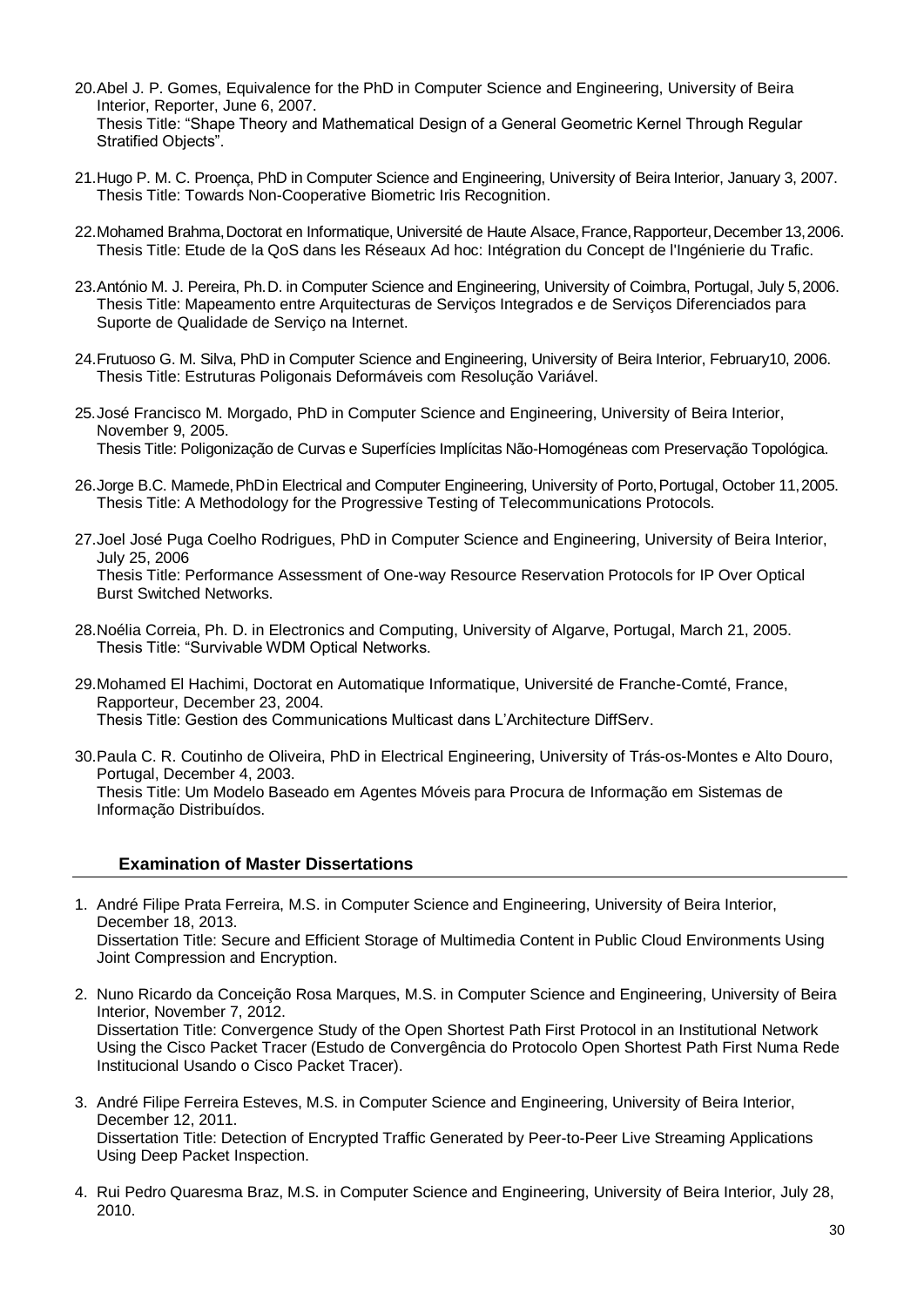Dissertation Title: An Object-Oriented Architecture for Transmission Simulation of Image and Video with Multiple Description Coding Over High-Speed Optical Fibre Channels.

- 5. Fábio Duarte Beirão, M.S. in Computer Science and Engineering, University of Beira Interior, July 22, 2010. Dissertation Title: NetOdyssey: A Framework for Real-Time Windowed Analysis of Network Traffic.
- 6. Marisa Raposo Quaresma, M.S. in Computer Science and Engineering, University of Beira Interior, December 9, 2009. Dissertation Title: Multiple Description Image and Video Coding for P2P Transmissions.
- 7. David Alexandre Milheiro Carvalho, M.S. in Computer Science and Engineering, University of Beira Interior, October 22, 2009. Dissertation Title: Towards the Detection of Encrypted Peer-to-Peer File Sharing Traffic and Peer-to-Peer TV Traffic Using Deep Packet Inspection Methods.
- 8. Nuno F. P. Salvador, M.S. in Computer Science, University of Trás-os-Montes e Alto Douro, Portugal, January, 30, 2009. Dissertation Title: Modelo de Gestão para Redes Wireless de Banda Larga.
- 9. Rodrigo S. C. Selada, M.S. in Computer Science, University of Trás-os-Montes e Alto Douro, Portugal, January, 30, 2009. Dissertation Title: Redes Wireless de Banda Larga.
- 10.José C. Lourenço Martins, M. S. In Information Systems, University of Minho, Portugal, October 17, 2008. Dissertation Title: Framework de Segurança de um Sistema de Informação.
- 11.Hélder B. Silva, Integrated M.S. in Electrical and Computer Engineering, University of Porto, July 15, 2008. Dissertation Title: Qualidade de Serviço de Chamadas VoIP.
- 12.Jorge F. G. Silva, Integrated M.S. in Electrical and Computer Engineering, University of Porto, July 15, 2008. Dissertation Title: Medidas de Tráfego IP entre Fornecedores de Serviços IP (ISP).
- 13.José Miguel Rodrigues Fernandes, Equivalence for the M. S. in Electronics and Telecommunications, University of Aveiro, Portugal, July 23, 2007. Dissertation Title: Real-time Charging in IP Networks.
- 14.Gil Coutinho C. S. Lopes, M. S. in Networks and Communication Services, University of Porto, Portugal, January 5, 2007. Dissertation Title: Estudo para uma Rede Metropolitana Comunitária.
- 15.José Armando Dinis Pimenta, M. S. in Information Systems, University of Minho, Portugal, April 28, 2006. Dissertation Title: Estudos de Modelos de Avaliação da Segurança de Informação.
- 16.Bruno M. A. C. Castro, M. S. in Computer Science and Engineering, University of Coimbra, Portugal, December 12, 2005. Dissertation Title: Spotlight - Sistema de Detecção, Monitorização e Isolamento a Intrusão.
- 17.António M. F. A. Simão, M. S. in Management, University of Beira Interior, July 12, 2005. Dissertation Title: O Papel do Software de Código Aberto/Software Livre nas Organizações.
- 18.João M. F. Pedro, M. S. in Electrical and Computer Engineering, Instituto Superior Técnico, Technical University of Lisbon, July 29, 2004. Dissertation Title: Encaminhamento e Atribuição de Canais em Redes WDM.

#### **University Service**

#### **Elected Positions**

| 2009 - 2014, 2014-present | President, Disciplinary Section of University Senate, University of Beira Interior. |
|---------------------------|-------------------------------------------------------------------------------------|
| 2009 - 2013, 2013-present | Dean, Faculty of Engineering, University of Beira Interior.                         |